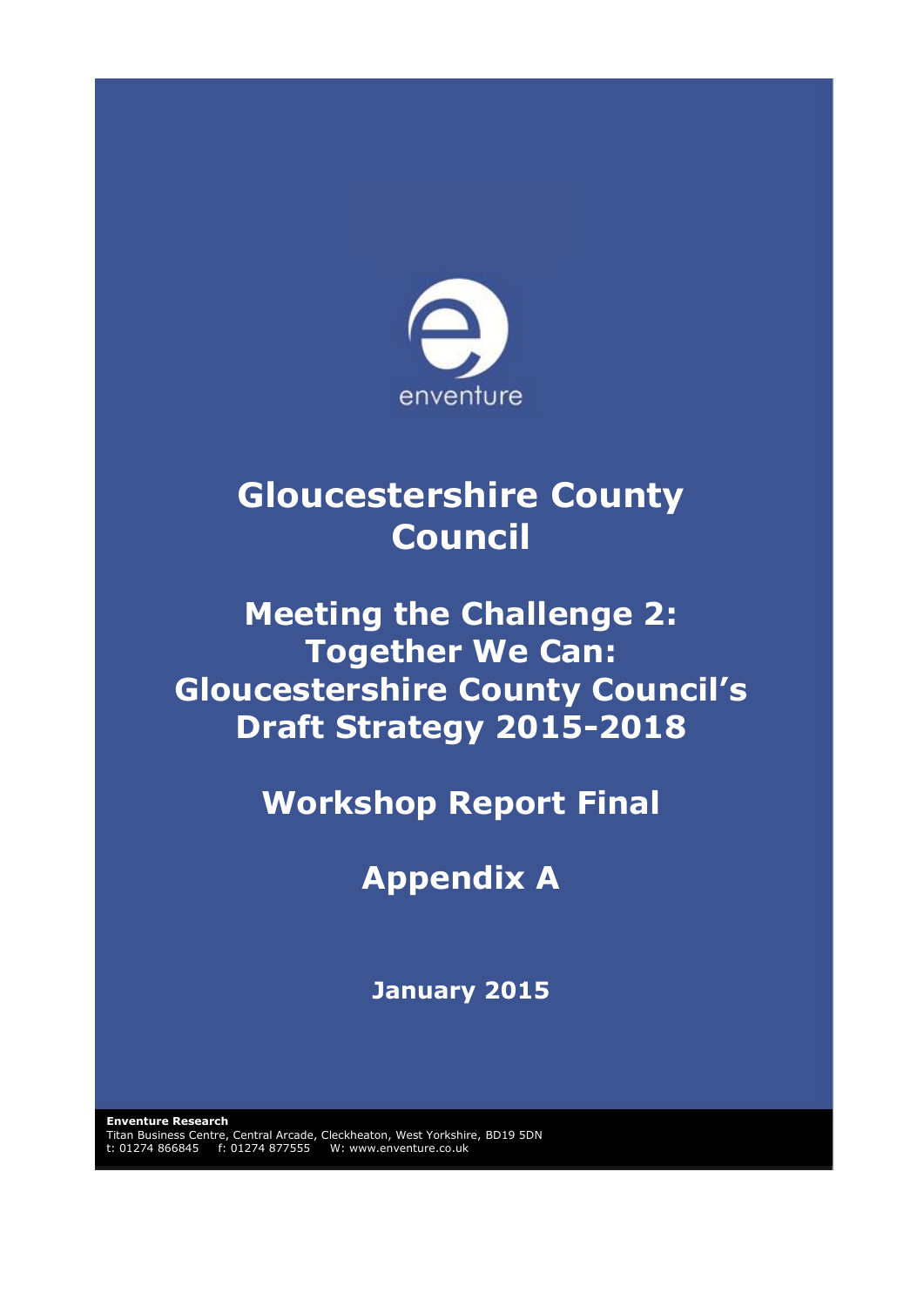

# **Enventure Research**

Prepared by:

Monda

Dr Joanne Harvatt Research Manager

Report reviewed by:

Kotrely

Kayleigh Haigh Research Project Support Officer

Head Office: Titan Business Centre, Central Arcade, Cleckheaton, West Yorkshire, BD19 5DN T: 01274 866845 F: 01274 877555

London Office: Smithfield Business Centre, 5 St John's Lane, London, EC1M 4BH T: 0207 549 1616

W: www.enventure.co.uk E: info@enventure.co.uk







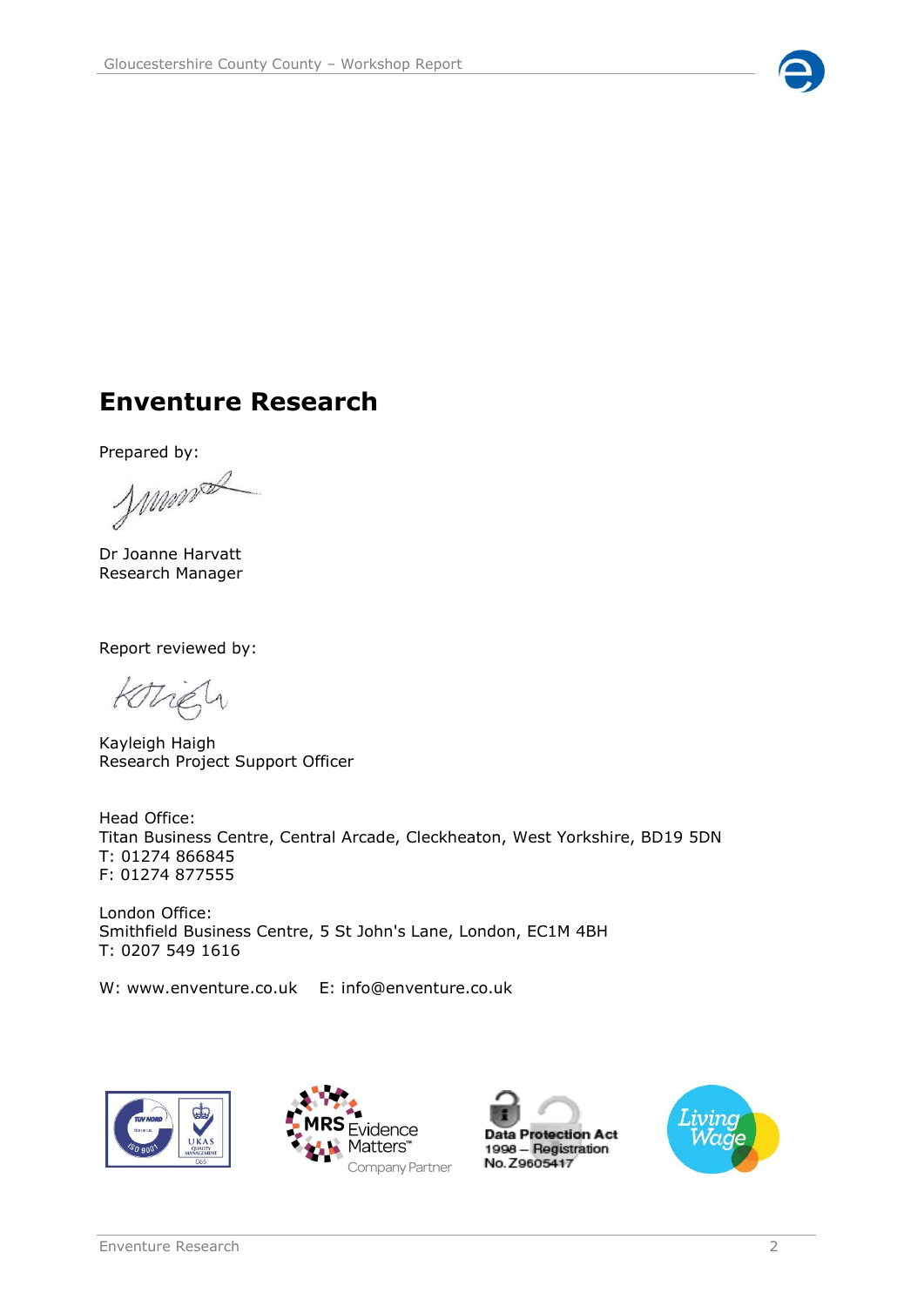

# **Contents**

| Appendix 1 - Partner and Voluntary Sector Organisation          |  |
|-----------------------------------------------------------------|--|
|                                                                 |  |
| Appendix 2 - Partners and Voluntary Sector - Discussion Guide33 |  |
| Appendix 3 - Workforce Workshop - Discussion Guide 47           |  |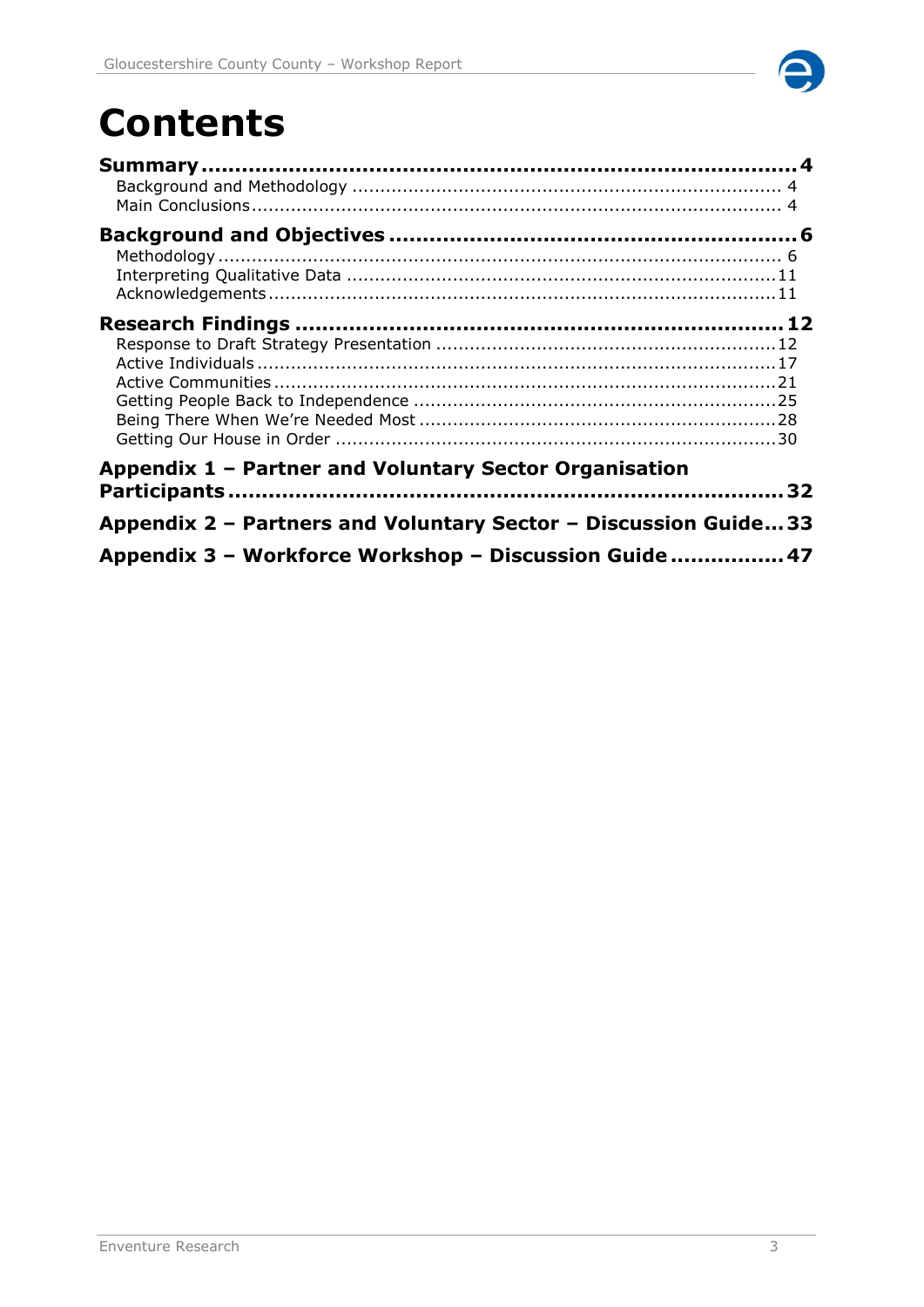

# <span id="page-3-0"></span>**Summary**

# <span id="page-3-1"></span>**Background and Methodology**

This report details the findings of the two half-day workshops designed and conducted in partnership with Gloucestershire County Council (GCC) by the market research agency, Enventure Research. The first workshop drew together a cross section of partners and the voluntary sector from across the county. The second was held with the workforce. Both were held on 9 January 2015 at Shire Hall. In total, 94 participants took part in the events, examining Meeting the Challenge 2: Together We Can - Gloucestershire County Council's Draft Strategy 2015-2018.

This research formed part of a wider formal consultation on the forthcoming strategy. Understanding partner, voluntary sector and workforce views about the draft actions and ways they felt they could contribute were the main aims of the research.

This qualitative research is designed to be illustrative, detailed and exploratory, providing insight into perceptions, attitudes and intended behaviours of participants rather than conclusions from a quantifiable sample. With that in mind, the workshops do not allow statistical conclusion to be drawn about the extent to which views are held across the county.

# <span id="page-3-2"></span>**Main Conclusions**

GCC can draw the following key findings from the research:

- Participants welcomed the opportunity to comment and contribute to the development of the strategy and in the main, they were in support of the direction on the draft actions within the strategy
- Participants were open to discussions about delivering services differently and suggested a wide range of solutions to the perceived barriers. However, they felt that GCC needs to be clear about the expectations on partners, the voluntary sector and communities in delivering the strategy
- Overall, participants describe the actions and themes within the strategy as wholly achievable. However, in order to build community capacity and encourage 'Active Communities' over the longer-term, participants describe the Council's role in placing greater trust in communities and breaking down the barriers and 'red tape' to securing funding (e.g. lending staff out with financial and project management skills)
- Participants in the partner and voluntary sector groups describe how the Council can make better use of their website to promote 'Active Individuals' and community involvement, with stronger signposting and links to partner, voluntary sector and community group websites
- Echoing the perception of the partner and voluntary groups, workforce participants thought the website was poor from a customer perspective and staff perspective using it for professional purposes
- IT investment to make future savings was a cross cutting theme. Participants want IT to be available, accessible and compatible for the public, service users, staff and partners to facilitate more efficient and cost effective services and working practices
- Participants called for greater definition of what independent living means without overly simplifying things by conflating social and interaction needs with medical care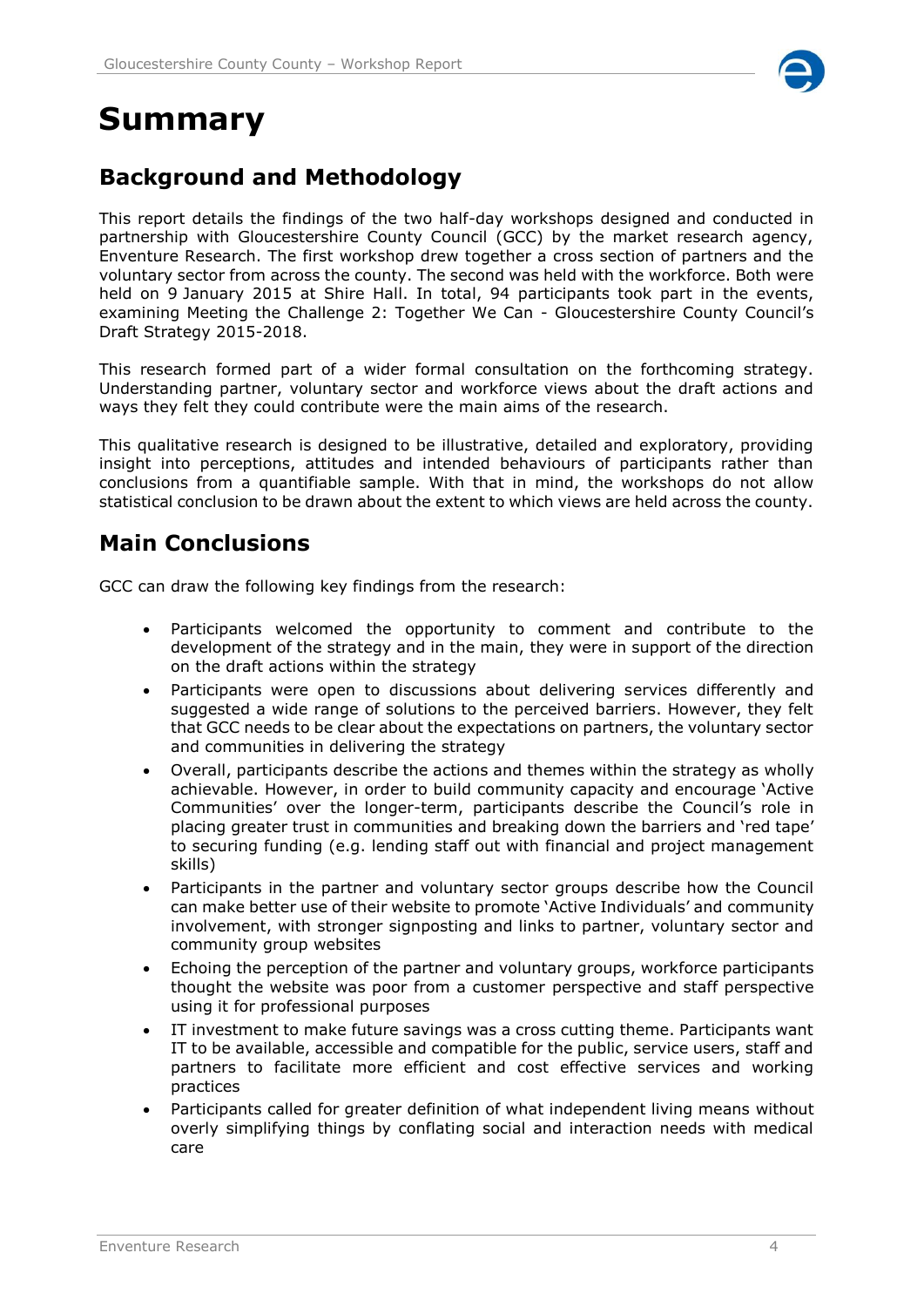

- In considering helping people back to independence and less reliance on residential and nursing care, participants described how transport and housing needed to be central considerations
- Participants felt that a reduction of those in residential and nursing homes is too simplistic and that there needs to be a greater focus on measuring the long-term success of care in the home versus residential care. Questions were raised about whether this strategic shift will lead to long-term success or a greater burden on specialist care if home care breaks down
- Working with schools and children's centres was highlighted as something the Council needed to do more of. Life skills were seen to be really lacking and it was thought these should be pushed more in schools from an early age. Participants described how schools should be seen as hubs in communities
- The workforce understand the difficult budget situation the Council faces i.e. having to deliver services with a growing demand and decreasing financial settlements from Central Government
- The phrase 'SHS' (a play on NHS) was mentioned by the workforce participants as a Self-Help Service. It was suggested that this kind of branding clearly tried to redefine the customer relationships with the Council with more of an emphasis on what you can do for yourself rather than what the Council can do for you
- The importance of listening to and understanding the community and young people to make sure the Council gets it 'right first time' was stressed by the workforce participants. Over the long-term it was felt that this would lead to efficiencies
- Workforce participants commented that the process of rationalising services had already included job losses across the board, with many people having contracts re-negotiated to reflect broader and additional responsibilities. Investment in the administrative hubs to take the burden away from specialists so they are do the jobs they are best suited (and valued) for were cited as a possible ways forward
- Across the groups, participants described GCC as risk adverse and this was perceived as a barrier. Moving forward there needs to be less of a blame culture and more acceptance of things that are not working as well as they could be
- Moving forward, there is a clear positive intent to work together and a commitment by partners to input into the process of fine-grained action planning. Partners and the voluntary sector welcomed a less prescriptive approach and greater involvement in action planning and moving forward with the strategy. Many felt they were being involved too late in the process. Specifically, they discussed working together and advising on what is needed for their client groups
- Participants felt that the targets within the strategy are too simplistic and arbitrary at present. Participants called for further discussion with delivery partners to form and agree more specific outcome based measures
- There was a strong call for strong partnership thinking, with participants in the voluntary sector groups expressing a desire for GCC to move away from thinking in terms of 'our' strategy as GCC's only, to a more meaningful partnership approach of 'our' strategy to include all partners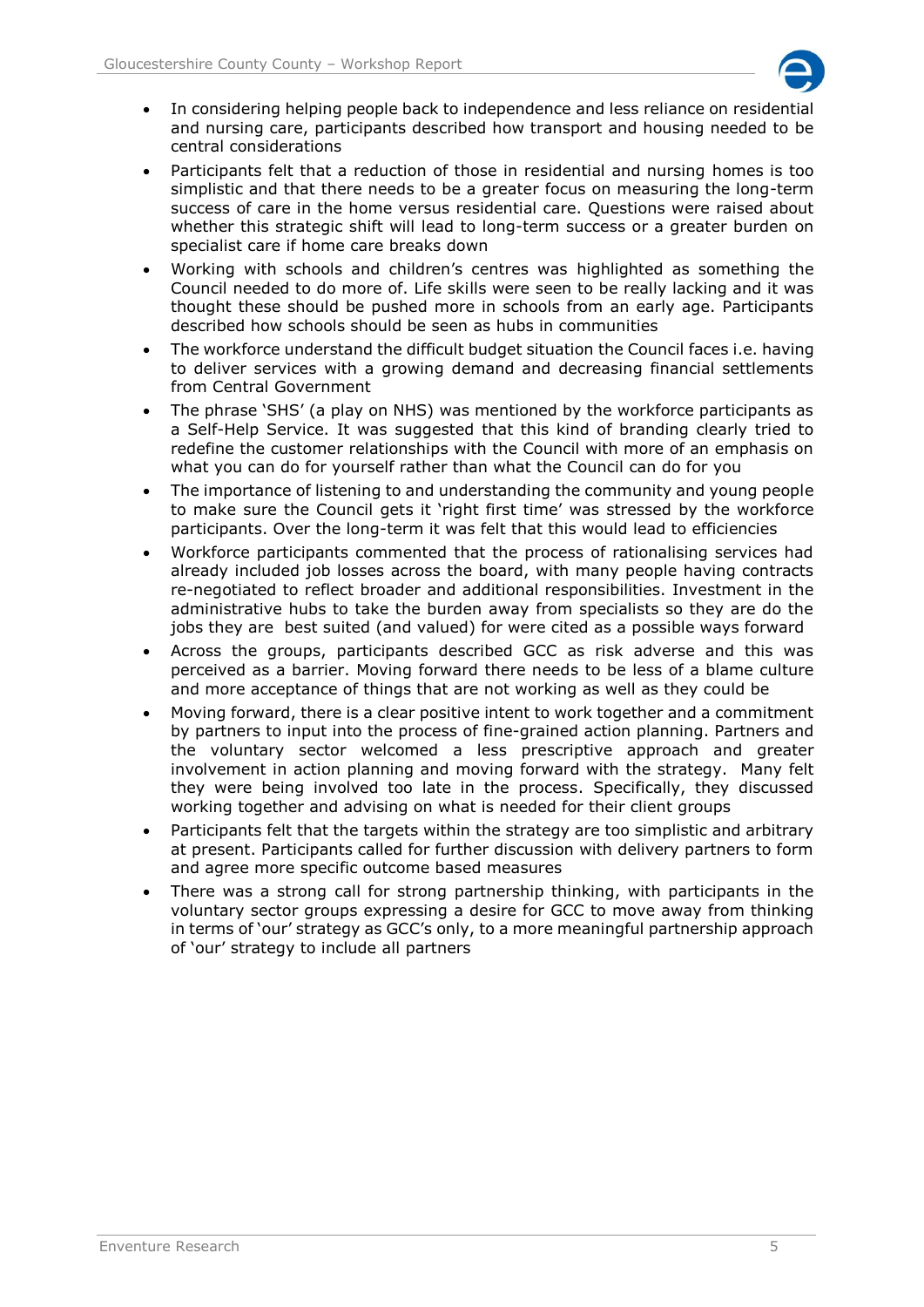

# <span id="page-5-0"></span>**Background and Objectives**

Gloucestershire County Council (GCC) commissioned Enventure Research to host deliberative events to engage the workforce, partners and the voluntary sector across the county in their strategy development. GCC has already publicised its draft strategy 2015- 2018 following a formal consultation process during summer 2014, and the workshops were commissioned to form part of the formal consultation process.

Enventure Research has also conducted focus groups on behalf of GCC during November 2014 to feed into the development of the policies within the strategy.

# **The concept behind the 2015 Workshops**

GCC wished to expand upon all previous findings to explore in more depth the workforce, partner and the voluntary sector feelings about draft actions, with a particular emphasis on more community and voluntary sector control of services.

Key objectives for the 2015 workshops were therefore:

- To understand partner, voluntary sector and workforce views on the strategy and draft actions
- To explore how partners, the voluntary sector and the workforce could contribute to implementing the actions
- To explore the barriers to implementing the draft actions
- To explore the solutions to the barriers identified

GCC wishes to understand differences and similarities in views across a range of partners, voluntary sector organisations and the workforce, including office and non-office based staff.

# <span id="page-5-1"></span>**Methodology**

# **Recruitment and logistics**

Two deliberative half-day workshops were held, one for partners and the voluntary sector and one for the workforce. Both were on 9 January 2015 at Shire Hall.

Recruitment for the workshops was conducted by GCC, who invited participants to reflect the wide ranging voluntary and partner sectors and the workforce across the county (see Appendix 1). Statutory partners have been consulted separately. In total 41, participants attended, the Partner and Voluntary Sector Workshop and 53 participants attended, the Workforce Workshop. In addition two participants responded via email directly to the Council, these have been included where appropriate.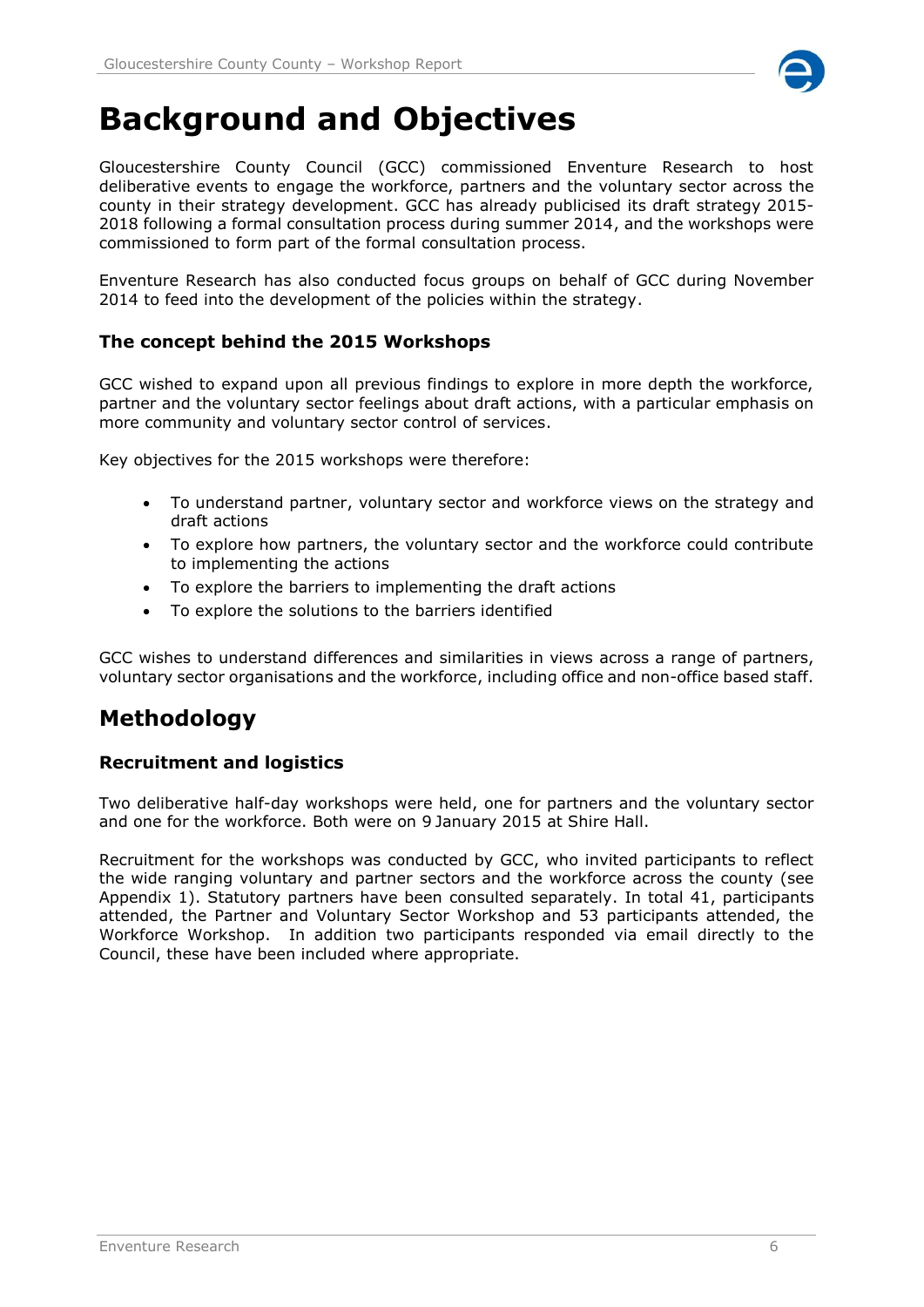

# **Outline of the day/the deliberative model**

Following an initial outline of the day, a presentation was given by GCC highlighting the Council's current position in terms of the budget and draft strategy policies to contextualise the discussions and debates. The remainder of the workshop was designed so that participants would be comfortable in considering the complex issues put before them. Participants were divided throughout the workshop into smaller working groups, allowing for the gathering of detailed views from all participants on the strategy and fostering good group dynamics. Council officers were present and facilitating the workshop, providing additional information and clarification of participants' queries as they considered the draft actions for service transformation. The policies that were considered included:

- Active Individuals
- Active Communities
- Being There When We're Needed Most
- Getting People Back to Independence
- Getting Our Own House in Order

The tables below provide an outline of the workshop itinerary. The detailed discussion guides can be found in Appendix 2 and 3.

| <b>Partners and Voluntary Sector Workshop</b> |                                                                                                                                                                                                                                                                                                                          |  |
|-----------------------------------------------|--------------------------------------------------------------------------------------------------------------------------------------------------------------------------------------------------------------------------------------------------------------------------------------------------------------------------|--|
| <b>Timing</b>                                 | <b>Task</b>                                                                                                                                                                                                                                                                                                              |  |
| $9:30-9:45$                                   | Arrival<br>Registration and collection of delegate packs<br>$\bullet$<br>Networking<br>$\bullet$                                                                                                                                                                                                                         |  |
| $9:45-9:55$                                   | Session 1 - Introduction to the day<br>A warm welcome to the Gloucestershire County Council Partners and<br>$\bullet$<br>Voluntary Sector workshop by Enventure Research<br>Introduction to the team<br>$\bullet$<br>What the day will be about<br>Context - findings from focus groups<br>Ground rules, health & safety |  |
| $9:55 - 10:20$                                | Session 2 - Gloucestershire County Council presentation and Q&A Session<br>Jo Walker, Strategic Director of Finance and Waste<br>$\bullet$<br>Kath Rees, Lead Commissioner<br>$\bullet$                                                                                                                                  |  |
| 10:20-11:15                                   | Session 3 - Break out groups<br>Introductions<br>$\bullet$<br><b>Active Individuals</b><br>$\bullet$<br><b>Active Communities</b><br>$\bullet$                                                                                                                                                                           |  |
| 11:15-11:25                                   | Break (tea/coffee)                                                                                                                                                                                                                                                                                                       |  |
| 11:25-12:35                                   | Session 4 - Break out groups<br>Getting People Back to Independence<br>$\bullet$<br>Being There When We're Needed Most<br>$\bullet$                                                                                                                                                                                      |  |
| 12:35-12:45                                   | Session 5 - Round up<br>Feedback from break out group sessions<br>Next steps<br>$\bullet$                                                                                                                                                                                                                                |  |
| 12:45                                         | End<br>Complete feedback questionnaires and hand in<br>$\bullet$                                                                                                                                                                                                                                                         |  |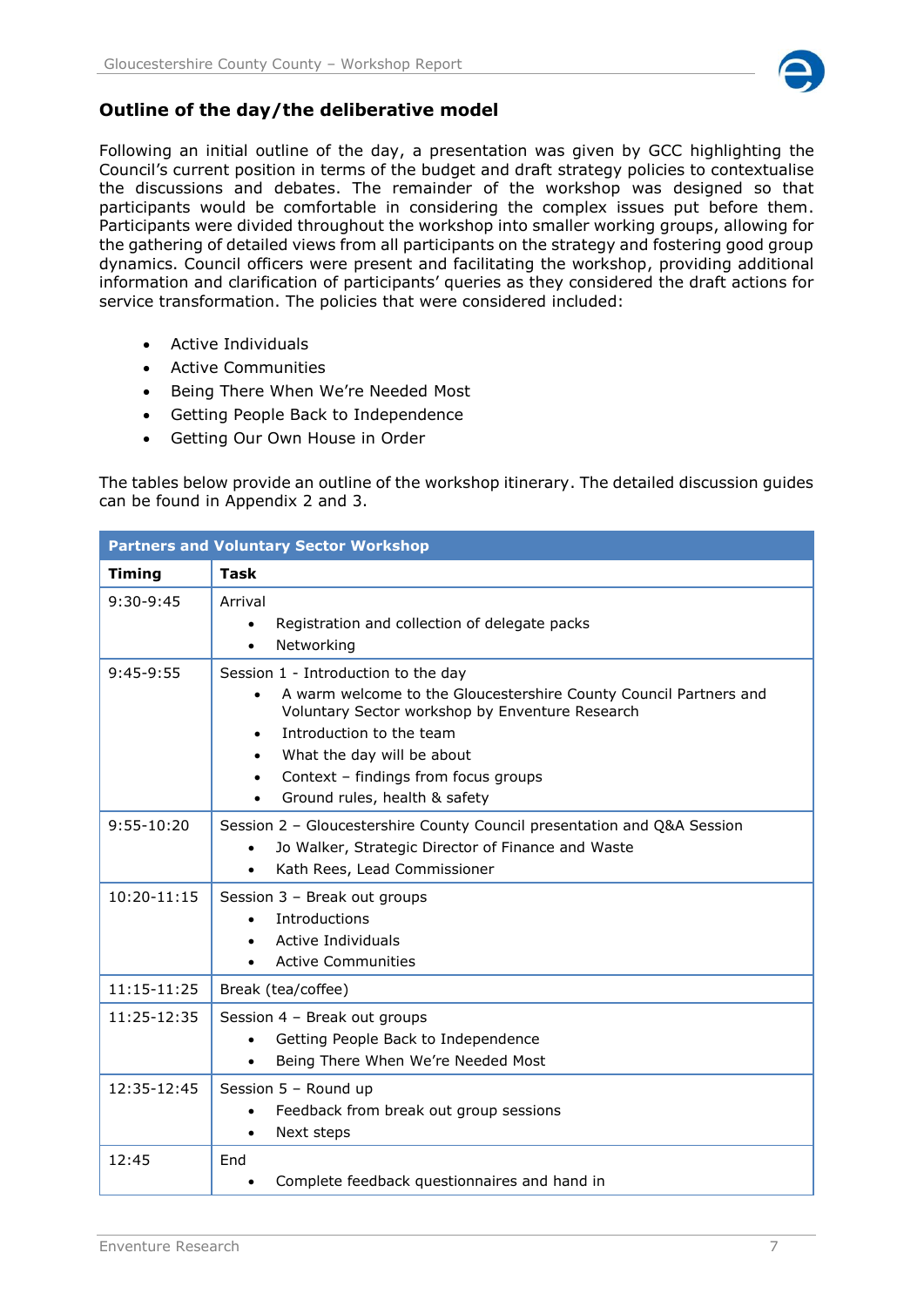

| <b>Workforce Workshop</b> |                                                                                                                                                                                                                                                                                                                   |  |
|---------------------------|-------------------------------------------------------------------------------------------------------------------------------------------------------------------------------------------------------------------------------------------------------------------------------------------------------------------|--|
| <b>Timing</b>             | <b>Task</b>                                                                                                                                                                                                                                                                                                       |  |
| 13:30-13:45               | Arrival<br>Registration and collection of delegate packs<br>$\bullet$<br>Networking<br>$\bullet$                                                                                                                                                                                                                  |  |
| 13:45-13:55               | Session 1 - Introduction to the day<br>A warm welcome to the Gloucestershire County Council Workforce<br>$\bullet$<br>workshop by Enventure Research<br>Introduction to the team<br>What the day will be about<br>$\bullet$<br>Context - findings from focus groups<br>$\bullet$<br>Ground rules, health & safety |  |
| 13:55-14:20               | Session 2 - Gloucestershire County Council presentation and Q&A session<br>Jo Walker, Strategic Director of Finance and Waste<br>$\bullet$<br>Kath Rees, Lead Commissioner<br>$\bullet$                                                                                                                           |  |
| 14:20-15:15               | Session 3 - Break out groups<br>Introductions<br><b>Active Individuals</b><br>$\bullet$<br><b>Active Communities</b>                                                                                                                                                                                              |  |
| 15:15-15:25               | Break (tea/coffee)                                                                                                                                                                                                                                                                                                |  |
| 15:25-16:20               | Session 4 - Break out groups<br>Getting People Back to Independence<br>$\bullet$<br>Being There When We're Needed Most<br>$\bullet$<br>Getting our own House in Order                                                                                                                                             |  |
| 16:20-16:30               | Session 5 - Round up<br>Feedback from break out group sessions<br>Next steps<br>$\bullet$                                                                                                                                                                                                                         |  |
| 16:30                     | End<br>Complete feedback questionnaires and hand in                                                                                                                                                                                                                                                               |  |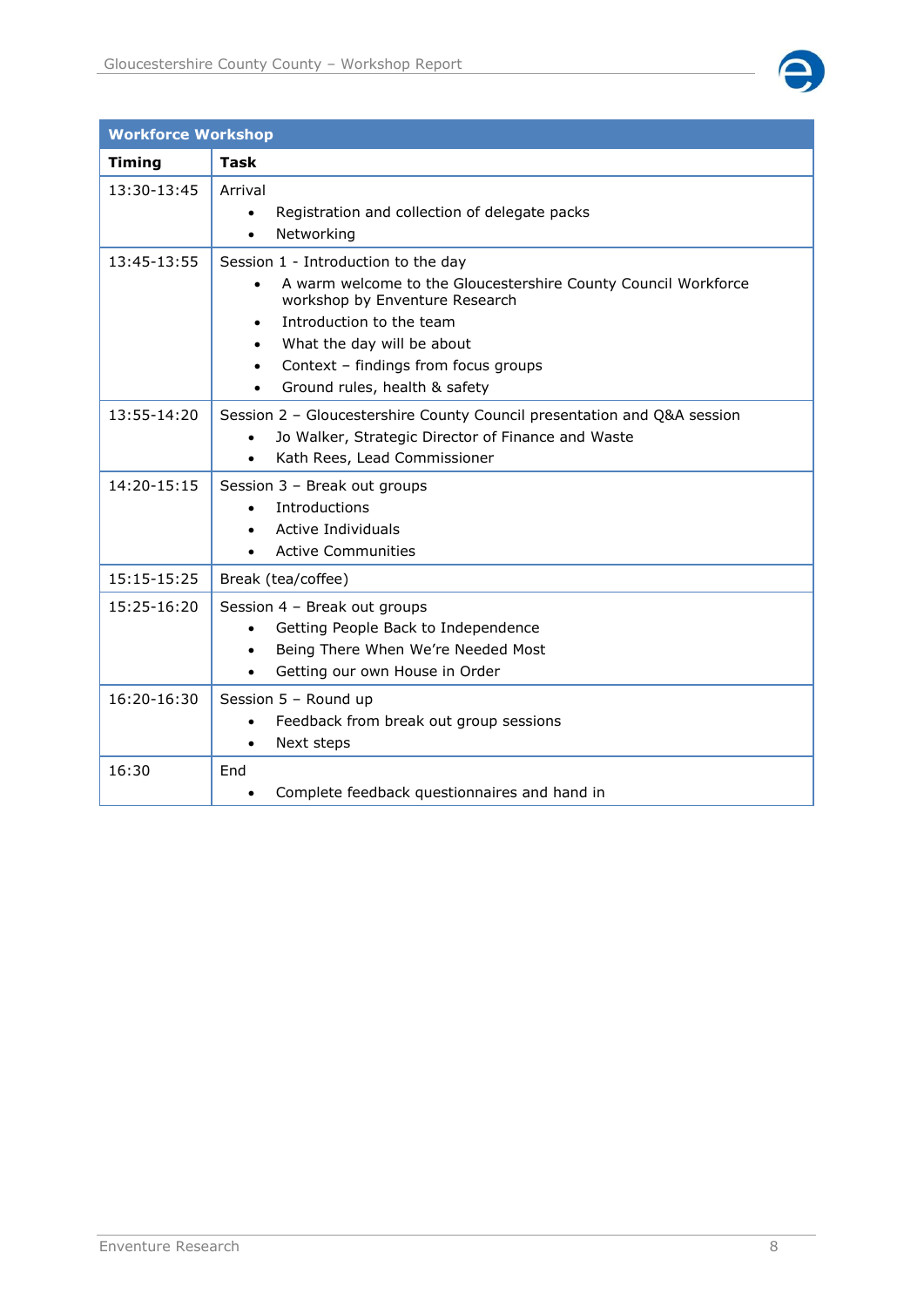

The policies and actions discussed by each group are shown below.

| <b>Policy</b>                       | <b>Draft action</b>                                                                                                                                                                                                                     | <b>Workshop Groups</b>                                                                                                                                                                                                                                                                                                                                                           |
|-------------------------------------|-----------------------------------------------------------------------------------------------------------------------------------------------------------------------------------------------------------------------------------------|----------------------------------------------------------------------------------------------------------------------------------------------------------------------------------------------------------------------------------------------------------------------------------------------------------------------------------------------------------------------------------|
| <b>Active</b><br><b>Individuals</b> | Increase the range of services<br>available<br>over<br>the<br>Council's<br>website and via social media                                                                                                                                 | Partners and Voluntary Sector,<br>$\bullet$<br>Group 1<br>Partners and Voluntary Sector,<br>$\bullet$<br>Group 2<br>Partners and Voluntary Sector,<br>$\bullet$<br>Group 3<br>Workforce, Group 1<br>$\bullet$<br>Workforce, Group 2<br>$\bullet$<br>Workforce, Group 3<br>$\bullet$<br>Workforce, Group 4<br>$\bullet$<br>Workforce, Group 5<br>$\bullet$                        |
|                                     | Review all the information, advice<br>and guidance services that the<br>Council commissions, to make<br>sure that they represent the best<br>value for money and help to<br>signpost people to appropriate<br>sources of help           | Partners and Voluntary Sector,<br>$\bullet$<br>Group 1<br>Partners and Voluntary Sector,<br>$\bullet$<br>Group 2<br>Partners and Voluntary Sector,<br>$\bullet$<br>Group 3<br>Partners and Voluntary Sector,<br>$\bullet$<br>Group 4<br>Workforce, Group 2<br>$\bullet$<br>Workforce, Group 3<br>$\bullet$<br>Workforce, Group 4<br>$\bullet$<br>Workforce, Group 5<br>$\bullet$ |
|                                     | Carry out a place by place review<br>of the Council's presence within<br>localities, to provide more joined<br>up access to advice, information<br>and<br>services<br>and<br>create<br>opportunities<br>rationalise<br>to<br>properties | Partners and Voluntary Sector,<br>$\bullet$<br>Group 1<br>Partners and Voluntary Sector,<br>$\bullet$<br>Group 2<br>Partners and Voluntary Sector,<br>$\bullet$<br>Group 3<br>Workforce, Group 1<br>$\bullet$<br>Workforce, Group 2<br>$\bullet$<br>Workforce, Group 3<br>$\bullet$<br>Workforce, Group 4<br>$\bullet$<br>Workforce, Group 5<br>$\bullet$                        |
| <b>Active</b><br><b>Communities</b> | Consult with communities on the<br>Council's approach to community<br>capacity building                                                                                                                                                 | Partners and Voluntary Sector,<br>$\bullet$<br>Group 1<br>Partners and Voluntary Sector,<br>$\bullet$<br>Group 2<br>Partners and Voluntary Sector,<br>Group 3<br>Workforce, Group 1<br>Workforce, Group 2<br>Workforce, Group 3<br>$\bullet$<br>Workforce, Group 4<br>$\bullet$<br>Workforce, Group 5                                                                            |
|                                     | Continue to make funds available<br>at a local level to respond to the<br>specific needs of local<br>communities                                                                                                                        | Partners and Voluntary Sector,<br>$\bullet$<br>Group 1<br>Partners and Voluntary Sector,<br>Group 3<br>Partners and Voluntary Sector,<br>$\bullet$<br>Group 4<br>Workforce, Group 1<br>٠<br>Workforce, Group 2<br>Workforce, Group 3<br>Workforce, Group 4<br>Workforce, Group 5                                                                                                 |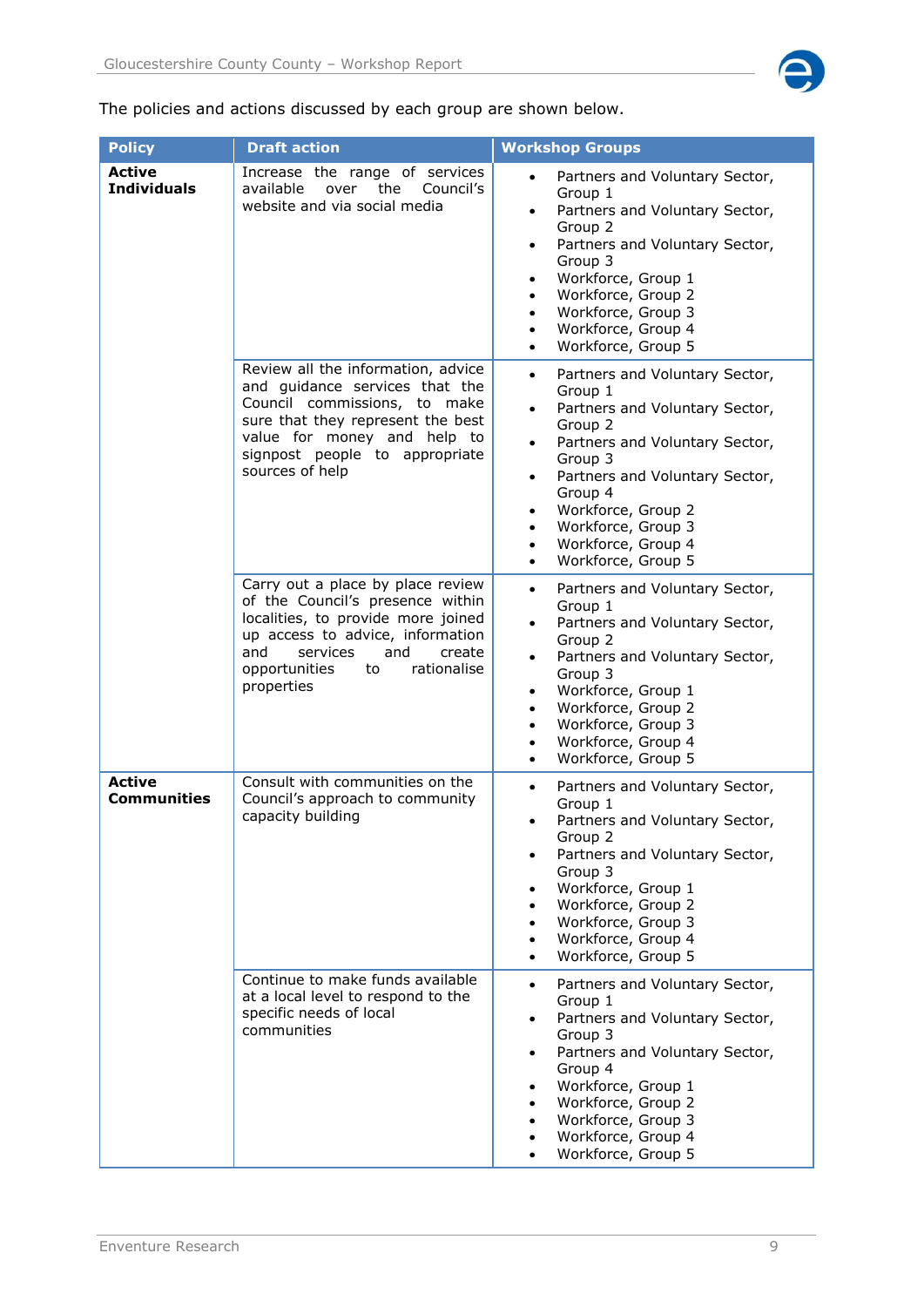

| <b>Policy</b>                                                  | <b>Draft action</b>                                                                                                                                                                           | <b>Workshop Groups</b>                                                                                                                                                                                                                                                                                     |
|----------------------------------------------------------------|-----------------------------------------------------------------------------------------------------------------------------------------------------------------------------------------------|------------------------------------------------------------------------------------------------------------------------------------------------------------------------------------------------------------------------------------------------------------------------------------------------------------|
|                                                                | Work with community groups that<br>are service user led to build their<br>capacity and their voice                                                                                            | Partners and Voluntary Sector,<br>$\bullet$<br>Group 1<br>Partners and Voluntary Sector,<br>$\bullet$<br>Group 3<br>Workforce, Group 1<br>$\bullet$<br>Workforce, Group 2<br>$\bullet$<br>Workforce, Group 3<br>$\bullet$<br>Workforce, Group 4<br>٠<br>Workforce, Group 5                                 |
| <b>Getting People</b><br><b>Back to</b><br><b>Independence</b> | Provide a stronger focus on<br>helping people back to<br>independence                                                                                                                         | Partners and Voluntary Sector,<br>$\bullet$<br>Group 1<br>Partners and Voluntary Sector,<br>$\bullet$<br>Group 2<br>Partners and Voluntary Sector,<br>$\bullet$<br>Group 3<br>Partners and Voluntary Sector,<br>$\bullet$<br>Group 4<br>Workforce, Group 4<br>$\bullet$<br>Workforce, Group 5<br>$\bullet$ |
|                                                                | Work with schools, health and<br>other partners to establish a clear<br>comprehensive early help offer for<br>children and families                                                           | Partners and Voluntary Sector,<br>$\bullet$<br>Group 1<br>Partners and Voluntary Sector,<br>$\bullet$<br>Group 3<br>Workforce, Group 5<br>$\bullet$                                                                                                                                                        |
|                                                                | Shift investment in support for<br>vulnerable individuals towards<br>intervention to get people back to<br>independence and developing<br>community support                                   | Partners and Voluntary Sector,<br>$\bullet$<br>Group 1<br>Partners and Voluntary Sector,<br>$\bullet$<br>Group 3<br>Partners and Voluntary Sector,<br>$\bullet$<br>Group 4<br>Workforce, Group 5<br>$\bullet$                                                                                              |
| <b>Being There</b><br><b>When We're</b><br><b>Needed Most</b>  | Review the provision of<br>community based services/care<br>and rely less on residential and<br>nursing care, to ensure people<br>have the support they need to<br>live at home independently | Partners and Voluntary Sector,<br>$\bullet$<br>Group 1<br>Partners and Voluntary Sector,<br>$\bullet$<br>Group 2<br>Partners and Voluntary Sector,<br>Group 3<br>Partners and Voluntary Sector,<br>$\bullet$<br>Group 4<br>Workforce, Group 1<br>٠<br>Workforce, Group 4                                   |
|                                                                | Simplify the process for Direct<br>Payments across personal social<br>care and health budgets                                                                                                 | Partners and Voluntary Sector,<br>$\bullet$<br>Group 1<br>Partners and Voluntary Sector,<br>٠<br>Group 3<br>Workforce, Group 1<br>$\bullet$<br>Workforce, Group 3<br>Workforce, Group 4                                                                                                                    |
|                                                                | Develop alternative options for<br>children, especially teenagers, to<br>avoid them needing to come into<br>care (intervention)                                                               | Partners and Voluntary Sector,<br>$\bullet$<br>Group 1<br>Partners and Voluntary Sector,<br>$\bullet$<br>Group 2<br>Partners and Voluntary Sector,<br>$\bullet$<br>Group 3<br>Partners and Voluntary Sector,<br>٠<br>Group 3<br>Workforce, Group 1<br>Workforce, Group 3<br>Workforce, Group 4             |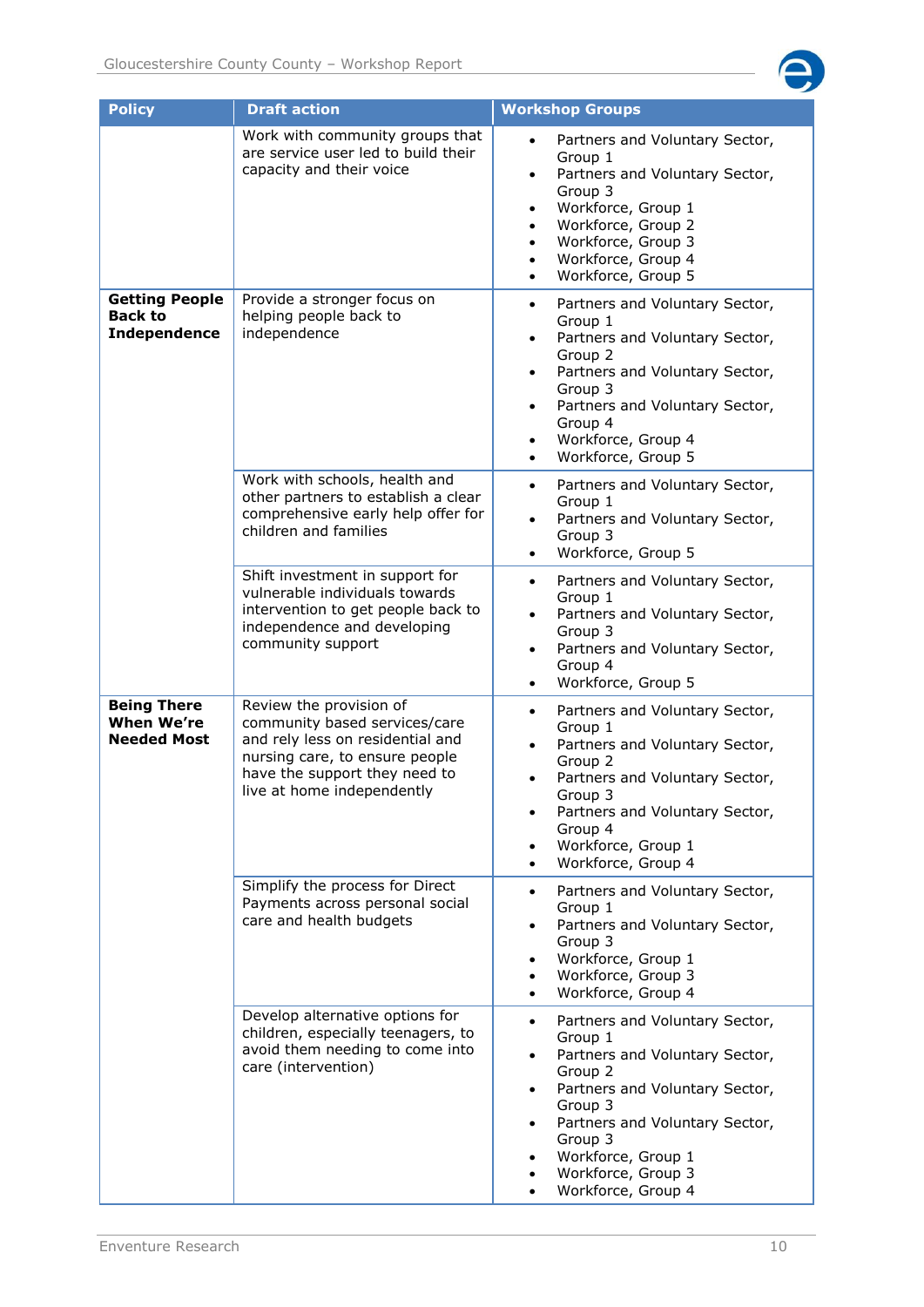

| <b>Policy</b>                           | <b>Draft action</b>                                                                                | <b>Workshop Groups</b>                                                                                                  |
|-----------------------------------------|----------------------------------------------------------------------------------------------------|-------------------------------------------------------------------------------------------------------------------------|
| <b>Getting Our</b><br>House in<br>Order | Continue to develop our<br>workforce to respond to the<br>changing needs and challenges<br>we face | Workforce, Group 1<br>Workforce, Group 2<br>Workforce, Group 3<br>Workforce, Group 4<br>Workforce, Group 5<br>$\bullet$ |
|                                         | Continue to reduce the Council's<br>running costs                                                  | Workforce, Group 1<br>Workforce, Group 2<br>Workforce, Group 3<br>Workforce, Group 4<br>$\bullet$<br>Workforce, Group 5 |

# <span id="page-10-0"></span>**Interpreting Qualitative Data**

Qualitative research is designed to be illustrative, detailed and exploratory, providing insight into the perceptions, attitudes and behaviours of people rather than conclusions from a quantifiable valid sample. Therefore, the workshops do not allow statistical conclusions to be drawn about the extent to which views are held across the county.

Throughout this report, use is made of flipchart notes, which represent verbatim comments from participants. Participants are referred to in terms of which group they attended. Where this is the case, it is important to note that the views expressed do not always represent the views of the group as a whole, but are illustrative of the issues raised during the workshop.

Participants' perceptions make up a considerable proportion of the evidence in this report and it is important to remember that although such perceptions may not always be factually accurate, they represent the truth to those who relate them.

# <span id="page-10-1"></span>**Acknowledgements**

Enventure Research would like to express its gratitude to everyone who took part in the workshops. We would also like to thank all GCC colleagues; in particular, Dawn Thompson, Emma Burchell, Hester Hunt, Sidgoree Nelson, Amy Davies, Steve Andrew, Louise Clack and Kate Martin who helped develop and deliver the workshops, and Jo Walker and Kath Rees who led on the presentation and question and answer session.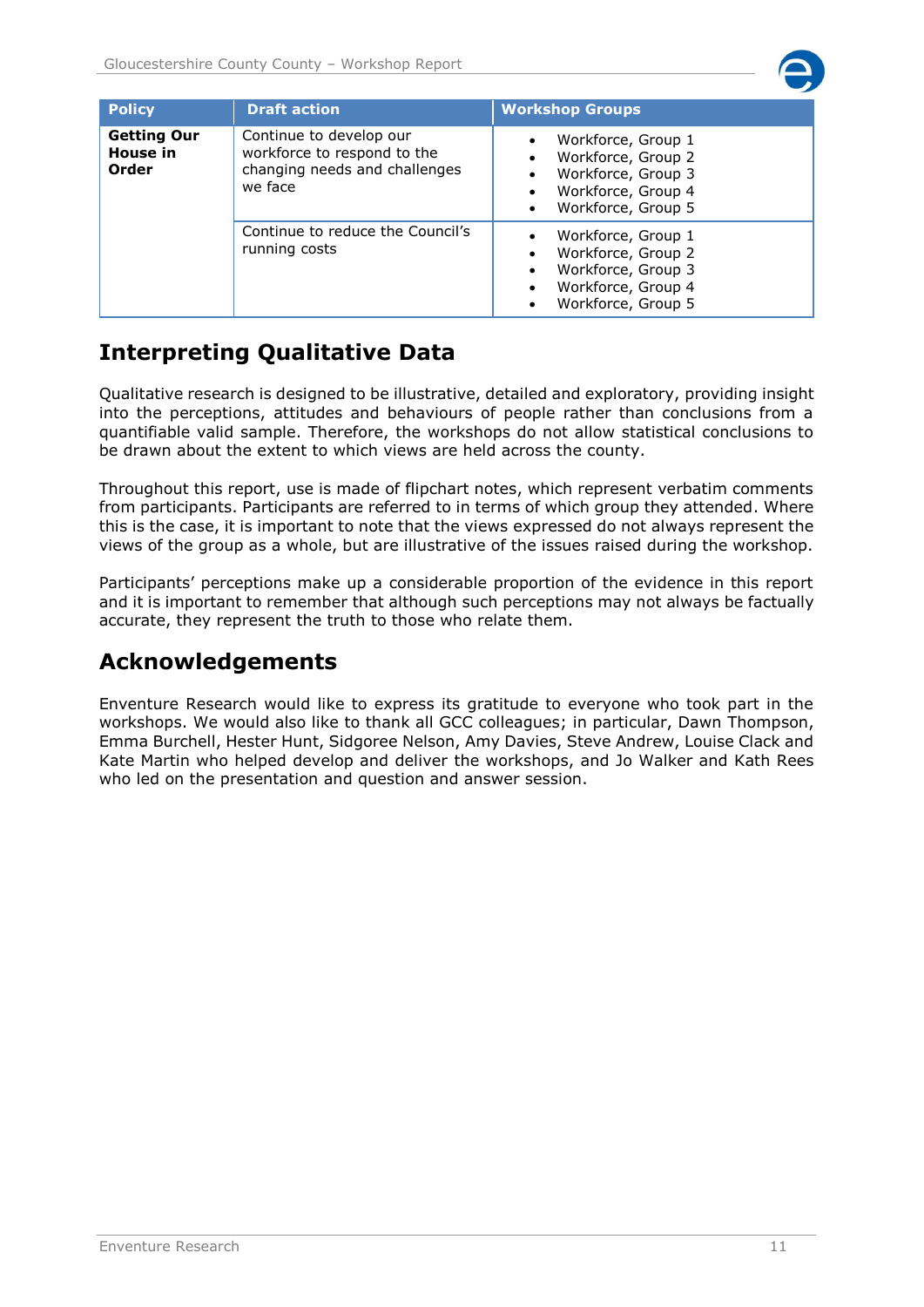

# <span id="page-11-0"></span>**Research Findings**

# <span id="page-11-1"></span>**Response to Draft Strategy Presentation**

Following the draft strategy and budget presentation by GCC, delegates in both workshop sessions were given the opportunity for a short question and answer session before moving into the discussion groups. Enventure Research facilitated this as an open room session.

In summary, delegates in the partner and voluntary sector workshop looked for clarification around how the existing partnership with the NHS could be developed and strengthened even further, particularly in relation to care for vulnerable adults and children and how proposed savings around the cross cutting themes in the strategy might affect adult care and children's services. Participants were also interested to hear how the new Care Act might impact on GCC budgets and delivery models. As well as focusing on what GCC will do in the strategy, participants suggested that greater consideration should be given to any potential gaps that might be left in service provision as a result of these policy changes and GCC's strategic response.

In brief, GCC responded by highlighting how joint working and joint commissioning with the NHS is evolving ever stronger ties. Savings associated with adult social care were brought about by better commissioning and emphasis on value for money, as well as the key strategic aim of getting more adults back into work and less reliant on residential care in future. The full cost implications of the Care Act are yet to be fully understood. GCC is waiting for more detail from Central Government, however there will be budget implications for GCC which represents a risk to the draft strategy.

In the workforce session, questions focused on whether or not GCC had an alternative strategy should this approach to reducing budget deficiencies be unsuccessful. Another question was asked about the future relationship with District Councils, whilst others wanted reassurance that they were qualified, and indeed welcome, to suggest savings in areas where they did not have direct experience.

In response, GCC stated that the current budget deficit and direct funding shortfall was not likely to improve regardless of any change in Government. GCC reiterated its commitment to not increasing Council Tax charges and therefore the current course of action is the best and most appropriate given a lack of protected funding for local authority services. GCC reaffirmed the continued collaboration with District Councils to reduce any duplication of effort. Participants were all encouraged to think about efficiencies and improvements and were reminded of their duty as public servants to do everything to reduce any waste of public funds.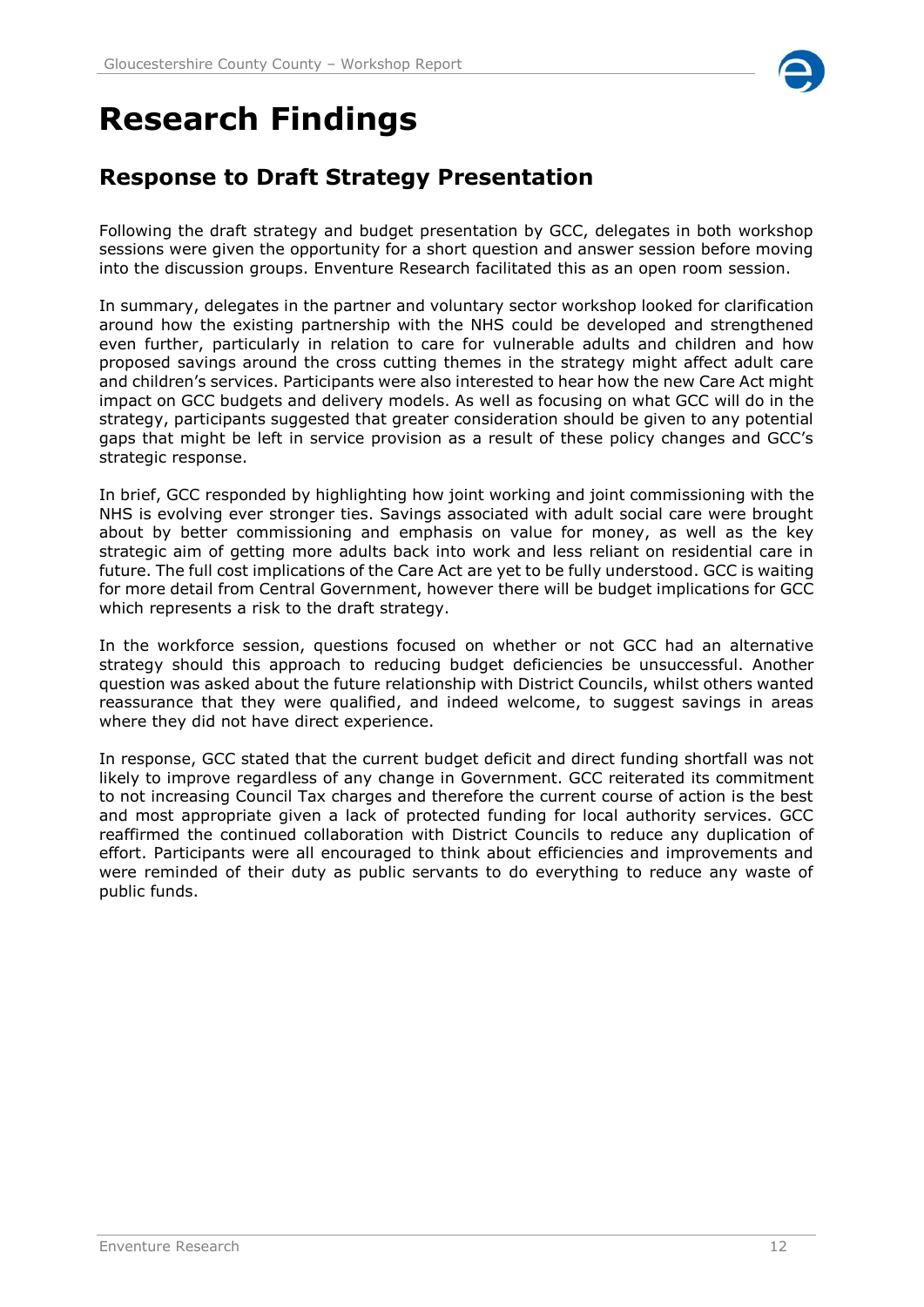

# **Partners and Voluntary Sector Workshop – Response to Presentation**

Facilitators asked participants for their general responses to the draft budget and strategy presentation. The following discussions emerged spontaneously without prompting and provided a useful introduction to the issues to be discussed in more depth later.

In the partner and voluntary sector workshop, the following initial reactions to the presentation were discussed with members of GCC's workforce:

GCC's budget strategy and priorities for action is broadly supported in its overall goal. Participants welcomed the opportunity to comment and contribute to the development of the strategy; albeit some expected to have been in discussions sooner. Discussions highlighted the need for meaningful dialogue between all partners to move the strategy forward. Defining and shaping genuine partnership working in a time of reducing budgets was seen as the first priority, as well as ensuring that partners had shared equity in the final strategic outcomes. Moving forward, there is a clear positive intent to work together and a commitment by partners to input into the process of fine-grained action planning

*"I applaud the county for its starting point: 'ensuring everything we do reflects what local people need and expect from their Council'." (Partner, email communication)* 

*"Needs to be more detail and more 'meat on the bone' in the strategy, to understand how it affects our market sector. But there is an impetus to join things up given tighter budgets and resources." (Partners and Voluntary Sector)*

*"'Partnership' sounds old fashioned-it's actually about a whole systems approach not just about what the Council has decided to do and how can we help them to achieve this." (Partners and Voluntary Sector)*

*"We should have been involved sooner, but we are willing to work on the details of the action planning so that we're aligning everyone's goal and targets." (Partners and Voluntary Sector)*

Participants discussed the extent to which GCC has 'future-proofed' its budget and strategy in light of recent and proposed changes to public policy. One delegate gave the example of changes to the driving laws in 1997 where new drivers could no longer drive a minibus and the impact this had on the availability and cost to train volunteers to provide community transport. Similarly, participants asked whether GCC had considered how the recently raised retirement age might impact on the availability and willingness of volunteers to act in the community.

Discussion focused on how the new Care Act will impact on the demands for funding by previously unpaid and unrecognised carers of vulnerable children and adults. Specifically, participants also wanted greater detail from GCC around how it would for example recruit younger volunteers and provide respite for carers. Participants wanted more specific detail about the role the voluntary and private care sector will have in jointly delivering more community based care. It was suggested that horizon scanning to inform a risk assessment of the budget strategy is essential. Potential risks and counter solutions should be outlined as fully as possible in the final document.

*"What we haven't heard as a key learning point is how all the policy and strategy brings things to a common ground and how we're going to deliver for young people and older residents. We need to reflect on the pension retirement age for example and how this will impact on the volunteers available" (Partners and Voluntary Sector)* 

*"The strategy also needs to reflect the potential impacts of this and the Care Act." (Partners and Voluntary Sector)*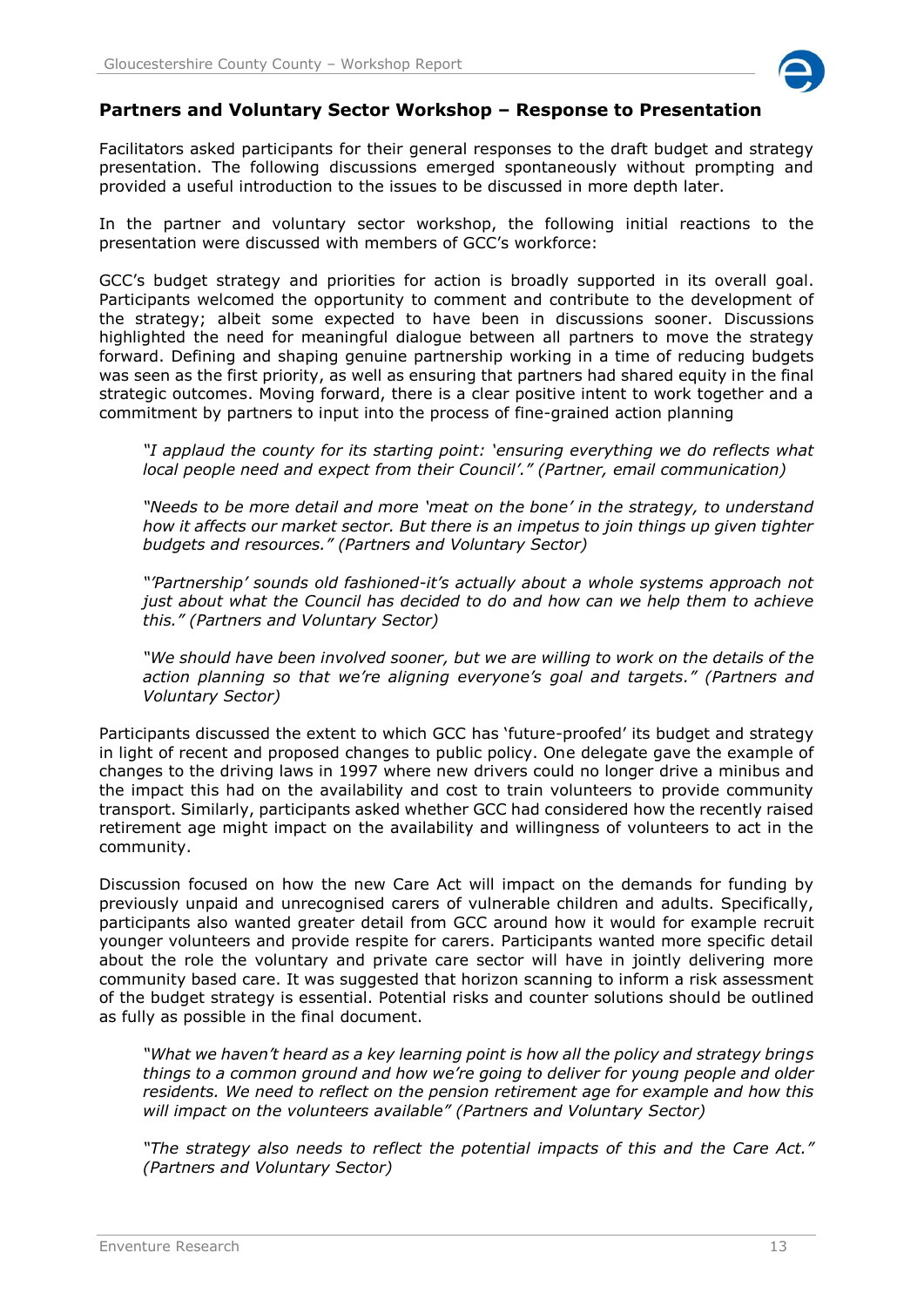

Asking partners to do more with less money was another headline from the presentation. Participants suggested that GCC should regard the private and voluntary sectors as equal partners and not regard them as a 'free' resource. The assumption that any deferment of duties by GCC would be picked up by community partners fails to understand the budget pressures felt by everyone and is overly simplistic. Participants suggested that not only is this shift in emphasis for delivery from GCC to the community not presented with any detail in the strategy, but that it is unhelpful in building more meaningful partnerships in the longterm that will be at the heart of alternative community based delivery models.

*"We're already four years into cost cutting and efficiencies. How much more can we achieve without working in partnership?" (Partners and Voluntary Sector)*

*"The voluntary sector approach taken by the Council is based on the assumption that we're there for free." (Partners and Voluntary Sector)*

*"Collocating partners in a building on its own is not enough - we need proper alignment again of targets and of objectives so we can effectively signpost people." (Partners and Voluntary Sector)*

One immediate cause for concern is around how GCC's strategy fits in with ensuring plans for adult social care are fully integrated between partners. Participants would like to see evidence of greater strategic planning in tandem with health bodies specifically the NHS and how this fits with larger national strategies for adult social care. Representatives of adult social care providers in the private sector were very concerned about how the GCC strategy will impact on their business and whether GCC is reflecting a broader national policy agenda. Private care providers raised concerns that they are being written out of the picture without due consideration of the integral role they will continue to have in the adult care landscape.

*"Nationally, integration of health is happening but we don't get a sense of how this fits into this strategy. It feels like health representation in the session is missing. Do GCC really have a great relationship with health bodies? I'm not sure they do." (Partners and Voluntary Sector)*

While better use of IT was lauded in principle, there remains a clear need and commitment to providing face-to-face services for those who want and need them the most. Better use of technology was broadly supported as an area where efficiencies could run in tandem with better quality services. However, outcomes for service users must improve and services must still reflect the diversity and specific needs of the community. For example, creating joined up directories of information is regarded as a very important step to ensure that service users get accurate and effective information when accessing services online. Participants stressed that GCC should be the lead partner in driving this agenda forward, for example by providing funds, up-to-date information and training to partners.

*"I would argue there remains strong importance in face-to-face contact between a large organisation and its citizens (who will not all have access to IT or capability to use it)… bearing in mind that efficiency is not just an economic measure, but – how content people are on the receiving end of service." (Partner, email communication)*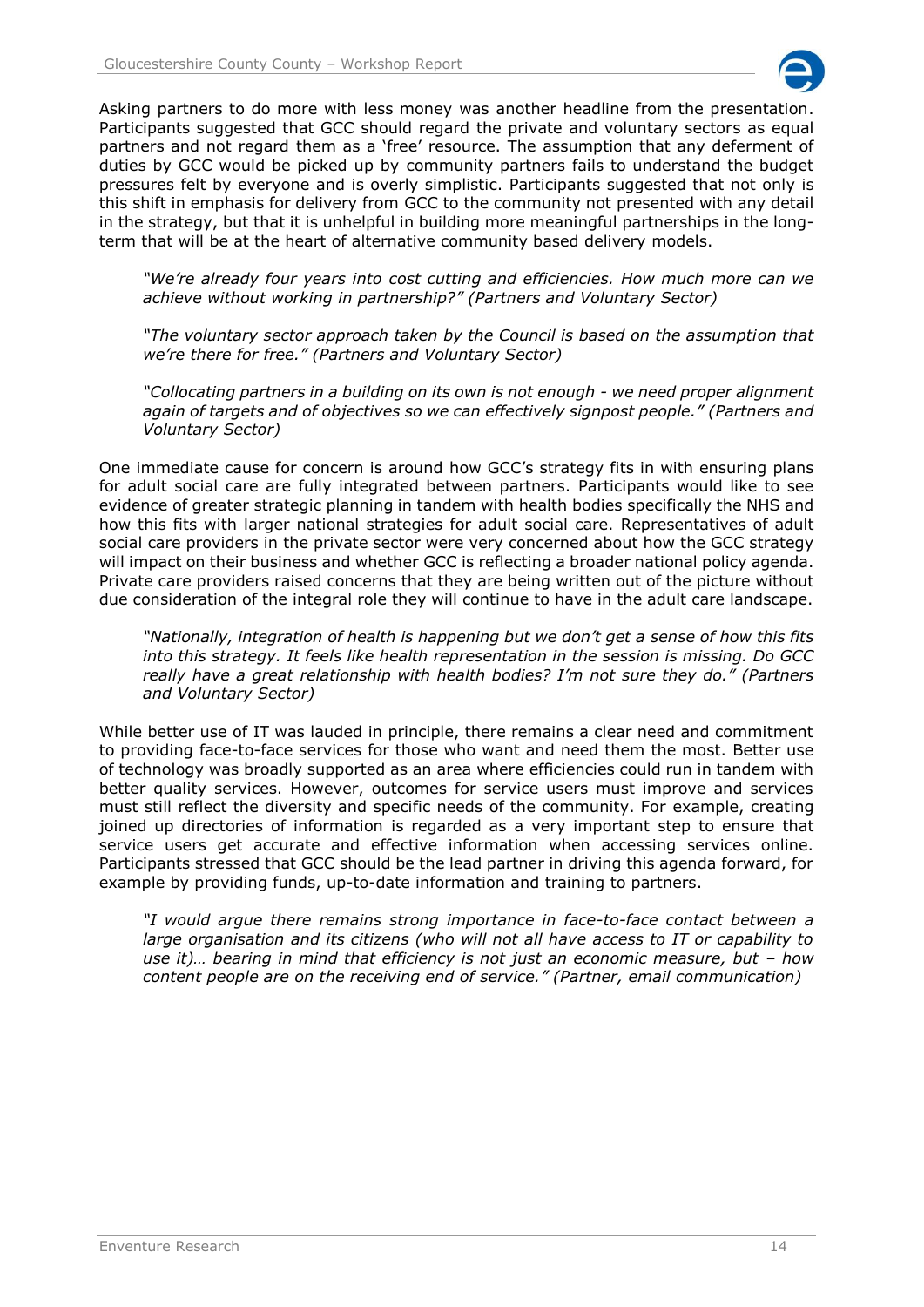

Participants discussed the challenges around building community capacity to deliver in areas where GCC is planning to roll back. Participants suggested that the first step should be defining what is meant by 'community' and then auditing community assets and skills before taking any further steps. This process should not simply focus on whether a community has the capacity to delivery, but on whether it wants to. Participants are in favour of providing assets such as buildings and staff resources in the community on the condition that it does not add additional layers of staffing and bureaucracy at a time when efficiencies needed to be made. Respondents regard the rolling back of local government as a gradual process, where the Council will need to offer ongoing financial and practical support e.g. mentoring and training to enable communities to do more. Participants once again emphasised that this must be a gradual process and will not be a 'quick win'.

"So long as GCC is honest about offering assets wanted by communities – that are *potentially an asset and not a millstone." (Partner, email communication)*

*"It's not about 'can a community do it?' but does it want to; it can't be a top down process of just assessing capacity." (Partners and Voluntary Sector)*

*"We need more general community building initiatives and a better understanding of the current capacity across communities. We need more details before we throw it over to them and tell them to do it…Community support should be about helping with paperwork, DBS and stuff like that to enable the communities to do the stuff they want to do." (Partners and Voluntary Sector)*

# **Workforce Workshop – Response to Presentation**

In the workforce workshop, the following initial reactions to the presentation were discussed with members of GCC's workforce:

Initial reactions to the presentation were positive and respondents were generally supportive of GCC's strategic goals. They understand the difficult budget situation GCC faces i.e. having to deliver services with a growing demand and decreasing financial settlements from Central Government. Participants commented that the process of rationalising services had already included job losses across the board, with many people having contracts re-negotiated to reflect broader and additional responsibilities. They suggest that GCC is right to focus on reducing the overall adult care budget and focusing on better use of technology to deliver services more efficiently and collaboratively. Some participants had reservations about the move toward greater delivery in the community and whether this would actually represent a saving for GCC (in the short-term at least). Participants suggested that there needs to be considerable investment in community assets and capacity building now which will (they hope) equate to long-term savings in the future, as communities rely much less on centralised services.

*"We (GCC) need to be more creative with how we save money, the easiest savings have already been made and they were painful enough!" (Workforce)*

*"We're going to have to be prepared to spend now to save in the future." (Workforce)*

*"Continue to share Council buildings with partners and community, this will reduce running costs and reduce waste… Sharing IT access with partners to facilitate better partnership and collaborative working, which again avoids duplication, reduces cost and potential waste." (Workforce)*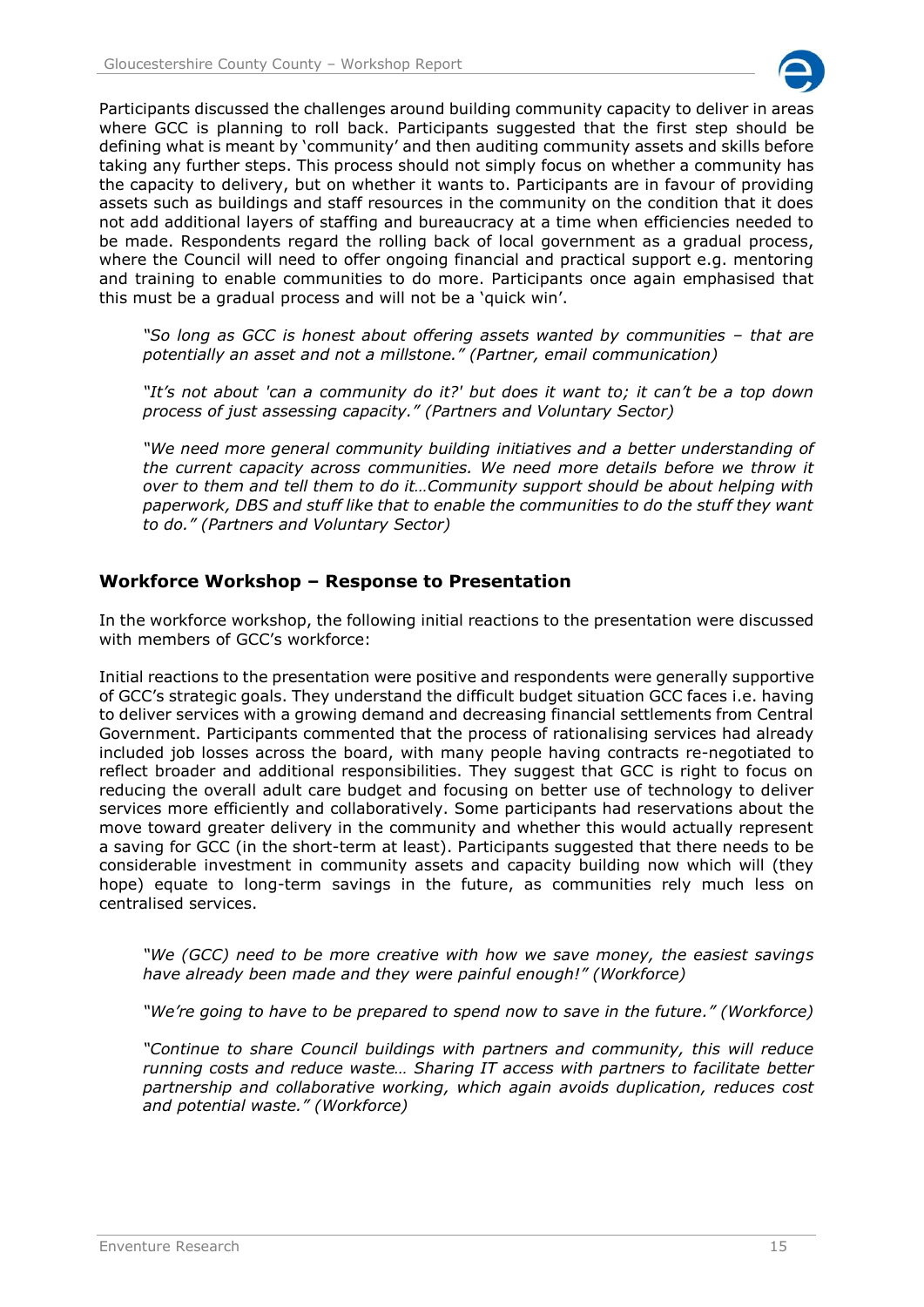

Discussion centred on the timescales for implementing the strategic action points being proposed and how changes to service delivery models would impact on the most needy and vulnerable. GCC and partners should agree and be fully committed to bringing about suggested improvements without undue delay, as protracted change creates uncertainly and unnecessary stress for those affected and their families. They stress that this is not to say that careful consideration and consultation should not take place to assess the feasibility and impacts of the plans, however once fully considered the strategic action plans should be implemented as soon as possible.

*"Ensure the strategy is implemented quickly because the impacts (of delaying) are felt most strongly for the youngest and oldest in the community." (Workforce)*

*"Use service user led consultation at a local level to determine need and to stimulate interest among our service users." (Workforce)*

Participants agreed with the action to provide more online services while also remaining committed to providing opportunities for face-to-face contact. Providing more services online was recognised as a necessity moving forward; both in terms of cost efficiencies and also the increasingly normalised way the majority of residents engage with service providers. However, participants were mindful of the pace of change for those who are less adept with newer technologies; specifically the elderly generation who are least familiar or indeed willing to use online methods. Participants are clear that GCC has a duty to provide choice to those customers who want to have face-to-face or human contact. The group suggested that there will less of a technology skills lag among service users as the present day middle age and younger generations get older. The use of technology and online services will be much more normalised and the demand (and associated overheads) for face-to-face services might reduce over time.

*"We have to consider how we respond to people's needs but are we investing in systems and structures that will save us money but also benefit the public? We have*  to be confident that people are going to respond to it the way we think they will." *(Workforce)* 

*"There is a transitional gap for older residents, so we need to be mindful of still providing choice, particularly around IT and accessing services… some of our changes*  aren't going to kick in for a while so we also need an interim plan as well as this long*term goal." (Workforce)*

There was a general agreement that GCC should be leading the way among public sector partners in implementing better use of technology. Participants suggested more conference calling and Skype meetings to reduce mileage and fuel costs are be more environmentally friendly. Currently GCC is still overly reliant on paper-based working and this can be overcome by reviewing internal security protocols for sharing information to facilitate better working between internal and external partners. The business case for staff to be given more technology to embed IT in their work practices has never been stronger, although each department could do more to demonstrate the business case to senior management around how IT can drive efficiencies in their particular field.

*"If GCC want more and more service users to access a greater number of services using IT and web-based interfaces then the Council has to 'get its own house in order' and lead the way." (Workforce)*

*"I'd like to see better use of webinars to reduce mileage spend and carbon footprint. GCC should be more proactive in extolling the benefits of using IT more smartly in our daily business." (Workforce)*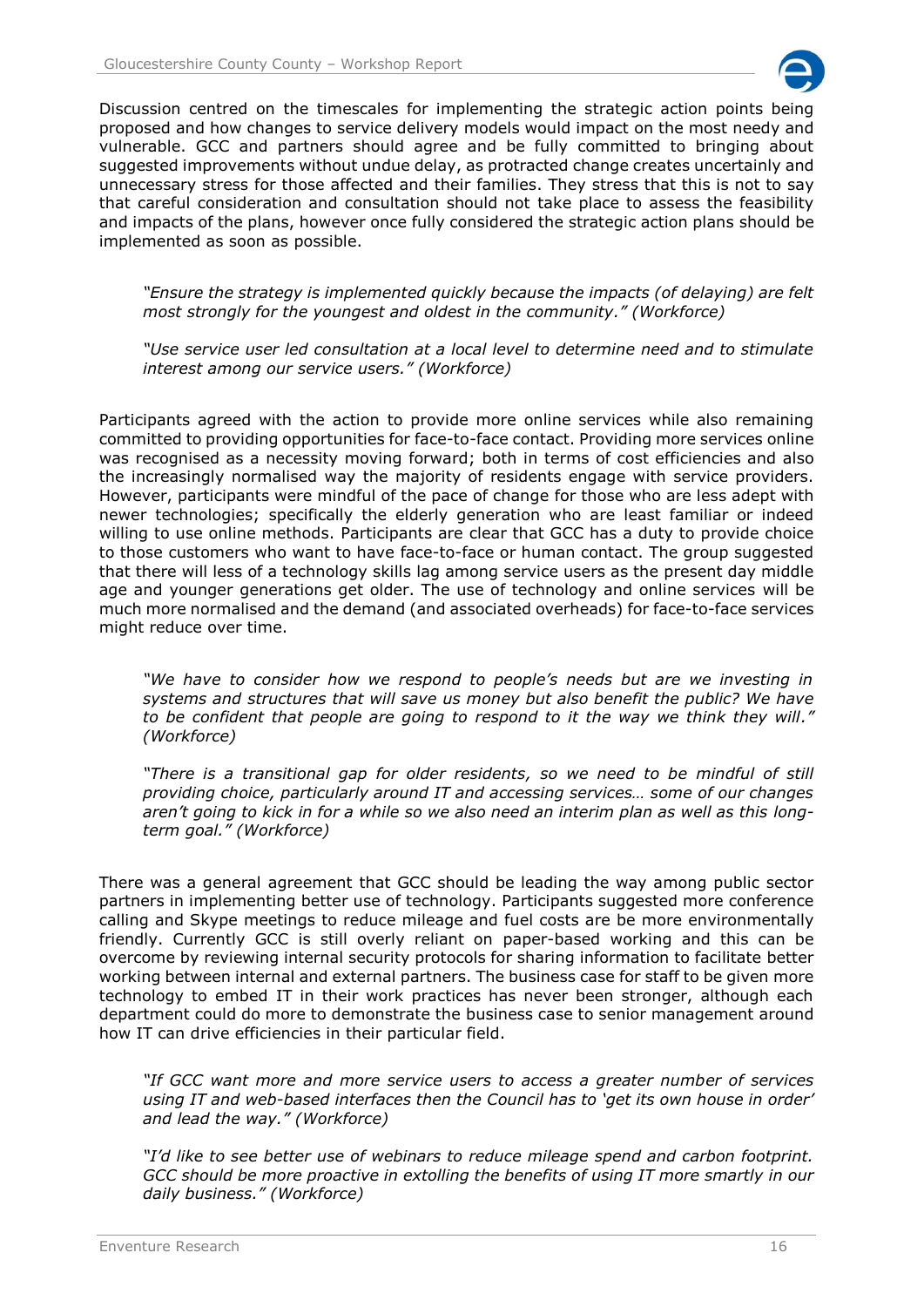

# <span id="page-16-0"></span>**Active Individuals**

This section considers participants' perceptions of delivering the 'Active Individuals' policy. The focus of the workshop discussions was around delivering and implementing the following draft actions:

- Increase the range of services available over the Council's website and via social media
- Review all the information, advice and guidance services that the Council commissions, to make sure that they represent the best value for money and help to signpost people to appropriate sources of help
- Carry out a place by place review of the Council's presence within localities, to provide more joined up access to advice, information and services and create opportunities to rationalise properties

To fully understand how participants engaged with the draft actions, they were asked how they felt they could contribute and what are the barriers and possible solutions to delivery methods were. The dominant themes across the groups are presented against the draft actions.

# **Increase the range of services available over the Council's website and via social media**

The Council's website was a common theme across all of the workshop discussion groups. Overwhelmingly, participants felt that the current website was inefficient and in need of improvement, due to its poor search facility and the difficulties experienced in navigating the website. It was considered poor from both customer and staff perspectives. A number of suggestions were made as to how the website could be improved, for example, question searches, notice boards and making it more tablet and mobile friendly.

*"Council's website difficult to navigate, too complicated, not user friendly." (Partners and Voluntary Sector)*

Participants felt that the Council should be using the website more for promotional functions. Participants described how there needs to be better investment in IT, particularly around joining up partner systems, and that the website could act as a portal and combined search engine, a real "one stop shop" (Workforce) for public sector and partner organisations within the county. It was recognised that this was probably a pipe dream, so vastly improving signposting and linking to partner websites were considered good first steps.

*"No one seems to be joining up the digital inclusion initiatives at the moment. We need active links to partner websites not just information." (Partners and Voluntary Sector)*

*"Consider putting together a portal on the website to enable the community to find out about all the services on offer…A portal for all public sector organisations in Gloucestershire and charities, including: GCC, districts, charities, NHS, police and voluntary groups." (Workforce)*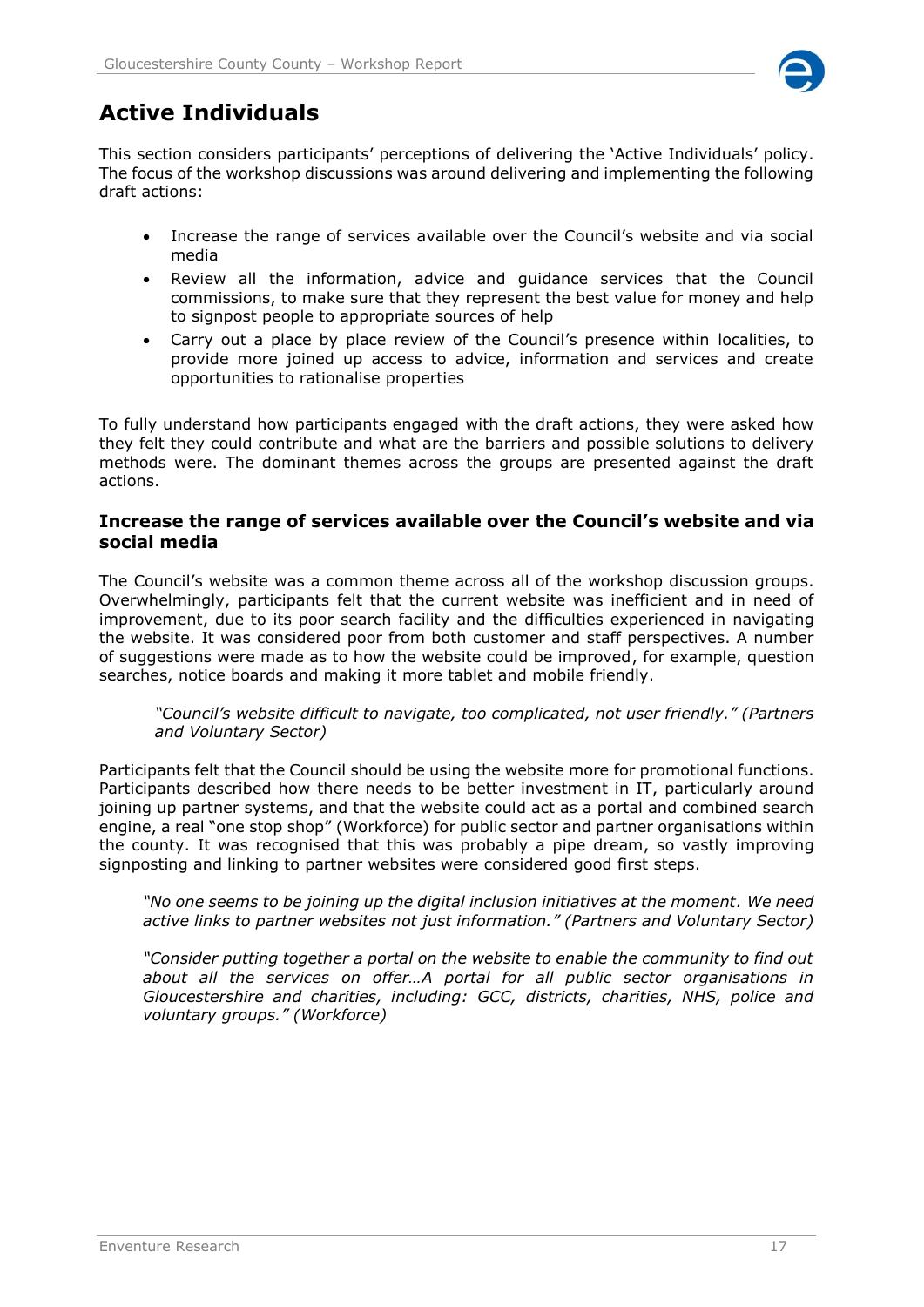

Workforce participants suggested how the Council needs to identify the services that can be made available online and via social media, and how a test group may be one way of assessing the needs of users.

*"Identify the services this can apply to, e.g. payments, tracking applications, pot holes and the use of a test group to assess needs?" (Workforce)*

Access was considered an important barrier in increasing the range of services available on the Council's website, especially for the vulnerable groups in society and rural areas. The website was not considered a replacement for face-to-face interaction for all types of people. It was felt at a time of crisis people still want to speak to someone face-to-face.

*"At a time of crisis, people will want to speak with someone. It's just human nature, whatever we have online we still need to make sure we have the ability to talk to someone." (Workforce)*

*"Vulnerable people often do not have the ability or knowledge to access the web and social media. Vulnerable people want to speak face-to-face. Often their specific needs only come about through conversation. Broadband access is an issue for rural 'notspots' in the county." (Partners and Voluntary Sector)* 

Training was suggested across the groups as a possible solution to increase access and encourage people to use online services. Participants used the example of banks providing IT training in the community. Providing free training and tapping into existing community networks such as community and church groups, pubs and post offices to promote digital and online services were all suggested.

Partner and voluntary sector participants suggested that they could contribute by keeping their websites up-to-date and that GCC could utilise their websites to give notifications of useful new developments and services. Workforce participants in groups 2 and 4 suggested that they could listen better to understand customers' needs and that partners could use Council staff and technology to facilitate client access to information.

# **Review all the information, advice and guidance services that the Council commissions, to make sure that they represent the best value for money and help to signpost people to appropriate sources of help**

This action was welcomed by participants, who felt that the key to the success was promoting self-help and new ideas.

*"Promote self-help and new ideas, with the Council working out the direction." (Partners and Voluntary Sector)*

*"Great idea, promotes self-help, brings out new players, encourages new ideas/ways of working." (Workforce)*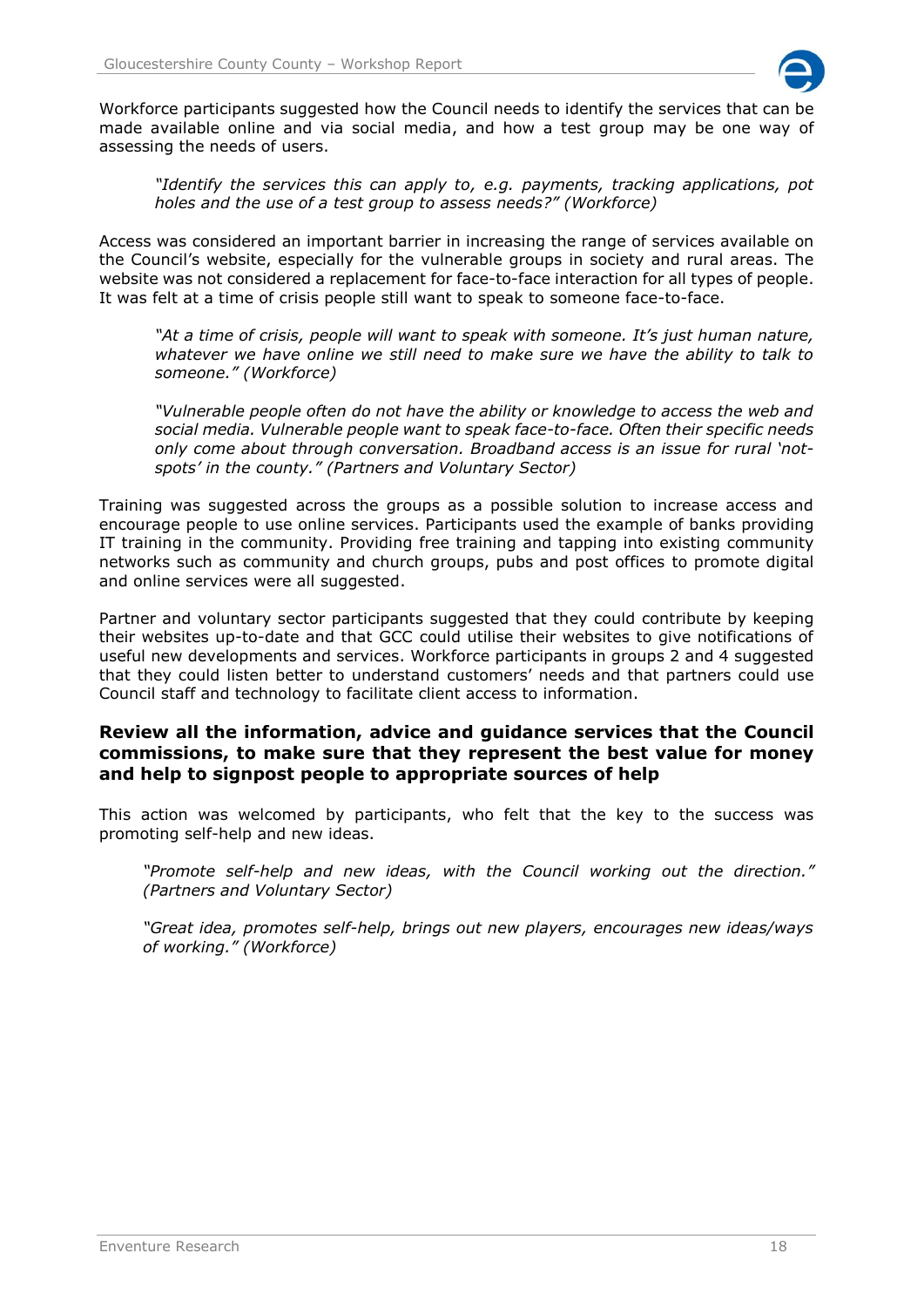

As with the previous action, participants talked about cost-savings that could be made with a more joined up approach, which ismore than just merely a sharing of information. It was felt that the Council's approach is one of control and that this needed to change to encourage partnership working and to make efficiencies, working with local employers and volunteers were cited as two possible mechanisms. Workforce participants recognised they were guilty of the 'we know best' attitude.

*"This is more complex than just sharing information as it needs to be truly joined up rather than just supporting the aim of meeting and contributing toward the Council's target." (Partner and Voluntary Sector)*

*"Work with local employers and encourage more volunteering from employers so they can encourage their employees to be better informed." (Partner and Voluntary Sector)*

*"Working together on everything – the Council's approach is to control everything. This should change, partners have a role, things should not be micro-managed…there must be some element of faith and trust…the Council's approach is too rigid." (Partner and Voluntary Sector)*

The cost of implementing a new system was cited as a barrier by workforce participants. However they felt that there were significant savings to be made if service users get the information they need much more quickly and that the accuracy and reliability of the information is critical if this action is to be successful.

Partner and voluntary sector participants showed a willingness and commitment to delivering the policies and setting targets. Workforce participants stated they could provide specialist advice and support people in accessing the internet and virtual technology.

*"The use of virtual technologies to support adults that are vulnerable or at risk and also to offer them distance learning opportunities e.g. financial literacy, coping with stress, anxiety and coping with their children. This is a powerful tool that could be used to reach or engage with isolated groups in the community." (Workforce, email communication)*

# **Carry out a place by place review of the Council's presence within localities, to provide more joined up access to advice, information and services and create opportunities to rationalise properties**

An assessment of what currently exists in terms of buildings, staff and the geographical locations of community groups were fundamental considerations in delivering this action. Using properties, networks and individuals that already exist across the county (e.g. schools, town council buildings, libraries, police stations and local village halls) to avoid duplication was a theme discussed across the majority of groups. Participants described how there is duplication of information hubs across the county and felt that GCC should identify what is already there. Workforce participants in Group 5 felt there needed to be learning from experience of existing shared spaces, such as Coleford library.

*"What's the current status? What do we have now (buildings, staff, community groups, suitable locations)? What about accessibility e.g. transport?" (Workforce)*

*"First we need to scope out what the communities need and what is already being delivered e.g. citizen's advice. Is it specialist or generalist information people are after?" (Workforce)*

*"Libraries across the county to act as community hubs and use of networks that are already there with other organisations…Using other existing buildings and people in them (e.g. police stations, district premises)." (Workforce)*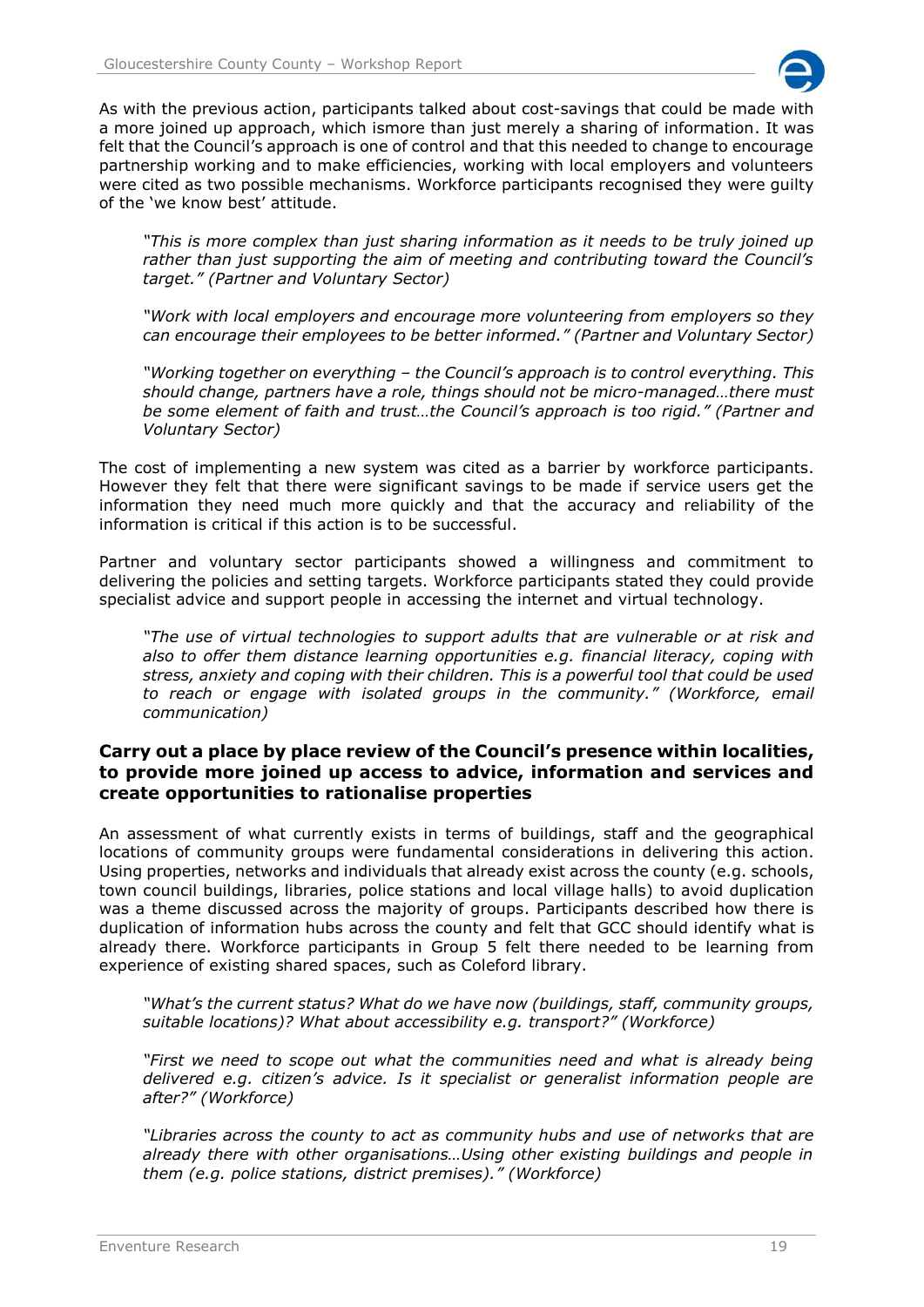

However, participants described how there is a need to see what works locally, as different areas have different needs. Solutions would need to be localised and there is a need to work with the community to understand those needs.

*"It would be difficult to provide a meaningful one stop shop. Different responses are needed for different areas." (Partner and Voluntary Sector)*

*"See what works locally, there is no systematic solution…There is a need to work with the community." (Workforce)*

Accessibility was again mentioned as a barrier across the groups. Participants felt that limited transport and online access were key considerations in rural locations.

As with the previous action described, the website was a topic of discussion amongst the workforce participants. The discussion focused around the poor search function, and it was felt that the website needed rebuilding with the community in mind.

*"Bad website with poor search function… A total rebuild of website is required with the community in mind." (Partner and Voluntary Sector)*

Training and upskilling of staff and volunteers were discussed as essential for this action to be successfully implemented. Further discussions reveal how participants felt that partnership working and collaboration were essential ingredients to implement the strategy.

*"We need collaborative training of a single workforce to deliver care regardless of the sector they come from. Let us get everyone on the same page. I do not think the sectors are as different as people think. We all have different revenue streams and commercial elements but we can all have one way of working." (Partners and Voluntary Sector)*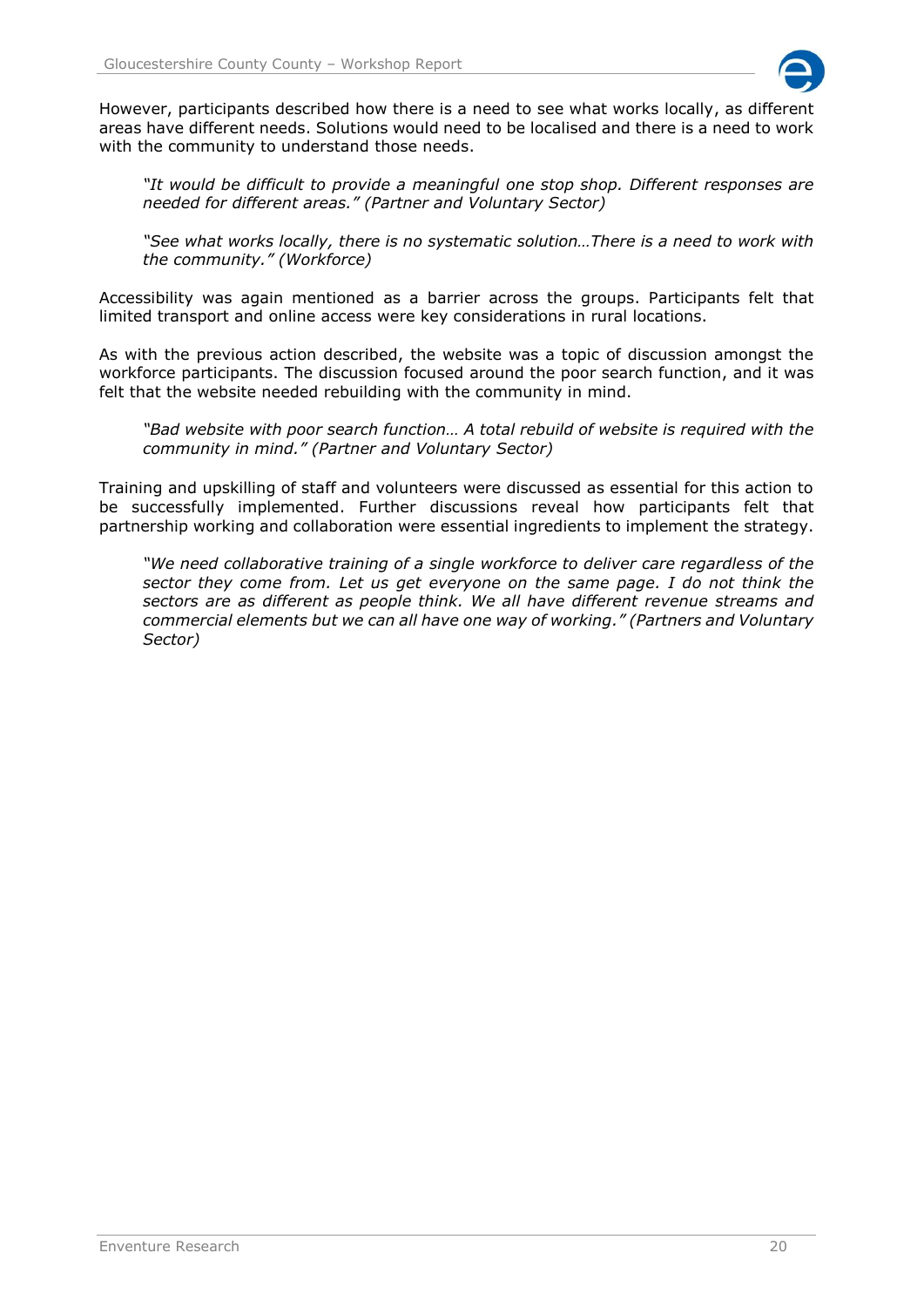

# <span id="page-20-0"></span>**Active Communities**

This section considers participants' perceptions of delivering the 'Active Communities' policy. The focus of the workshop discussions was around delivering and implementing the following draft actions:

- Consult with communities on the Council's approach to community capacity building
- Continue to make funds available at a local level to respond to the specific needs of local communities
- Work with community groups that are service user led to build their capacity and their voice

As with the previous policy, participants were asked to consider the issues, how they could contribute, the barriers and the solutions. This section presents the dominant themes across the groups against each draft action.

# **Consult with communities on the Council's approach to community capacity building**

When asked what needs to be considered and how this can work, participants drew upon practical ideas, for example the Council helping to start up community initiatives. Partner and voluntary sector participants felt they needed a better understanding of what is required of them. Participants described the need to consider both the connectors who bring everyone together and those that deliver the service. There was a general perception that the capacity is already out there and it is more important to make connections between parties.

*"Define what level of involvement is needed from partners. A need to empower…We need to look at capacity in two levels: connectors who bring everyone together and then those who deliver on the ground (deliverers). We need to consider both and how we build capacity." (Partner and Voluntary Sector)*

*"GCC don't have to go out and find loads of new volunteers, it's more about supporting what is there and also making connections." (Partner and Voluntary Sector)*

Partner and voluntary sector participants expressed an interest and willingness to contribute by working together and advising on what is needed for their client groups.

*"We can help to measure thresholds of service user needs and services available to establish levels of capacity." (Partner and Voluntary Sector)*

*"You're welcome, happy to contribute." (Partner and Voluntary Sector)*

Workforce participants felt that they had a role to play in publicising what already exists (for example, Dial-a-Ride and grants), providing training on legal issues and giving community groups access to use their buildings.

*"Publicise the Dial-a Ride etc…training from the GCC on the legal implications, offering use of buildings/equipment." (Workforce)*

*"Asset based community development by providing low level training in the community will upskill local people and empower them." (Workforce)* 

*"GCC Community Officers attend local area meetings to raise awareness of grants/help available to them." (Workforce)*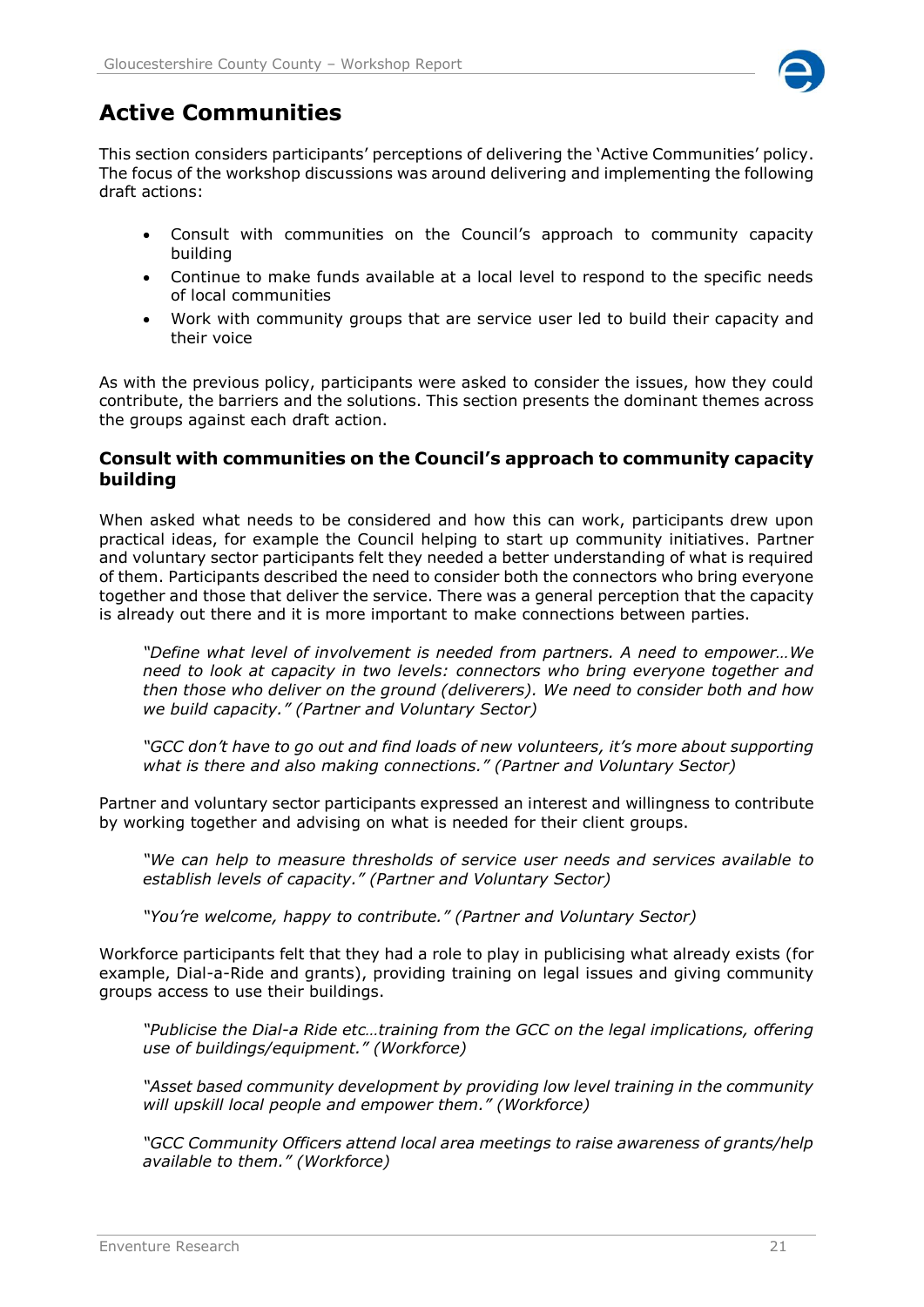

There was a particular concern with regard to the long-term sustainability of these initiatives with issues around long-term commitment, variability, a lack of volunteers and an overreliance on the same individuals all cited as issues.

*"There is an assumption that volunteers are a static and permanent resource. An end to short-term involvement can lead to extra burden on Council services further down the line… A reliance on the usual suspects to work in the community. There is a need to reach out to those currently not active in the community for this to work." (Partner and Voluntary Sector)*

Partner and voluntary sector participants highlighted how a lack of funding to bring all the services together was a major barrier to implementing this action.

Partner and voluntary sector participants raised concerns about over-burdening of volunteers and community groups, with the Council expecting too much in terms of delivery from the community.

*"Volunteers don't always recognise that they are volunteering. The word volunteering can be a loaded word and can put some people off as they may think it would be too much of a burden." (Partner and Voluntary Sector)*

Participants across the groups felt that the community capacity is already there and that using existing skills, knowledge and forums/groups, and learning from experience (e.g. Barnwood Trust) was more important. It was recognised by workforce participants that if you consult only with those that are already active, there is a risk of missing those who are vulnerable.

*"Gloucestershire is rural, there is already the Barnwood Trust that does community capacity building." (Partner and Voluntary Sector)* 

*If you consult with those who are already active there is a risk of missing those who are lonely/isolated/vulnerable." (Workforce)*

Participants across the groups described how a menu/directory of interventions, resources and available services would help others learn from positive experiences. Holding a "*Good Gloucestershire Day*" (Workforce) to celebrate the good things happening in the community was recommended.

As with encouraging 'Active Individuals', training of volunteers was also cited by participants as a way of helping to build community capacity.

# **Continue to make funds available at a local level to respond to the specific needs of local communities**

In comparison to the previous action, workforce participants described how buildings such as libraries and equipment could be used by local communities and how the Council needs to take on a negotiation role to secure the use of local buildings for community groups.

*"Offer building/equipment…Negotiate with local facilities, e.g. pubs, village halls, advice, legal, staffing." (Workforce)*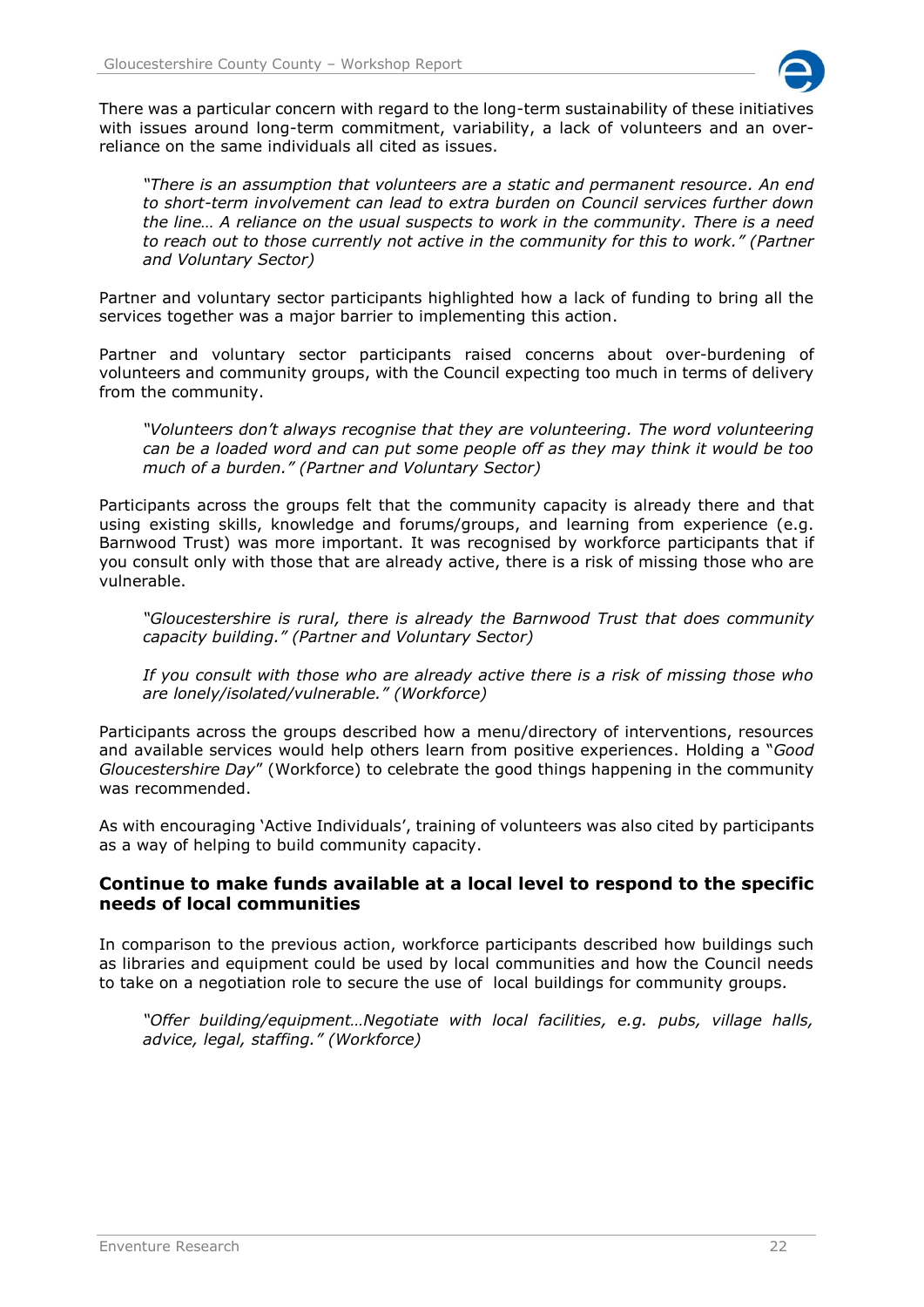

Partner and voluntary sector participants were keen to contribute, expressing a willingness to support local groups who did not have the sufficient skills. They felt it would be helpful if there was a way of standardising funding bids.

*"Keen to continue…Support groups who do not have the staff with the skills/capacity to write bids. There should be a way in which some standard bids are developed that can be shared/used by all sorts of organisations." (Partners and Voluntary Sector)* 

The partner and voluntary groups felt that the Council needs to encourage partnership working with the Voluntary and Community Sector (VCS) and other specialist organisations (e.g. Barnwood and Gloucestershire Rural Community Council (GRCC)) in Gloucestershire to highlight and to help them deliver best practice in communities.

Similar to the previous actions discussed within the 'Active Communities' policy sustainability, a lack of money and reaching out to those most at risk were all cited as barriers to implementing this action. Workforce participants cited the cost of administration as a particular barrier.

*"Sustainability and reaching individuals at risk… a lack of money." (Partners and Voluntary Sector)*

A wide range of solutions were cited by participants to overcome the perceived barriers. Participants agreed that the Council needed to provide money and grants to help community groups set up and that a large number of smaller community funding pots as more effective than a small number of larger pots. Examples of how small amounts of money lead to bigger things was provided. Participants felt that more needed to be done to take away the governance by stripping this back to basics, allowing community groups to access funding and flourish.

*"Good example through Barnwood Trust is the "Small Spark" grants of £250. This is for someone who has an idea for a small local venture – example of where this worked is three mums who got together who wanted to do a small "grub club" in school holidays for kids who get free meals at school, to make sure they have a hot meal in the holiday. This has taken off now and has grown…but it started small and not overwhelming for people. It went at their pace. A community builder supported this work." (Partners and Voluntary Sector)*

*"Less convoluted forms and application processes, business planning and cost projections. Less hoops to jump though reduces barriers of accessing funds." (Workforce)*

Awareness raising and promotion of the grants was also perceived to be important, with local Engagement Officers playing a fundamental role in the promotion of grants available to community organisations.

*"Great knowledge of what's out there and opportunities for funding coming up." (Partner and Voluntary Sector)*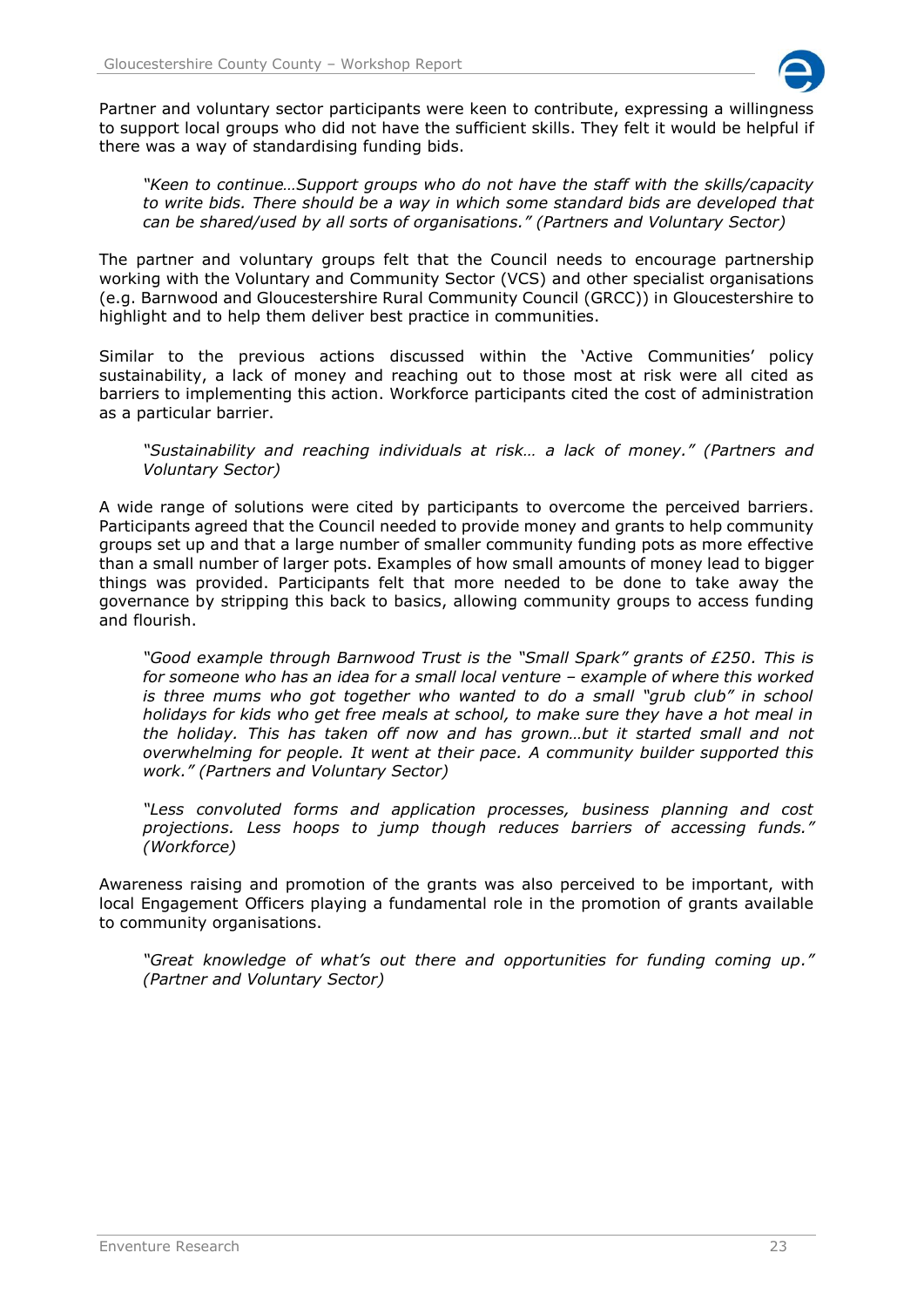

#### **Work with community groups that are service user led to build their capacity and their voice**

Participants across the groups described a wide range of community activities taking place and groups that already exist (e.g. Physical Inclusion Network Gloucestershire (PING), Gloucestershire Carers, GRCC). They felt that the Council should not feel it has to create active communities, but should enhance what is there and use small grants to grow and share those ideas which come directly from the community.

Several barriers were thought to be standing in the way of community groups being able to take on more responsibility. These included "engagement and access to locations for meeting" (Partners and Voluntary Sector), "staff (GCC) are not equipped and knowledgeable enough to work with communities" (Partners and Voluntary Sector), and the "danger of GCC being seen in a meddling, authoritative role" (Workforce).

Partner and voluntary sector participants described how GCC need an engagement strategy, which outlines how they will work with communities and that all staff follow the same guidance.

Workforce participants drew upon a wide range of ways the Council could encourage and assist; for example, lending staff out to help communities. The Council have finance and project management specialists who could help groups or even motivate individuals to put together bids for funding. They felt that the Council could assist financially and have a role to play in providing venues and the use of the Council facilities.

*"Possible ICT support (and old equipment, venue) and let groups use GCC facilities." (Workforce)*

*"Provide help explaining how commissioning works and also financial and project management support." (Workforce)*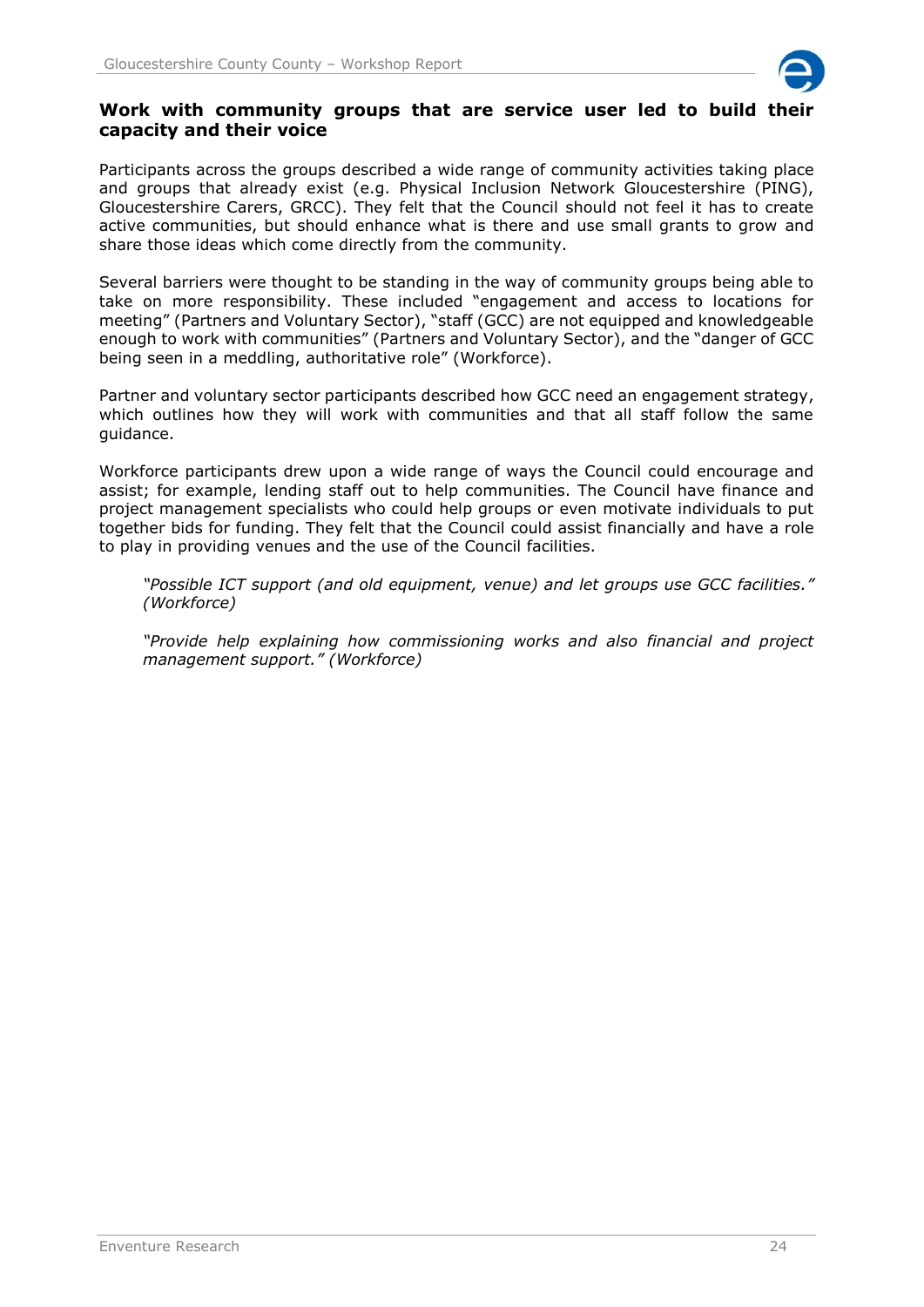

# <span id="page-24-0"></span>**Getting People Back to Independence**

This section considers participants perceptions' of delivering the 'Getting People Back to Independence' policy. The focus of the workshop discussions was around delivering and implementing the following draft actions:

- Provide a stronger focus on helping people back to independence
- Work with schools, health and other partners to establish a clear comprehensive early help offer for children and families
- Shift investment in support for vulnerable individuals towards intervention to get people back to independence and developing community support

To understand how participants engaged with each of the draft actions, they were asked to consider the issues, how they could contribute and the barriers and solutions to implementation. This section presents the dominant themes across the groups.

# **Provide a stronger focus on helping people back to independence**

Participants were asked to consider the issues around encouraging older people to live independently in their own homes rather than relying on residential or nursing home placements. Partner and voluntary sector participants felt that there needed to be a better definition of what independent living means for the individual, what level of independence is expected and that the Council should not conflate social and interaction needs with medical care. Partner and voluntary sector participants described how the Council needed to be more specific about what was expected of them.

In principle, participants supported domiciliary care but a wide range of issues and barriers were noted, such as giving people choice, managing their changing vulnerabilities, pressures on unpaid workers, assessing individual needs and long-term support.

*"There is no element of choice in this policy. People are being taken out of our homes in tears. Where is the choice and dignity for those being forced back into the home? It's all about giving people a choice." (Partners and Voluntary Sector)*

*"Ongoing support seems to be still be service led and not people centred… Need to assess the true picture of an individual's needs." (Workforce)*

Partner and voluntary sector participants described how transport and infrastructure was needed for people to return to the home and that different people have different levels of family support, and this needed to be considered.

*"What family and friends do people have?" (Partners and Voluntary Sector)*

*"No comment [in the strategy] about transportation at all is amazing. How are we going to get people back to home and between home and specialist care? We are seeing a greater increase of people with no family and those needing specialist transport for wheelchairs and oxygen." (Partners and Voluntary Sector)*

Domiciliary care was thought not appropriate for people with more acute needs.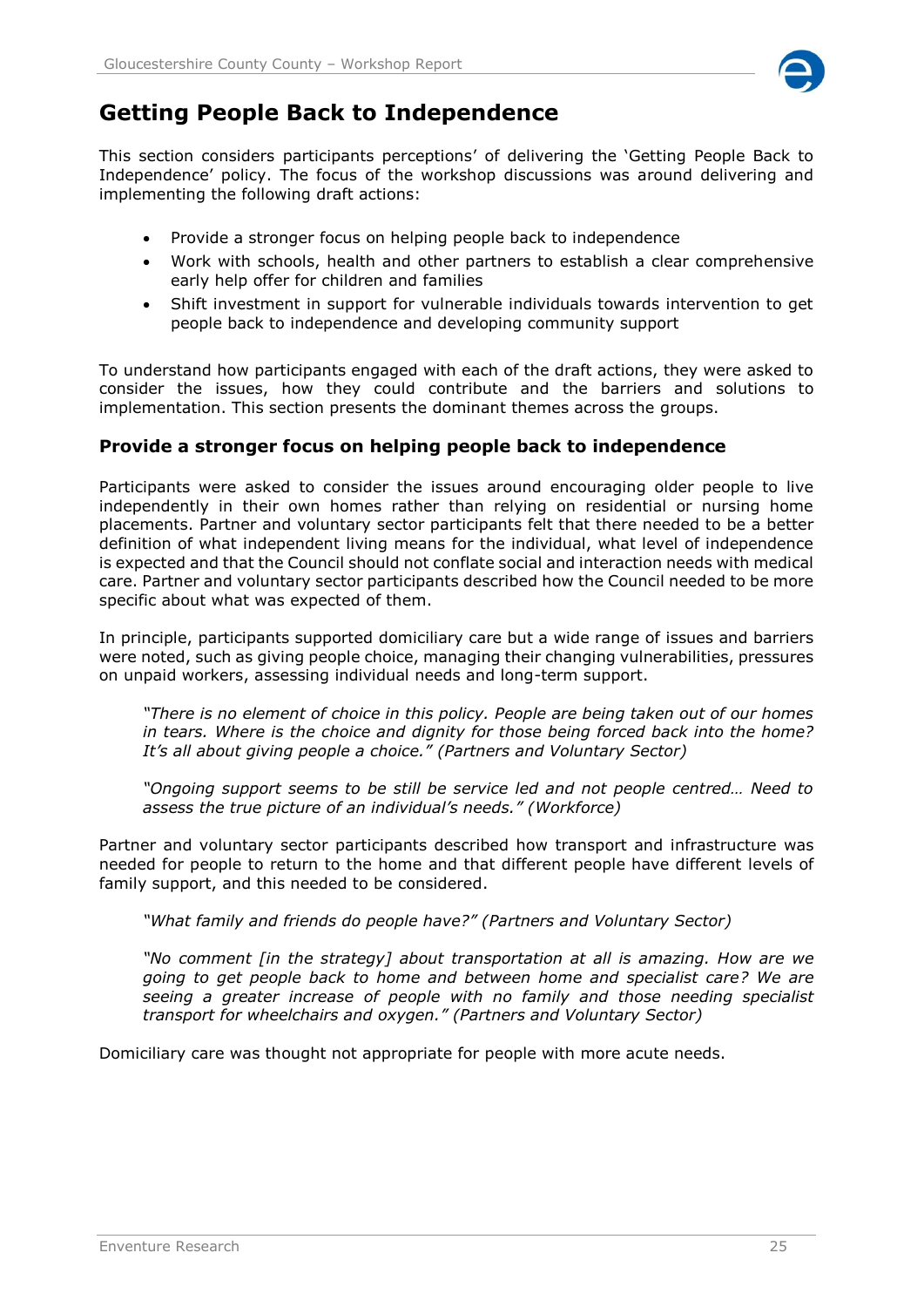

Several groups identified solutions to overcoming the barriers identified. Joint commissioning with the NHS was mentioned alongside more use of Village Agents and smaller organisations.

*"Village Agents have very good links established with local organisations who can help older people in communities' - especially rural communities. Sometimes the very small organisations can help just as much as larger organisations, i.e. Village Hall Group." (Partners and Voluntary Sector)*

# **Work with schools, health and other partners to establish a clear and comprehensive early help offer for children and families**

Participants were asked to consider the issues around the draft action, 'Work with schools, health and other partners to establish a clear and comprehensive early help offer for children and families'.

Working with schools and children's centres was highlighted as something the Council needed to do more of. Life skills were seen to be really lacking and it was thought these should be pushed more in schools from an early age. Participants described how schools should be seen as hubs in communities.

*"There is a view that schools are only about education…There needs to be better working between early help teams and schools to stop children slipping backwards. Early help already available in children's centres. Staff have a lot of knowledge in this area that could be harnessed more." (Partners and Voluntary Sector)*

*"Life skills and life learning are taught at an early age. Working with schools to try and reduce instances of children going into care going forward." (Workforce)*

Participants described used the phrase Self-Help-Service (SHS) as a play on the phrase 'NHS'. It was suggested that this kind of branding clearly tried to redefine the customer relationship, with the emphasis more about what you can do for yourself and less about what the Council can do for you.

# **Shift investment in support for vulnerable individuals towards intervention to get people back to independence and developing community support**

Partner and voluntary sector participants welcomed the shift investment for vulnerable individuals towards intervention to get people back to independence and away from residential care but felt there should be an element of prevention as well. Partnership working was considered an essential ingredient and they explicitly stated this is how they could contribute due to their wealth of knowledge and ability to manage large contracts. Partner and voluntary sector participants were willing to get involved, but felt this should be during the early design stages.

*"This is a multi–disciplinary role which needs to be carried out in partnership. Partners have a wealth of knowledge of what is happening in other authorities. There is untapped expertise and enthusiasm that GCC is not taking advantage of. A lot of providers in Gloucestershire are big enough to hold contracts." (Partners and Voluntary Sector)*

*"Need to get partners/service users involved in designing consultations at a very early stage. The 'Building Better initiative' has a co-production charter. This should be used elsewhere." (Partners and Voluntary Sector)*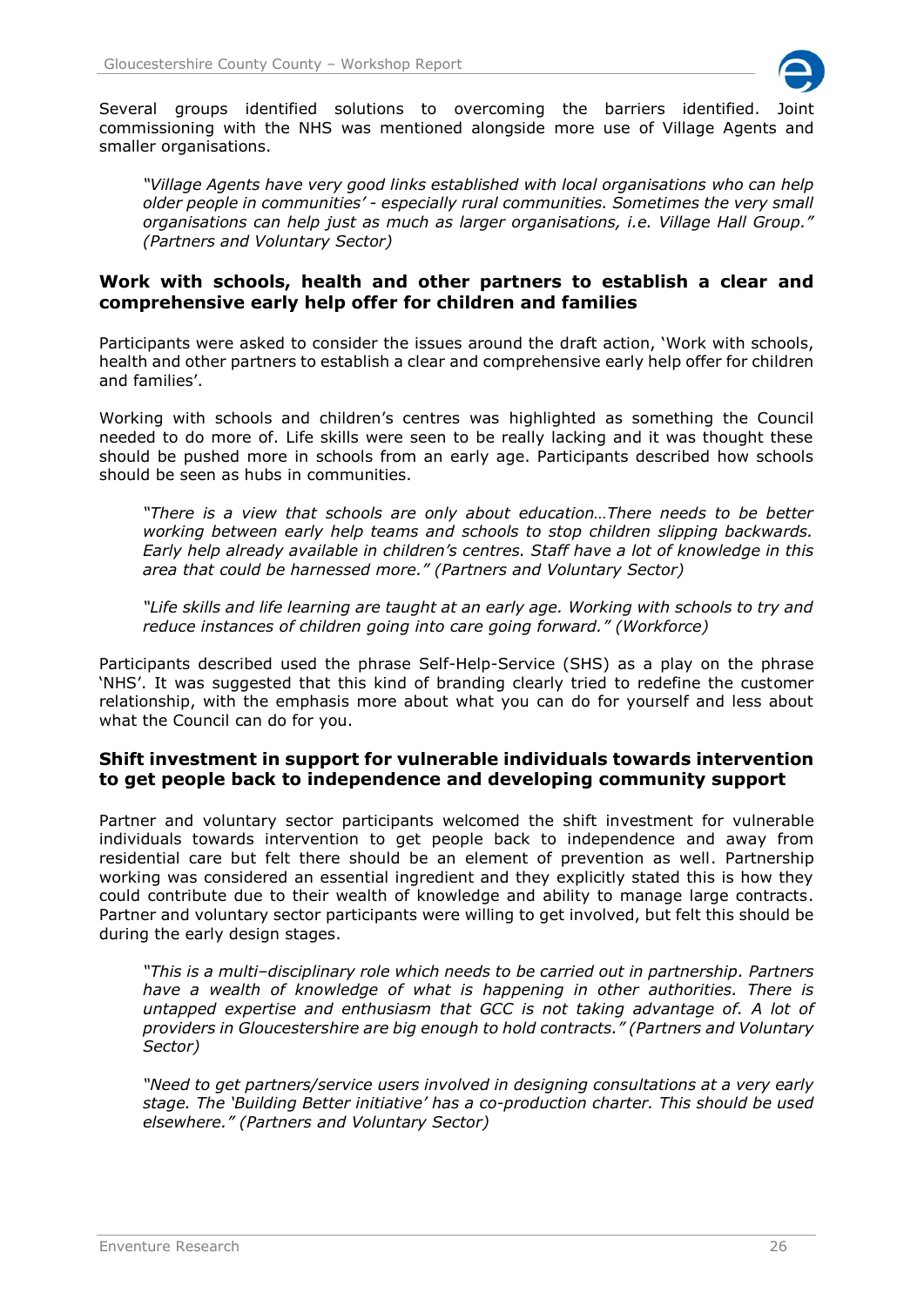

Participants described how individuals do not always want help, as they feel they are independent. Both partner and voluntary sector and workforce participants felt that volunteers and local groups would play a fundamental role in looking after the interests of the vulnerable elderly, and expanding the role of 'Neighbourhood Watch' to provide care was cited as a possible solution.

*"Expand Neighbourhood Watch projects to carer and community needs. Looking after vulnerable elderly in the area on voluntary basis." (Workforce)*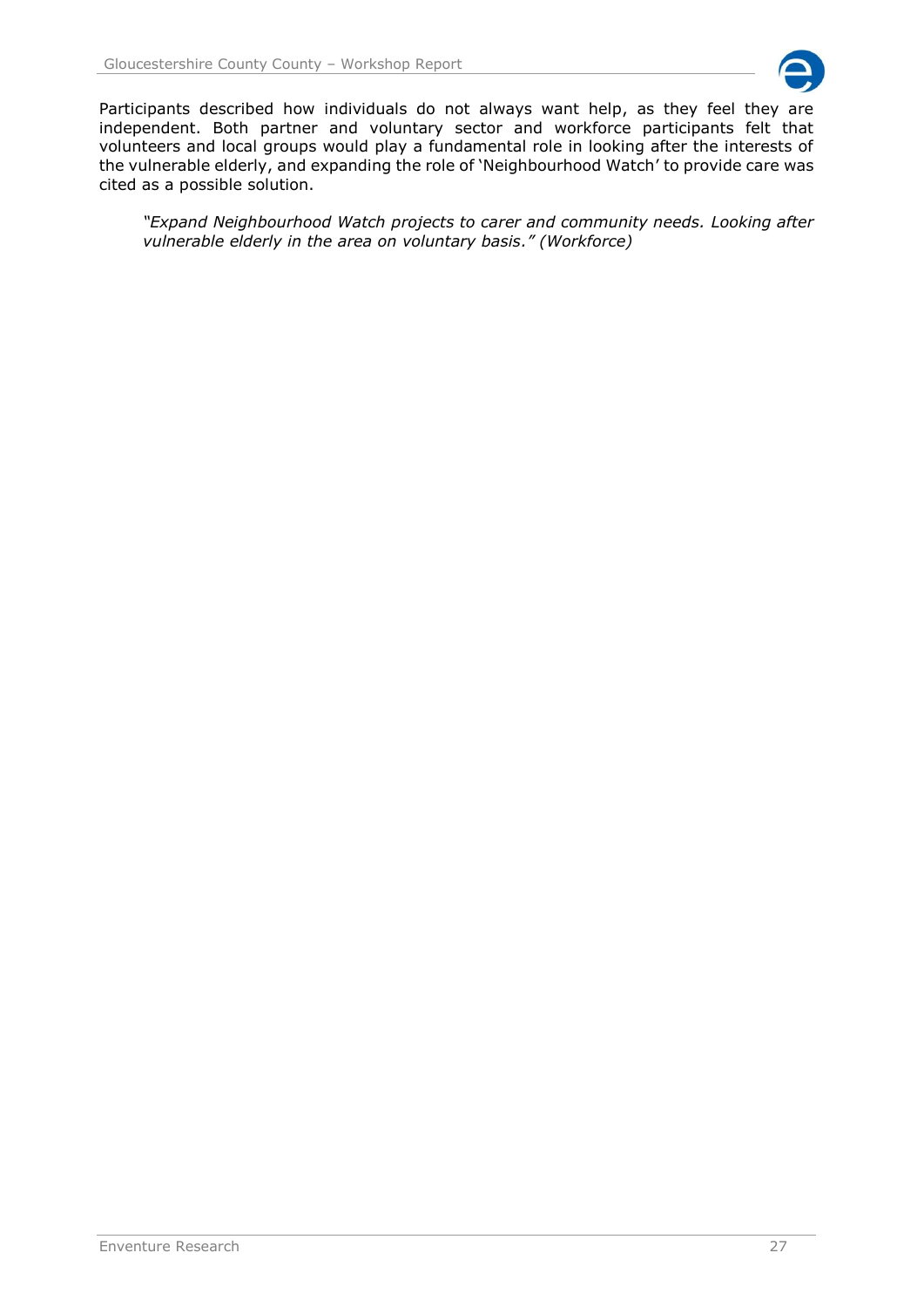

# <span id="page-27-0"></span>**Being There When We're Needed Most**

# **Review the provision of community based services/care and rely less on residential and nursing care, to ensure people have the support they need to live at home independently**

Participants were asked to consider the issues around ensuring that people have the support they need to live at home independently. Positively, across the groups there was a consensus that this was a good idea and achievable. The Council's role was perceived to be minimising the barriers and 'red tape' and ensuring that health and safety mechanisms are in place so that this could be achieved and prevent repeated hospital admissions.

*"Ensuring safety mechanisms in place to then prevent repeated e.g. hospital admissions." (Partners and Voluntary Sector)*

*"This is a good idea, some progress has been made. There's a clear strategy with numbers showing need/demand." (Partners and Voluntary Sector)*

A wide range of suggestions were made in relation to how they felt they could contribute to delivering this action. These included planning and providing options, providing the service, workforce development [i.e. frontline staff], sharing best practice and piloting new services/ideas. However, it was noted that the Council needs to listen to and understand the pressures on providers, not only related to the range and quality of service expected from them but also in relation to recruitment and retention of staff.

*"Listen to and understand pressures on providers: the range of services expected from them, the level of service expected from them, the quality of service expected from the, recruitment and retention of staff." (Partners and Voluntary Sector)*

Bureaucracy, upfront costs and a culture of dependency were also cited as barriers.

*"GCC needs to look at the bigger picture and get a balance between cost and what's best for invest to save approach." (Partners and Voluntary Sector)*

*"There will be a high cost in year one to ensure the provision is in place before moving people out to residential nursing home." (Workforce)*

*"There is a culture of dependency." (Workforce)*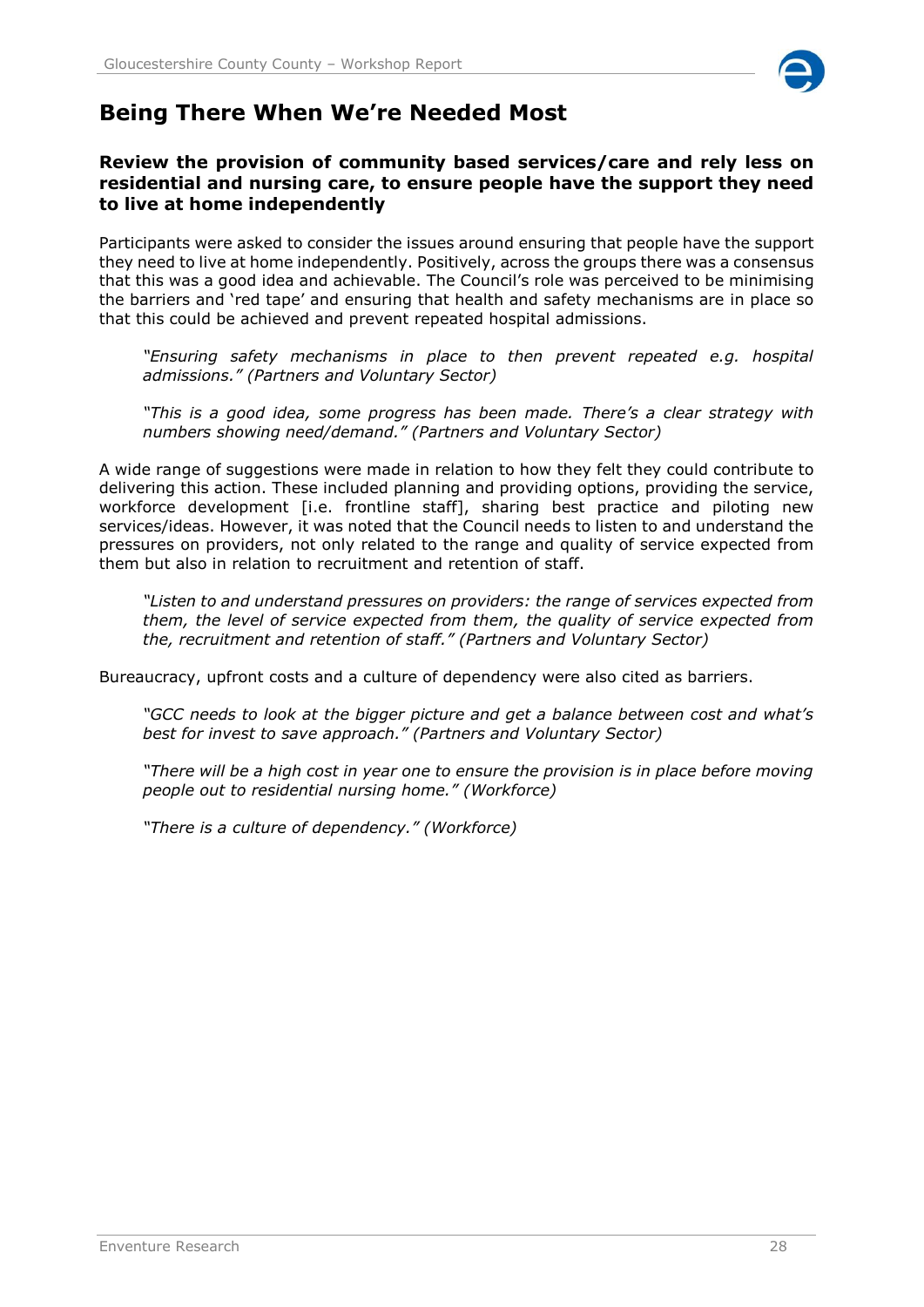

# **Direct payments across personal social care and health budgets (simplifying)**

The majority of participants across the groups that discussed direct payments raising concerns about the current system. A major area of concern related to the management of the budget, which was thought to cause additional problems for the families of those receiving the payments. Another area of concern related to the complexity and the lack of flexibility in the current system. It was felt that the Council needed to provide help with the direct payments process.

*"Some groups (e.g. dementia) aren't appropriate to have this [direct payments]." (Workforce)*

*"Do people really want direct payments? For our clients, who are generally unwell, it is the family who have to go through the whole effort. They do not want the hassle. It is very technical. The Council needs to be doing more to support people before they have to manage these budgets." (Partners and Voluntary Sector)*

In contrast, participants in group 3 of the partners and voluntary sector workshop felt there was nothing wrong with the existing direct payment system.

# **Develop alternative options for children, especially teenagers, to avoid them needing to come into care (intervention)**

Partner and voluntary sector participants felt that early help was being offered well through Children's Centres and that more could be done to support schools to ensure that children and families do not slip through the net in the transition period from early years to school.

Participants also felt that GCC may need to look at its 'threshold levels' for intervention to ensure it supports families at an early stage to prevent bigger problems in the future, and that partners could do more to signpost families to alternative help, so that GCC can focus its resources where they are needed most. The sharing of information and partnerships working were the options suggested.

*"Getting it right earlier on, e.g. early help." (Partners and Voluntary Sector)*

*"To avoid going into care people working with them need to share information with others early to prevent need for crisis (MASH)." (Workforce)*

Workforce participants felt that more needed to be done with partners and understanding how to reach out.

*"Develop parenting programmes for parents. How do we reach those parents that don't want to change? Often these are the most vulnerable." (Workforce)*

Solutions were suggested such as "Teenage Champions" (Partners and Voluntary Sector, Group 3), with incentives in the form of certificates as one way they could support their own communities, in acting as role models, such as in sports initiatives and the arts.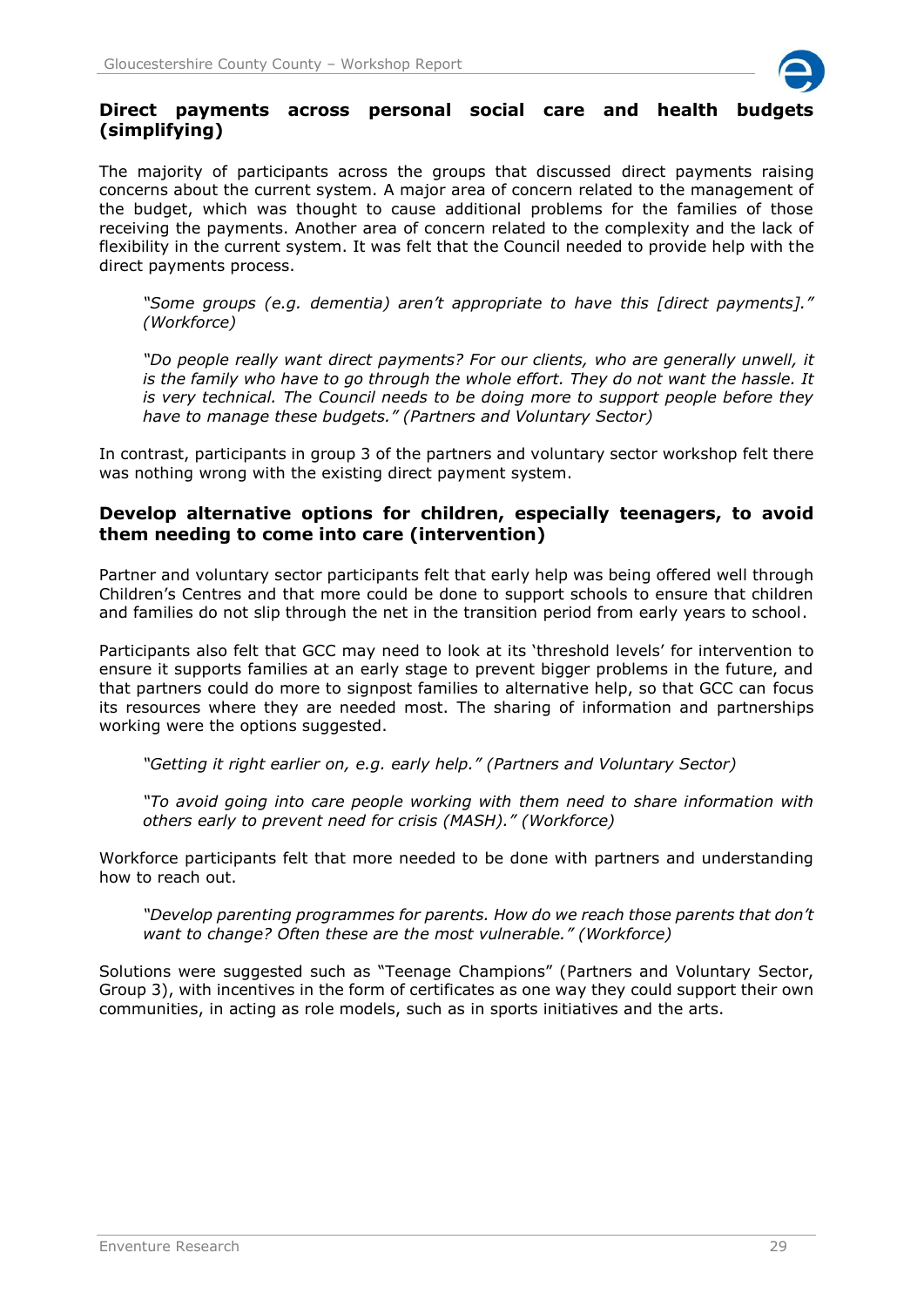

# <span id="page-29-0"></span>**Getting Our House in Order**

# **Continue to develop our workforce to respond to the changing needs and challenges we face**

Workforce participants stressed the importance of listening to and understanding the community and young people through the meetings that are already in place, making sure the right questions are asked, getting it 'right first time' with no repeat contacts and learning from what works in other situations.

*"In relation to commissioning, there is a need to understand and listen to communities and there is a need for training. Libraries – all staff are having dementia training and to help people get online. Asking right questions first time would help people to not come back." (Workforce)*

Good management skills, staff training, leadership and retention of staff were all considered fundamental to the development of the workforce. An openness to learning and removal of administrative tasks were also cited by participants.

*"Skills and knowledge audit/training needs analysis and links with business planning." (Workforce)*

*"Need for careful change management and to keep good staff, good leadership to steer change and transition." (Workforce, Group 2)*

*"Remove admin from specialists to create more capacity. Better training of the call centre so they can handle more queries." (Workforce)*

Workforce participants felt the Council was risk adverse and that a 'blame culture' was a cultural problem within the Council. They felt that to overcome this there needs to be an acceptance of blame, and that the Council needs to address the issue and not the problem.

One participant stressed the current challenges faced by the ICT and e-learning systems. He provided a number of solutions to solve these problems detailed in the quote below.

*"The need to ensure the educational workforce has the e-learning and technical skills to employ technology effectively. The need for the whole of adult education to be able to offer access to, support with and effective use of ICT. For individuals to benefit from the potential of technology they require not only technical but also learning skills, information and media literacy. These are often not considered in policies or strategic developments. Policy must be reviewed regularly and programmes sustained." (Workforce, email communication)*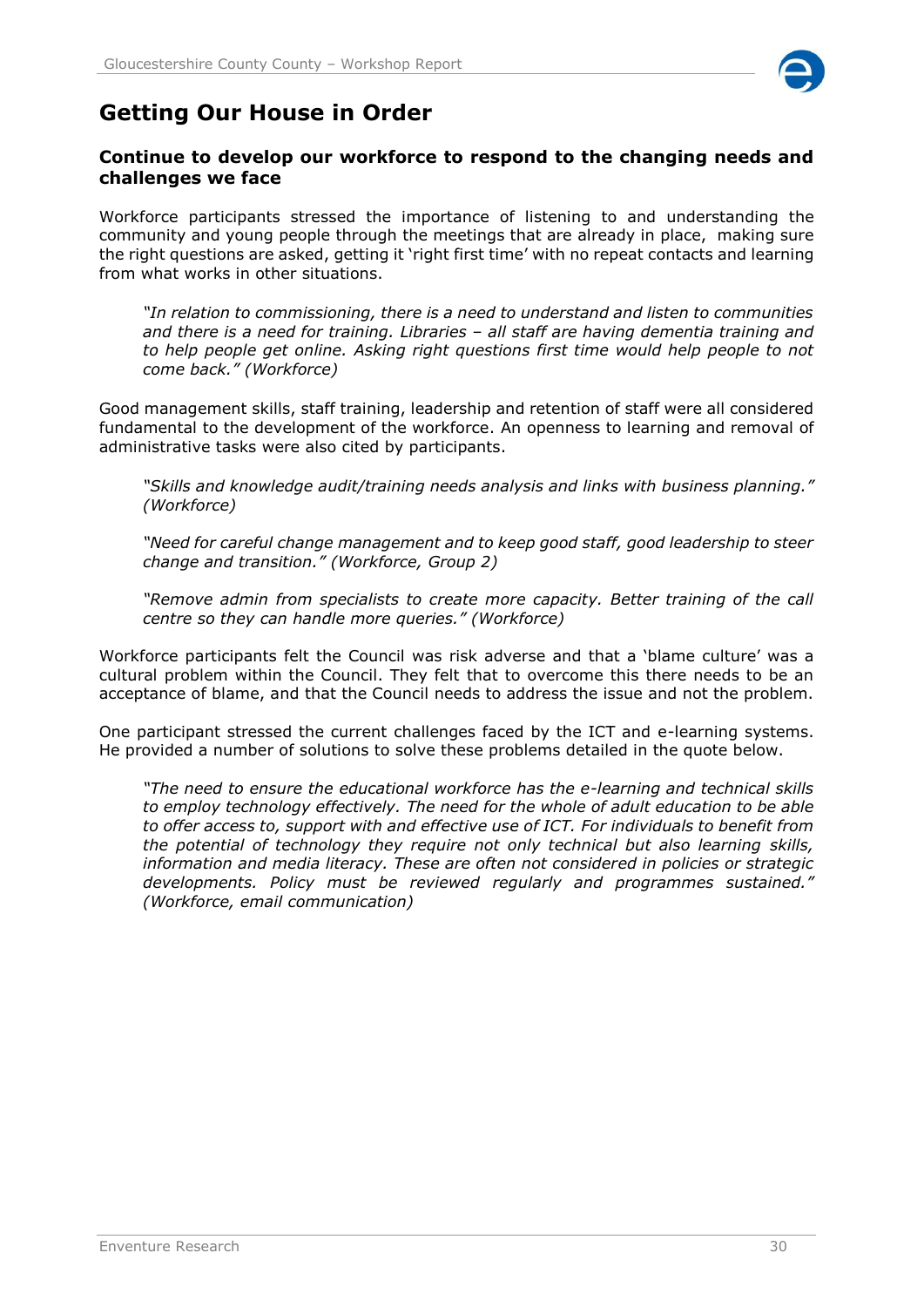

# **Continue to reduce the Council's running costs**

Overall, workforce participants supported the idea of continuing to reduce the Council's running costs but concerns were raised in relation to the methods used. In particular, participants expressed concern that cutting staff and amalgamating roles would dilute the quality of staff, losing specialist skills.

*"Cutting staff isn't always best practice." (Workforce)*

*"Some areas are specialist and this needs to be recognised and protected." (Workforce)*

A second area of concern related to poor internal and external communication, with more sharing of information between partners and other agencies using the existing newsletters cited as possible ways to improve communication and create efficiencies.

Furthermore, participants felt that more outsourcing of work and investigating cheaper procurement options would reduce running costs, but they described how responsibility and accountability cannot be outsourced as this will put more pressure on the staff.

Workforce participants were open to the idea of changing the status quo and sharing of council buildings and IT access with partners. More mobile and flexible ways of working was suggested as a possible way to reduce the running costs.

*"Continue to share council buildings with partners and community, this will reduce running costs and reduce waste. Sharing IT access with partners to facilitate partnership working and again avoid duplication. Better use of IT to facilitate mobile and flexible working." (Workforce).*

Participants felt that GCC should be leading the way using IT and web-based interfaces to encourage service users to do the same.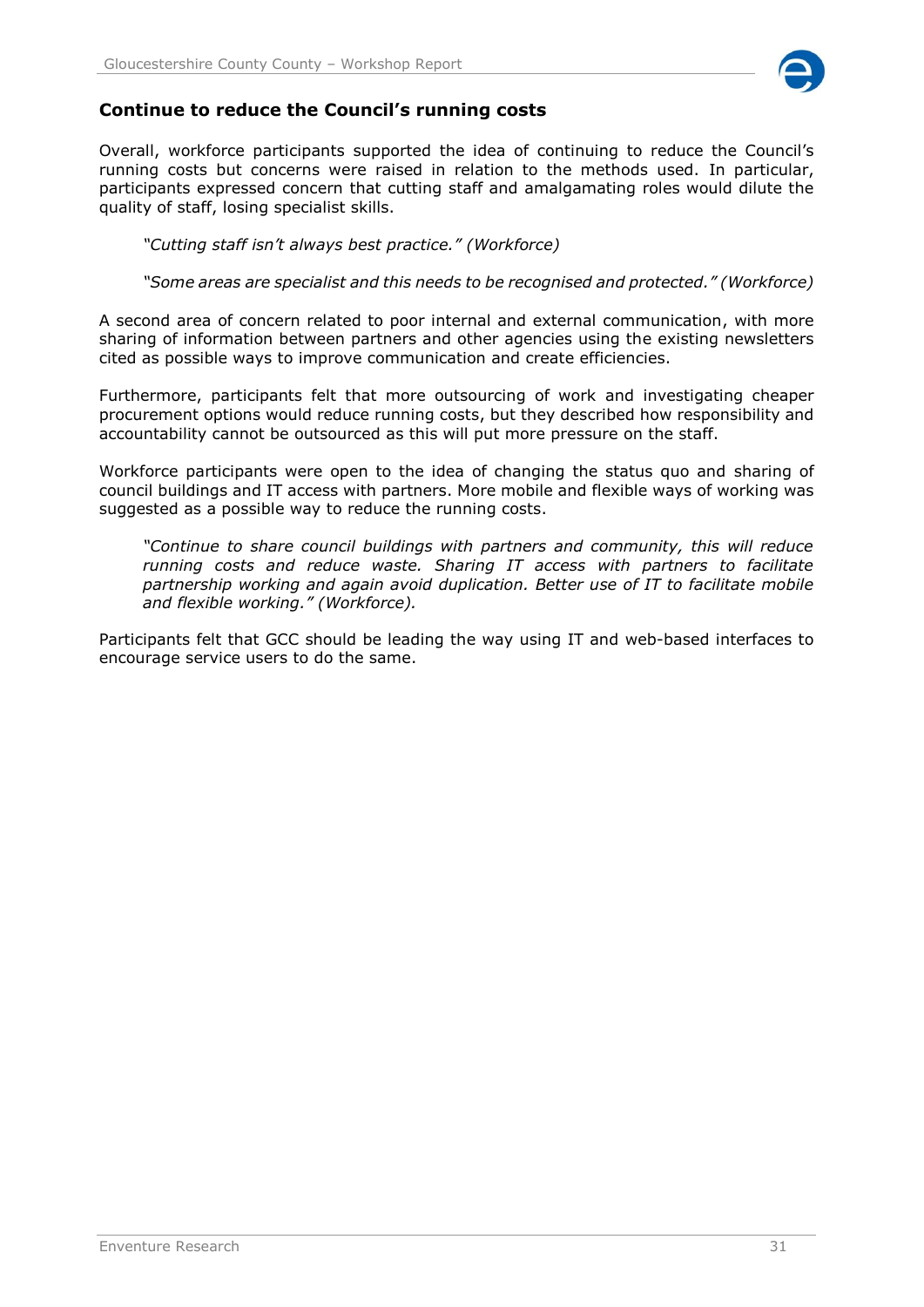# <span id="page-31-0"></span>**Appendix 1 – Partner and Voluntary Sector Organisation Participants**

- 4 Children
- Age UK
- Avida Care
- Barnados
- Barnwood Trust
- Bramble Care Home
- Bromford Homes
- Bromford House
- Carers Gloucestershire
- Cedar Trust Care Homes
- Cotswold Volunteers
- Cross Roads Care
- Docare
- Gardners Lane and Oakwood Federation
- Gloucestershire Association of Primary Heads
- Gloucestershire Affordable Homes Landlord Forum
- Gloucestershire Area Landlords Forum
- Gloucestershire Association of Voluntary and Community Associations
- Gloucestershire Rural Community Council
- Guinness Care and Support
- Healthwatch
- Hill Valley & Vale Children's Centres
- Homeleigh Care Homes
- Horsfall House
- Independence Trust
- Link Homecare
- Lydney Dial-a-Ride
- The Order of St John's
- PATA
- Physical Inclusion Network Gloucestershire
- Somerset Care Ltd
- Thera Weat
- Tibberton Early Years
- Voluntary and Community Sector Alliance
- Youth Justice, Prospects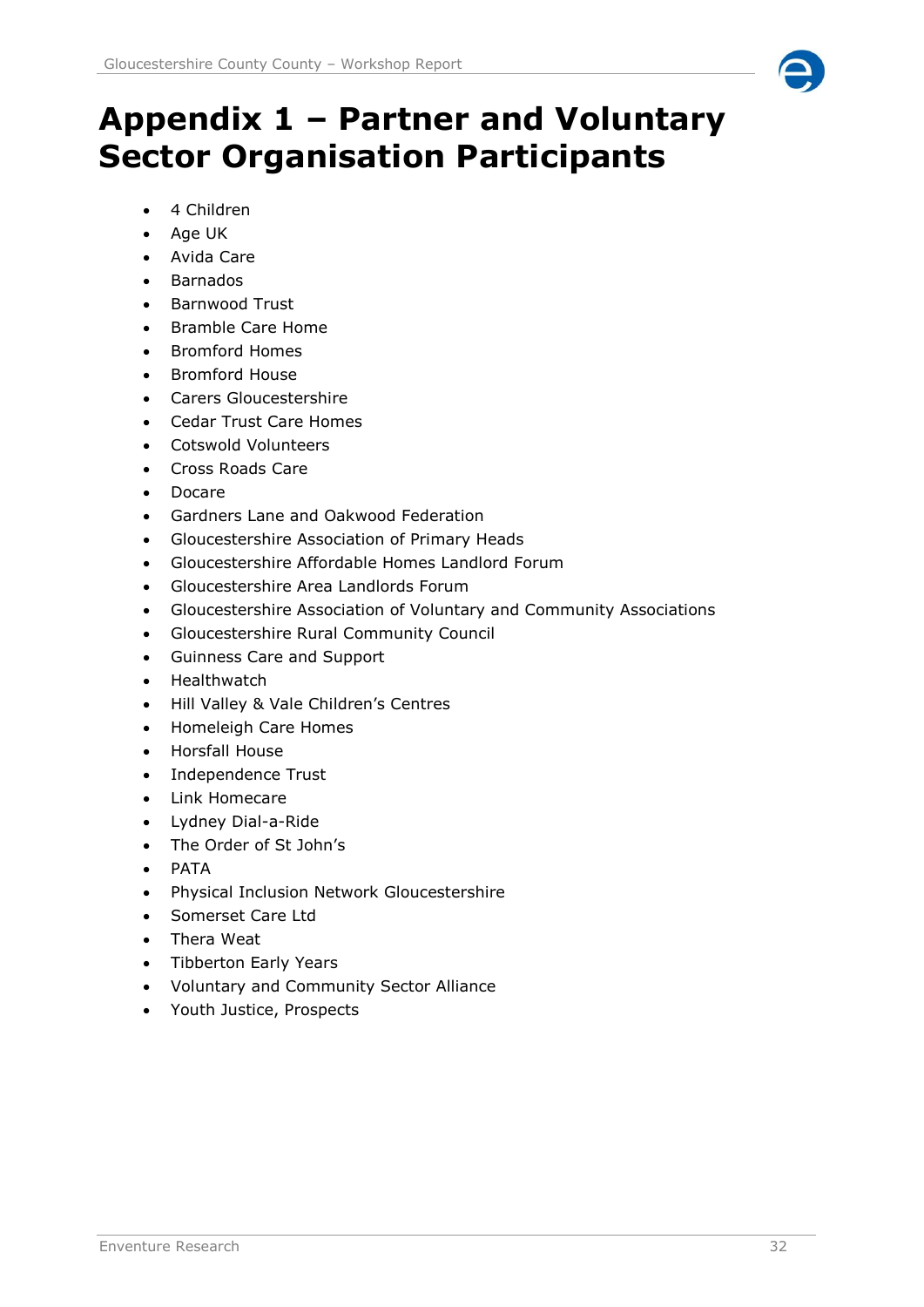

# <span id="page-32-0"></span>**Appendix 2 – Partners and Voluntary Sector – Discussion Guide**

#### **'Meeting the Challenge 2: Together We Can' Partners and Voluntary Sector Workshop Discussion Guide Gloucestershire County Council – 9 Jan 2015**

**8:00 – ENVENTURE AND GCC ARRIVAL TO SET UP**

**9:30-9:45 – PARTICIPANT ARRIVAL**

# GCC LEAD ON FRONT DESK

- Welcome participants and registration
- Provide all with delegates pack and tick off attendees
- Provide all with name badge and group number on the corner:
	- o Group 1 Joanne to facilitate and Steve to scribe
		- o Group 2 Darren to facilitate and scribe
	- o Group 3 Emma to facilitate and Sidgoree to scribe
	- o Group 4 Hester to facilitate and Kate to scribe

# **9:45-9:55 – SESSION 1 - PLENARY SESSION**

- Welcome by Enventure Research and introduce the team Dr Joanne Harvatt and Darren Ivey
- introduce GCC representatives:
	- o Jo Walker: Strategic Director for Finance and Waste
	- o Kath Rees: Lead Commissioner
	- o Dawn Thompson
	- o Emma Burchell
	- o Hester Hunt
	- o Steve Andrew
	- o Kate Martin
	- o Sidgoree Nelson
- Explain confidentiality and the Market Research Code of Conduct; participants also
	- summer 2014, looking at the Council's change in approach to the way it supports people. The Council have been looking at what people have told them and used this to draft some policies and a new strategy. Today we will be talking to you about the draft strategy and start to have some initial conversations about how we can work together to achieve some of the actions within it.
- Outline the main findings from the focus groups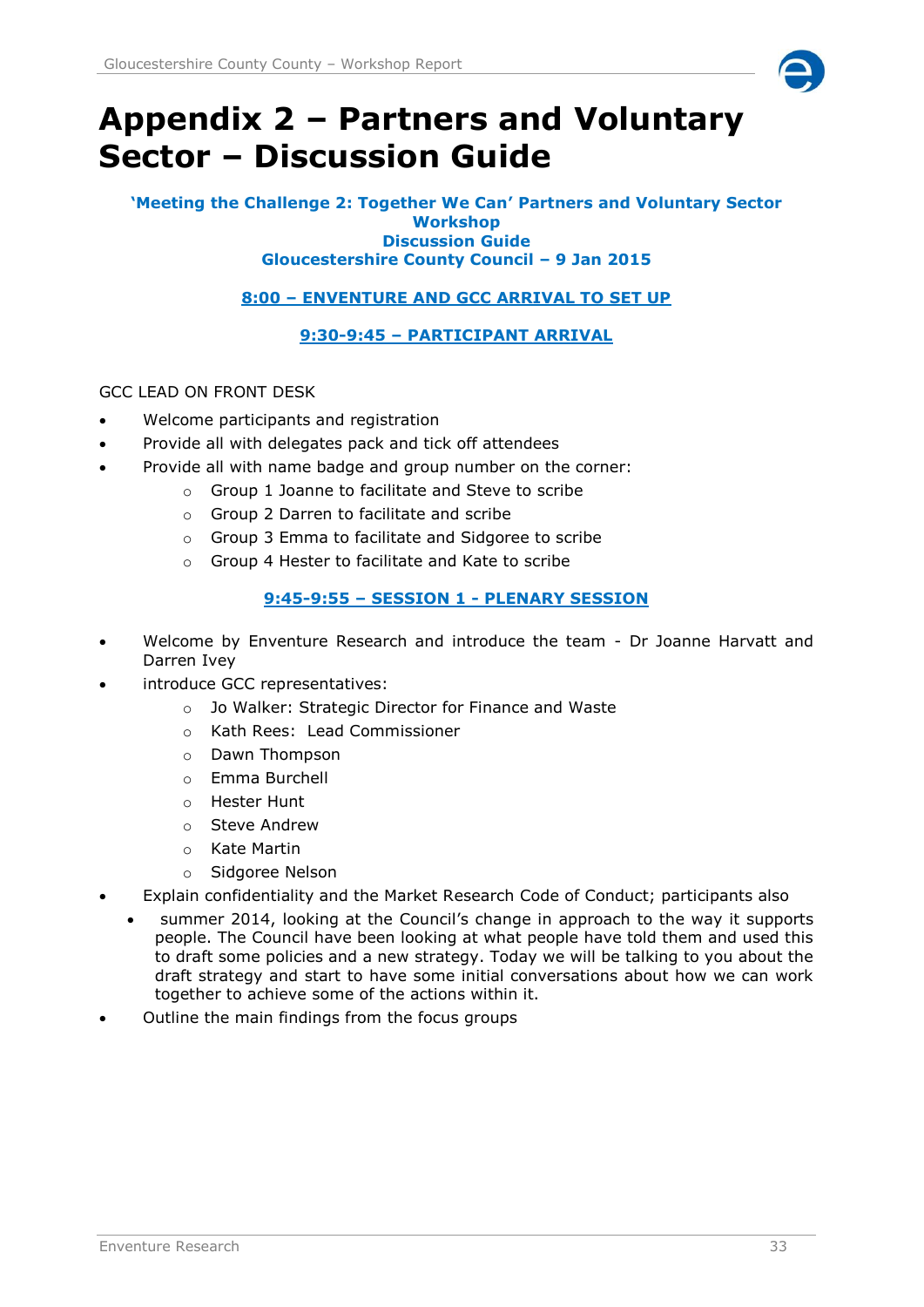

- Outline how the day will work and ways of working together or 'guidelines for working together';
	- $\circ$  Possible ground rules that help facilitate good communication/respect
		- One person speaks at a time
		- Everyone has a right to be heard and express their views
		- $\blacksquare$  Be concise and to the point give others a chance
		- **Encourage each other to have a say**
		- Aim to keep on task
		- Speak for yourself and not for others
		- Aim to use language all can understand if you don't understand feel free to ask
	- o Ground rules about what is recorded
		- Check that what is recorded is what you mean
		- Everything is written on flipchart paper
		- Comments are not attributable to individuals
	- o Ground rules about practical matters
		- Be careful where you walk there are bags, stands, etc.
		- Breaks are tight please get back promptly
		- Mobile phones and laptops off
		- We will keep to time and finish promptly at 12.45
	- Location of fire exit and toilets, laptops away and mobile phones switched off/to silent
	- Does anyone have any questions about the process before we begin?

# **9:55-10:20 SESSION 2 PLENARY SESSION**

## **GCC budget challenges presentation and clarification question time**

- 15 minute presentation by Jo Walker
	- o On national context, finance and GCC challenges
	- o Strategies for making savings and different models of delivery
- Do you have any questions that relate to the content of the presentation?
- Question and answer session (Council staff speakers Jo Walker and Kath Rees) chaired by Enventure Research) (10 mins)

JOANNE TO CHAIR AND DARREN TO HAND OUT MICS, EMMA TO NOTE TAKE JOANNE TELL PEOPLE WHERE THEY NEED TO BE FOR SMALL GROUP WORK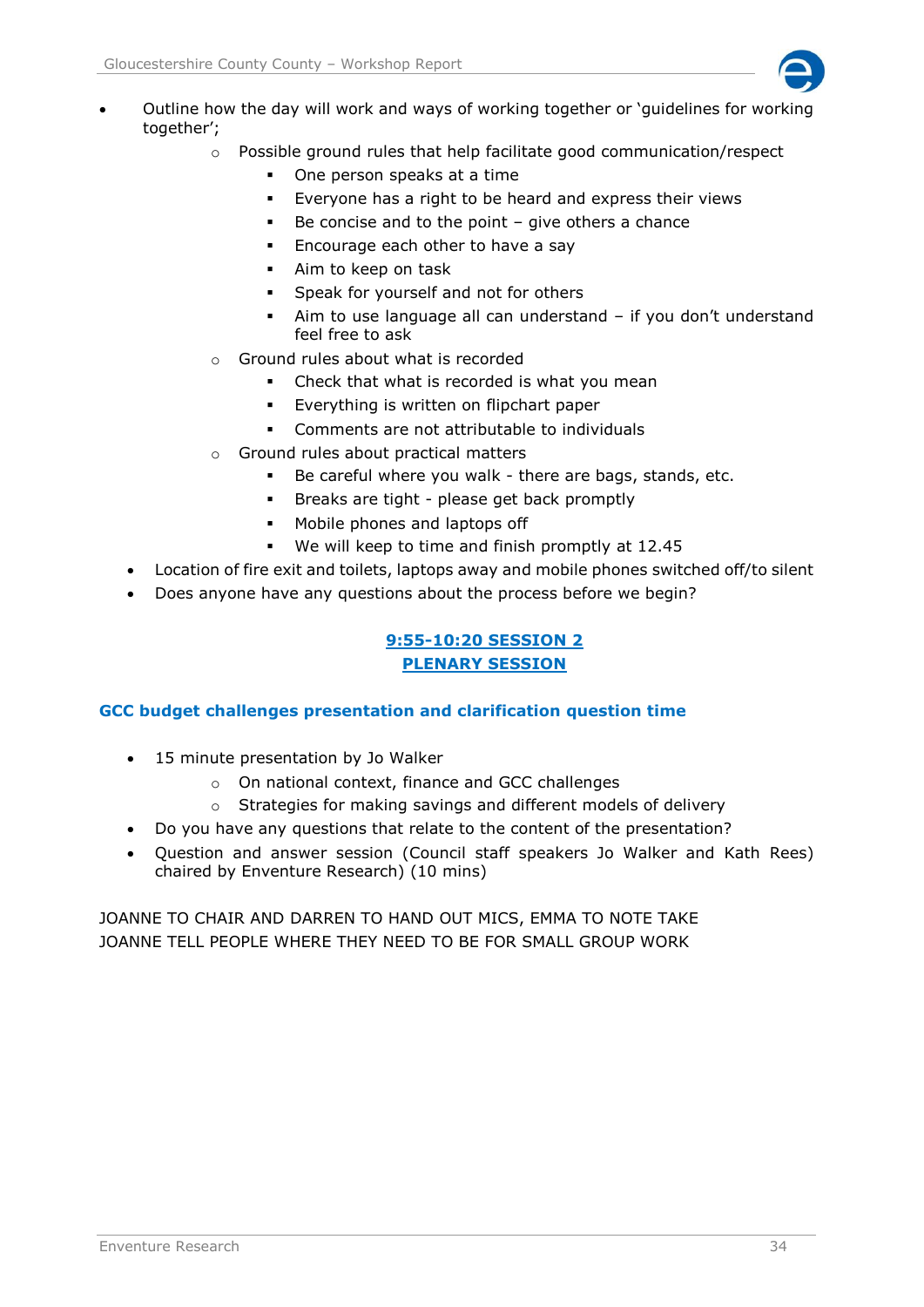

## **10:20-11:15 SESSION 3 – ACTIVE INDIVIDUALS AND ACTIVE COMMUNITIES BREAK OUT GROUPS**

| <b>Number</b>             |       |          |                 | Group 1   Group 2   Group 3   Group 4 |
|---------------------------|-------|----------|-----------------|---------------------------------------|
| Facilitator name   Joanne |       | Darren   | l Emma          | Hester                                |
| Scribe name               | Steve | l Darren | Sidgoree   Kate |                                       |

# **10:20-10:25- Brief introductions (5 minutes)**

ASK PARTICIPANTS TO GO AROUND THE TABLE AND INTRODUCE THEMSELVES:

- What is your name?
- Who do you work for and what area do you cover?
- Where do you live and for how long have you lived there?

# **MODERATOR PLEASE NOTE ONLY 25 MINS PER THEME IN SESSION 3**

# **10:25-10:50 - Active Individuals**

MODERATOR TO EXPLAIN: WE ARE GOING TO LOOK AT SOME OF THE ACTIONS CONTAINED WITHIN THE STRATEGY THEN WE ARE GOING TO ASK YOU TO WORK IN GROUPS OF THREE TO DISCUSS THESE.

#### **Working in groups**

MODERATOR TO SPLIT THE GROUPS INTO THREES AND GIVE EACH GROUP **ONE ACTION SHEET FROM THE GROUP PACK** (EXAMPLES ARE SHOWN ON THE NEXT PAGES IN THE TABLES). EXPLAIN THAT HE/SHE WOULD LIKE THEM TO WORK IN GROUPS TO DISCUSS AND NOTE DOWN HOW THESE ACTIONS COULD WORK IN PRACTICE AND HOW THEY CAN CONTRIBUTE, ALSO NOTING DOWN THE BARRIERS TO IMPLEMENTING THE ACTION AS POINTS FOR FURTHER DISCUSSION.

**EXPLAIN THAT THEY HAVE 8 MINUTES TO DISCUSS THIS WITH EACH OTHER AND THEN THEY WILL BE REQUIRED TO FEEDBACK A SHORT SUMMARY TO THE REST OF THE GROUP.** THE GROUP WILL THEN PROVIDE SOLUTIONS TO ANY OF THE BARRIERS IDENTIFIED TO HELP MOVE FORWARD THE PROPOSED APPROACH.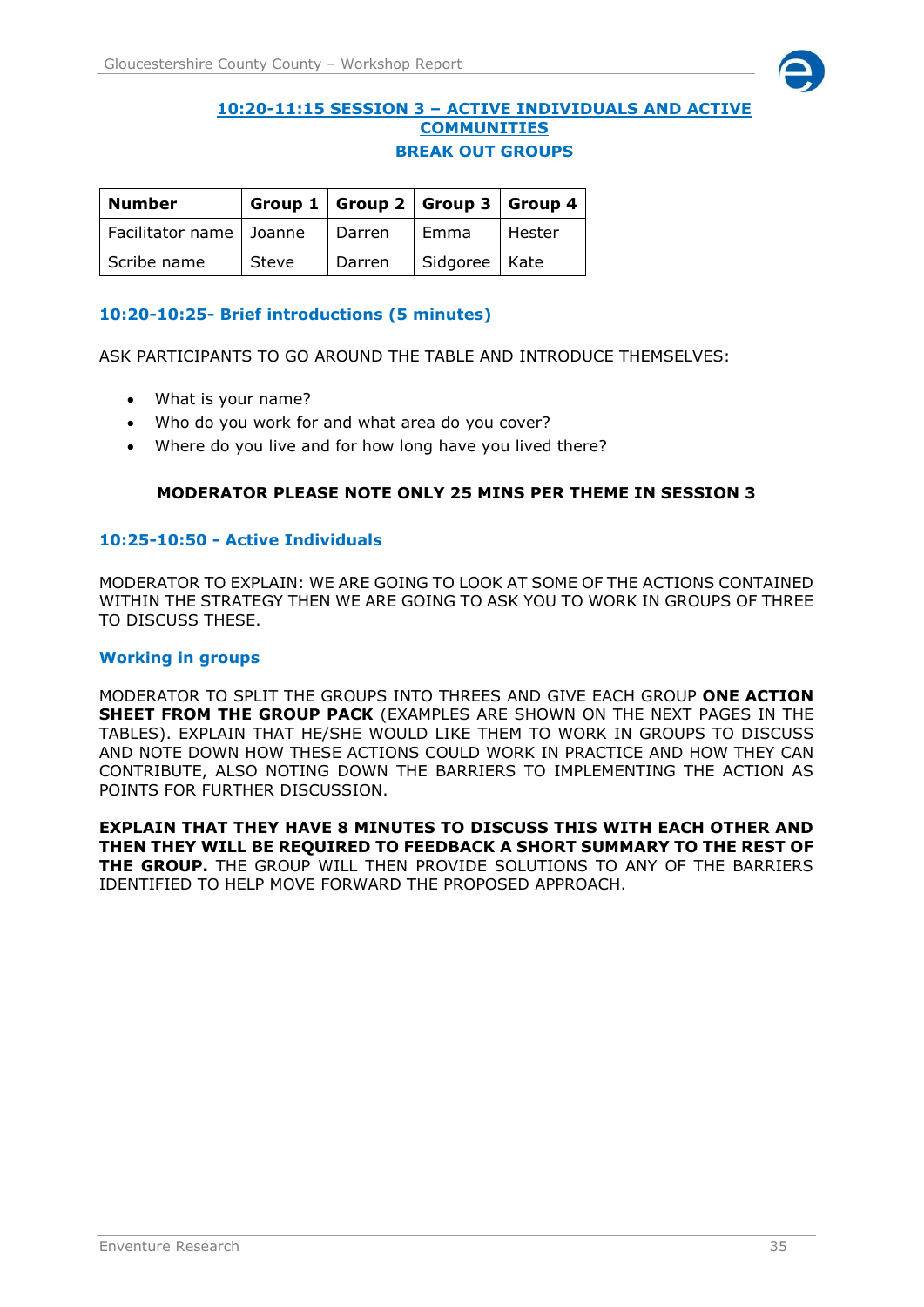

#### Active individuals

## **DRAFT STRATEGY ACTION: Increase the range of services available over the Council's website and via social media.**

**What does this mean? -** You will be able to do more on the Council's website and through smart phone applications, including applying for services, reporting a problem or raising a request. This will be quick and easy at any time of the day or night.

**What we've done already** – We have streamlined the Council's website, reducing clutter by focusing on the most frequent questions that our customers ask, making it easier to navigate and introducing self-service for some transactions.

| How can this work? What   How can you contribute?<br>needs to be considered? | Barriers to implementing the<br>action for further discussion<br>with the rest of the group |
|------------------------------------------------------------------------------|---------------------------------------------------------------------------------------------|
|                                                                              |                                                                                             |

#### Active individuals

**DRAFT STRATEGY ACTION: Carry out a place by place review of the Council's presence within localities, to provide more joined up access to advice, information and services and create opportunities to rationalise properties.**

**What does this mean?** –When you need face to face contact, you will be able to speak to someone who is knowledgeable about Council services working from a recognisable and accessible multi-agency contact point, even if the building does not carry a County Council brand (in many cases this will be operated within the community by the community).

**What we have done already** – We are making better use of libraries to promote access to information, advice guidance and Council services, to provide internet access points and other community services and activities.

| How can this work? What   How can you contribute?<br>needs to be considered? | Barriers to implementing the<br>action for further discussion<br>with the rest of the group |
|------------------------------------------------------------------------------|---------------------------------------------------------------------------------------------|
|                                                                              |                                                                                             |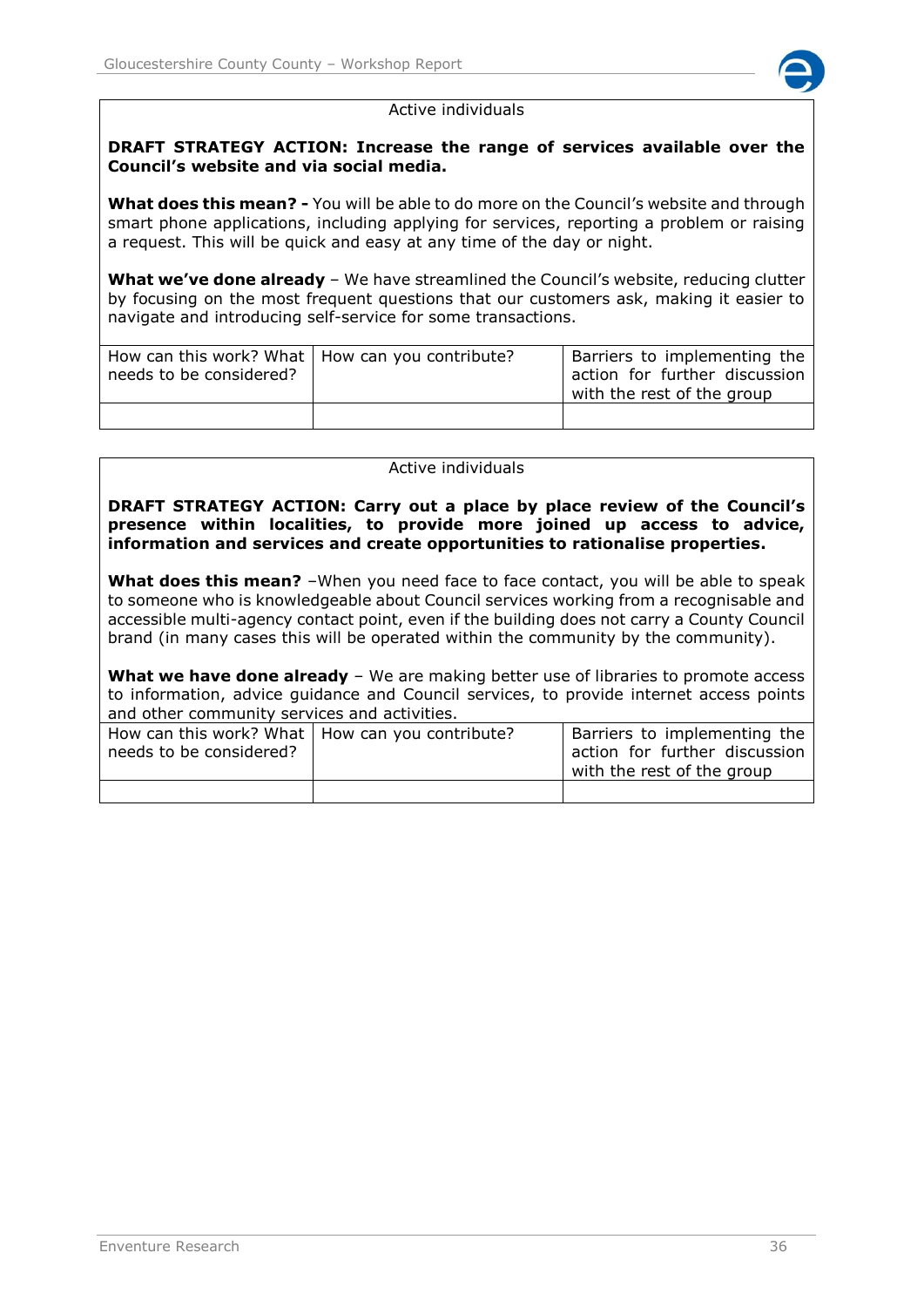

#### Active individuals

#### **DRAFT STRATEGY ACTION: Review all the information, advice and guidance services that the Council commissions to make sure that they represent the best value for money and help to signpost people to appropriate sources of help.**

**What does this mean?** – It will matter less which agency is responsible for which service – partners will respond to your problem or concern in a more joined up way.

**What we've done already** - We're moving staff and services into community or partnerowned buildings, such as is already happening in Bourton–on-the-water or at Tewkesbury Borough Council offices.

| How can this work? What   How can you contribute?<br>needs to be considered? | <sup>I</sup> Barriers to implementing the<br>action for further discussion<br>with the rest of the group |
|------------------------------------------------------------------------------|----------------------------------------------------------------------------------------------------------|
|                                                                              |                                                                                                          |

## **Feeding back to the rest of the group and discussion (17 minutes)**

#### SCRIBE TO RECORD THE DISCUSSION

| <b>Order</b><br>to<br>discuss<br>feedback<br>to<br>that<br>ensure<br>all<br>are<br>covered | <b>Group 1 &amp; 2</b>                                                                                                                                                                                                       | <b>Group 3 &amp; 4</b>                                                                                                                                                                                                                        |
|--------------------------------------------------------------------------------------------|------------------------------------------------------------------------------------------------------------------------------------------------------------------------------------------------------------------------------|-----------------------------------------------------------------------------------------------------------------------------------------------------------------------------------------------------------------------------------------------|
| 1                                                                                          | Increase the range of services<br>available over the Council's website<br>and via social media                                                                                                                               | Review all the information, advice<br>and guidance services that the<br>Council commissions to make sure<br>that they represent the best value<br>for money and help to signpost<br>people to appropriate sources of<br>help                  |
| $\mathcal{P}$                                                                              | Carry out a place by place review of<br>the Council's presence<br>within<br>localities, to provide more joined up<br>access to advice, information and<br>services and create opportunities to<br>rationalise properties     | Carry out a place by place review of<br>Council's presence<br>within<br>the<br>localities, to provide more joined<br>up access to advice, information<br>services<br>and<br>and<br>create<br>rationalise<br>opportunities<br>to<br>properties |
| 3                                                                                          | Review all the information, advice<br>and guidance services that the<br>Council commissions to make sure<br>that they represent the best value<br>for money and help to signpost<br>people to appropriate sources of<br>help | Increase the range of services<br>available over the Council's website<br>and via social media                                                                                                                                                |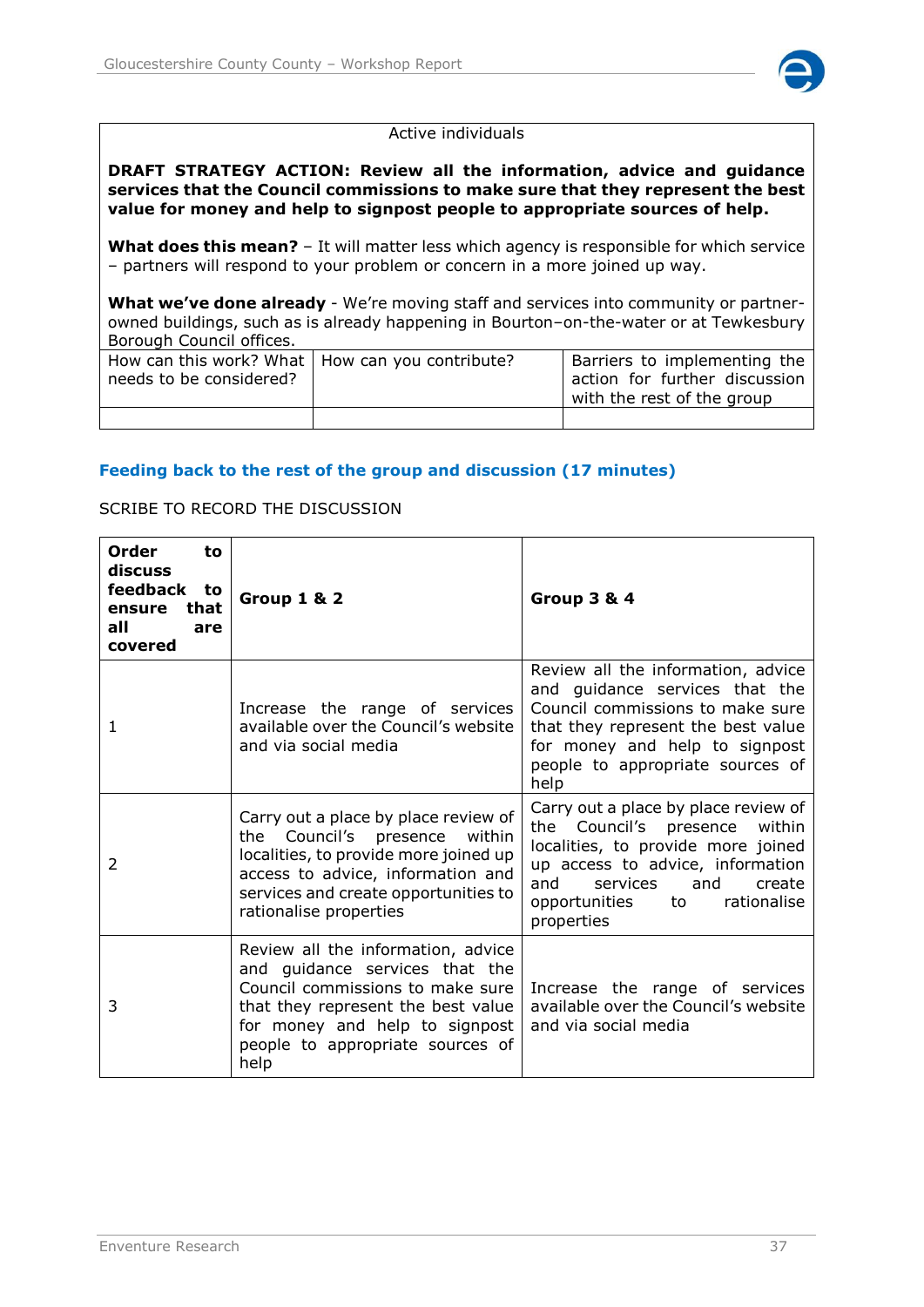

#### **Increase the range of services available over the Council's website and via social media**

- Please can you feedback what you discussed to the rest of the group, highlighting the barriers to implementing the action forward?
- MODERATOR TO POSE QUESTION TO THE REST OF THE GROUP What solutions/ways of moving forward do you have/can you think of that could help move forward this action?

#### **Carry out a place by place review of the Council's presence within localities, to provide a more joined up access to advice, information and services and create opportunities to rationalise properties**

- Please can you feedback what you discussed to the rest of the group, highlighting the barriers to implementing the action?
- MODERATOR TO POSE QUESTION TO THE REST OF THE GROUP What solutions/ways of moving forward do you have/can you think of that could help move forward this action?

#### **Review all the information and advice and guidance services that the Council commissions to make sure that they represent the best value for money and help to signpost people to appropriate sources of help**

- Please can you feedback what you discussed to the rest of the group, highlighting the barriers to implementing the action?
- MODERATOR TO POSE QUESTION TO THE REST OF THE GROUP What solutions/ways of moving forward do you have/can you think of that could help move forward this action?

# **10:50-11:15 - Active Communities**

MODERATOR TO EXPLAIN: WE ARE GOING TO LOOK AT SOME OF THE ACTIONS CONTAINED WITHIN THE STRATEGY, THEN WE ARE GOING TO ASK YOU TO WORK IN GROUPS TO DISCUSS THESE.

## **Working in groups**

MODERATOR TO SPLIT THE GROUPS INTO THREES AND GIVE EACH GROUP **ONE ACTION SHEET FROM THE GROUP PACK** (EXAMPLES ARE SHOWN ON THE NEXT PAGES IN THE TABLES). EXPLAIN THAT HE/SHE WOULD LIKE THEM IN GROUPS TO DISCUSS AND NOTE DOWN HOW THESE ACTIONS COULD WORK IN PRACTICE AND HOW THEY CAN CONTRIBUTE, ALSO NOTING DOWN THE BARRIERS TO IMPLEMENTING THE ACTION AS POINTS FOR FURTHER DISCUSSION. **EXPLAIN THAT THEY HAVE 8 MINUTES TO DISCUSS THIS WITH EACH OTHER AND THEN THEY WILL BE REQUIRED TO FEEDBACK A SHORT SUMMARY TO THE REST OF THE GROUP.** THE GROUP WILL THEN PROVIDE SOLUTIONS TO ANY OF THE BARRIERS IDENTIFIED TO HELP MOVE FORWARD THE PROPOSED APPROACH.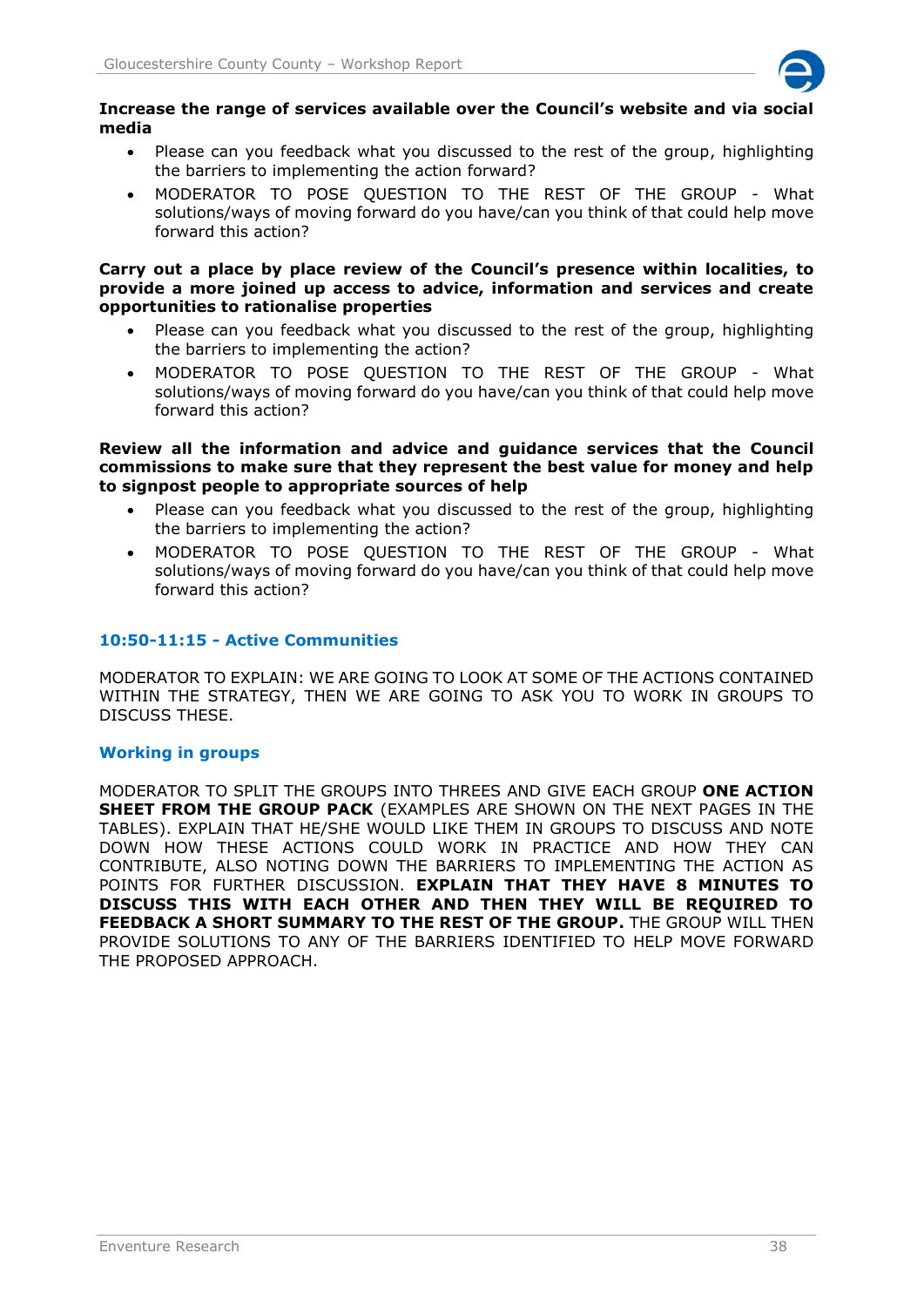

#### Active communities

#### **DRAFT STRATEGY ACTION: Consult with communities on the Council's approach to community capacity building**

**What is community capacity building?** – Activities, resources and support that strengthen the skills, abilities and confidence of people and community groups to take effective action and leading roles in the development of communities.

**Example of where community capacity building is already happening -** The Big Community offer – has provided funding and support to communities that run their own libraries. The Council's support included financial assistance, provision of equipment, IT and library management systems.

| How can this work? What   How can you contribute?<br>needs to be considered? | Barriers to implementing the<br>action for further discussion<br>with the rest of the group |
|------------------------------------------------------------------------------|---------------------------------------------------------------------------------------------|
|                                                                              |                                                                                             |

#### Active communities

#### **DRAFT STRATEGY ACTION: Continue to make funds available at a local level to respond to the specific needs of local communities**

**What have we done?** We have awarded a number of grants to community groups to improve the footfall of their community facilities, such as village halls (ComBI Grants). We also have the Active Communities grant scheme. Its purpose is to promote the wellbeing of people of all ages in Gloucestershire by helping them stay active and healthy through increased opportunities for sport and physical activity.

| needs to be considered? | How can this work? What   How can you contribute? |  |
|-------------------------|---------------------------------------------------|--|
|                         |                                                   |  |

#### Active communities

#### **DRAFT STRATEGY ACTION: Work with community groups that are service user led to build their capacity and their voice**

**What does this mean? -** We will work with partners so that communities receive joined up support, and will involve communities in commissioning and designing services so that they make the most of the skills that already exist amongst service users and communities.

**Example-** Gloucestershire Voices – the Learning Disability service user led organisation has helped service users to develop an increased level of self-reliance. Activities include bus buddies, quality checking services and producing material for service users to use when shaping Council services.

| How can this work? What   How can you contribute?<br>needs to be considered? | Barriers to implementing the<br>action for further discussion<br>with the rest of the group |  |
|------------------------------------------------------------------------------|---------------------------------------------------------------------------------------------|--|
|                                                                              |                                                                                             |  |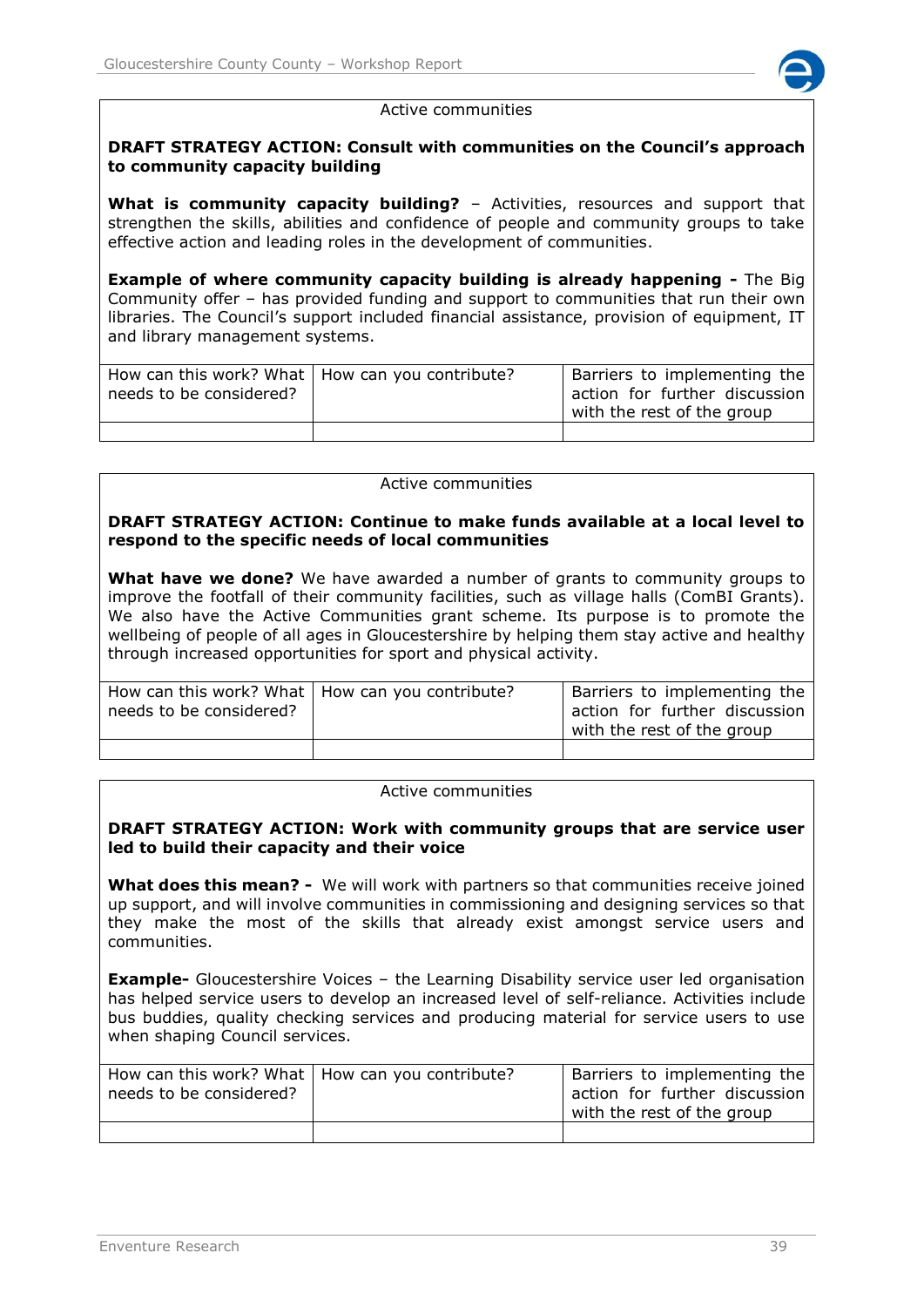

# SCRIBE TO RECORD THE DISCUSSION

| Order<br>to<br>discuss<br>feedback to<br>ensure<br>that<br>all<br>are<br>covered | <b>Group 1 &amp; 2</b>                                                                                        | <b>Group 3 &amp; 4</b>                                                                                        |
|----------------------------------------------------------------------------------|---------------------------------------------------------------------------------------------------------------|---------------------------------------------------------------------------------------------------------------|
|                                                                                  | Consult with communities on the<br>Council's approach to community<br>capacity building                       | Work with community groups that<br>are service user led to build their<br>capacity and their voice            |
|                                                                                  | Continue to make funds available<br>at a local level to respond to the<br>specific needs of local communities | Continue to make funds available<br>at a local level to respond to the<br>specific needs of local communities |
| 3                                                                                | Work with community groups that<br>are service user led to build their<br>capacity and their voice            | Consult with communities on the<br>Council's approach to community<br>capacity building                       |

#### **Consult with communities on the Council's approach to community capacity building**

- Please can you feedback what you discussed to the rest of the group, highlighting the barriers to implementing the action?
- MODERATOR TO POSE QUESTION TO THE REST OF THE GROUP What solutions/ways of moving forward do you have/can you think of that could help move forward this action?

#### **Continue to make funds available at a local level to respond to the specific needs of local communities**

- Please can you feedback what you discussed to the rest of the group, highlighting the barriers to implementing the action?
- MODERATOR TO POSE QUESTION TO THE REST OF THE GROUP What solutions/ways of moving forward do you have/can you think of that could help move forward this action?

#### **Work with community groups that are service user led to build their capacity and their voice**

- Please can you feedback what you discussed to the rest of the group, highlighting the barriers to implementing the action?
- MODERATOR TO POSE QUESTION TO THE REST OF THE GROUP What solutions/ways of moving forward do you have/can you think of that could help move forward this action?

MODERATOR TO TELL PEOPLE THEY NEED TO BE IN THEIR BREAK OUT GROUPS AFTER THE BREAK

# **11:15 -11:25 break**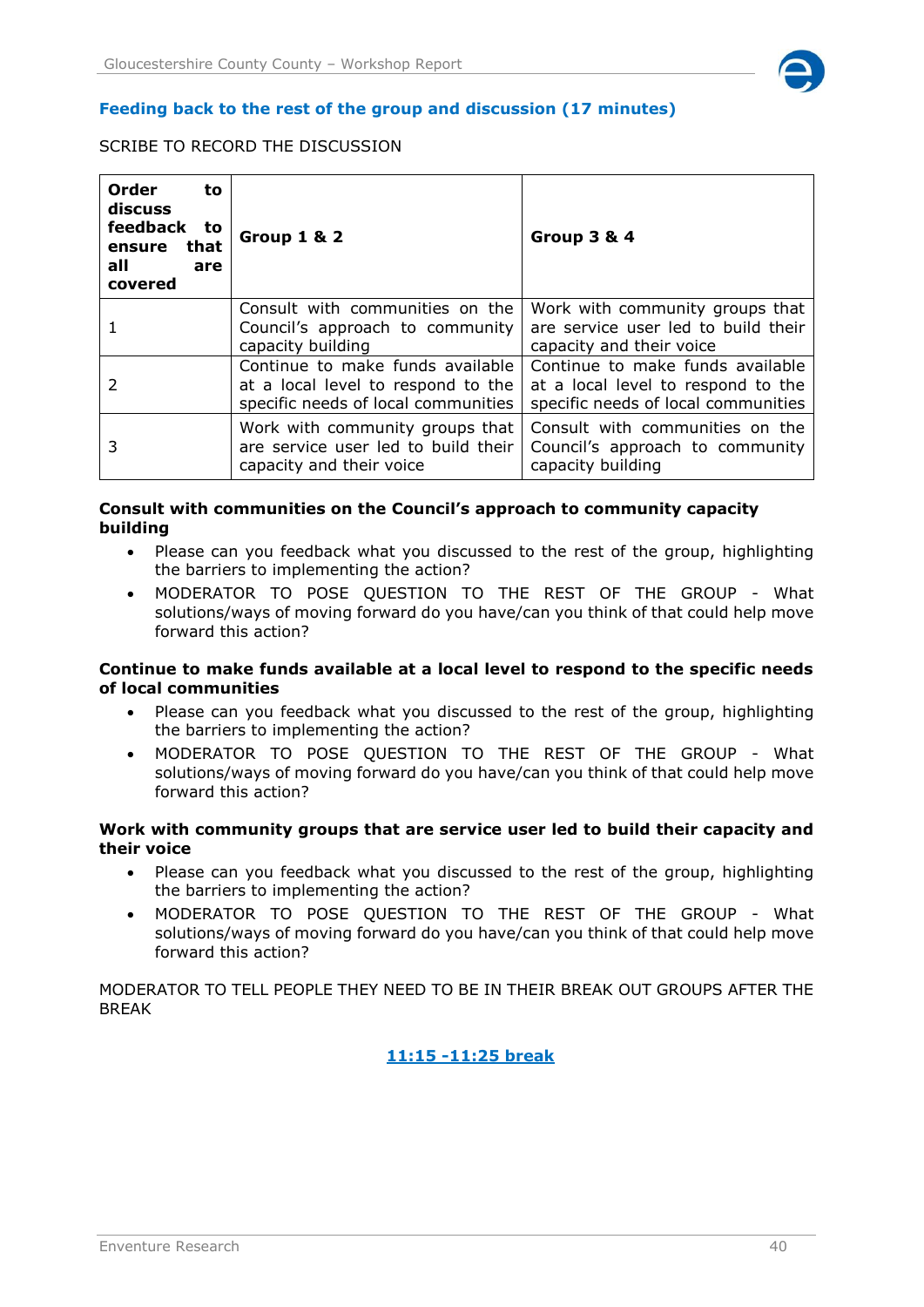

## **11:25-12:35 SESSION 4 – GETTING PEOPLE BACK TO INDEPENDENCE AND BEING THERE WHEN WE ARE NEEDED MOST BREAK OUT GROUPS**

#### **MODERATOR PLEASE NOTE ONLY 30 MINS PER THEME IN SESSION 4**

#### **11:25-11:55 - Getting People Back to Independence**

MODERATOR TO EXPLAIN: WE ARE GOING TO LOOK AT SOME OF THE ACTIONS CONTAINED WITHIN THE STRATEGY THEN WE ARE GOING TO ASK YOU TO WORK IN GROUPS TO DISCUSS THESE.

#### **Working in groups**

MODERATOR TO SPLIT THE GROUPS INTO THREES AND GIVE EACH GROUP **ONE ACTION SHEET FROM THE GROUP PACK** (EXAMPLES ARE SHOWN ON THE NEXT PAGES IN THE TABLES). EXPLAIN THAT HE/SHE WOULD LIKE THEM IN GROUPS TO DISCUSS AND NOTE DOWN HOW THESE ACTIONS COULD WORK IN PRACTICE AND HOW THEY CAN CONTRIBUTE, ALSO NOTING DOWN THE BARRIERS TO IMPLEMENTING THE ACTION AS POINTS FOR FURTHER DISCUSSION.

# **EXPLAIN THAT THEY HAVE 10 MINUTES TO DISCUSS THIS WITH EACH OTHER AND THEN THEY WILL BE REQUIRED TO FEEDBACK A SHORT SUMMARY TO THE REST OF**

**THE GROUP.** THE GROUP WILL THEN PROVIDE SOLUTIONS TO ANY OF THE BARRIERS IDENTIFIED TO HELP MOVE FORWARD THE PROPOSED APPROACH.

Getting People Back to Independence

**DRAFT STRATEGY ACTION: Provide a stronger focus on helping people back to independence** 

**What does this mean? Getting assistance and support so people are able to live the life they want: e.g. through taking part in the community (attending lunch clubs) and doing things for themselves.** 

#### **How will this look?**

- People will be considered to be the 'expert' on how they want to live their lives
- People will have the information they need to help them decide on what care and support they need
- Following a hospital stay more people regain their confidence and independence, allowing them to return home
- There is extra support for carers, especially where they are struggling and older people are at risk of coming into care or having repeat hospital admissions

| People can avoid going into hospital with the help of social care teams and GPs                                                                                             |  |  |  |  |
|-----------------------------------------------------------------------------------------------------------------------------------------------------------------------------|--|--|--|--|
| How can this work? What   How can you contribute?<br>Barriers to implementing the<br>action for further discussion<br>needs to be considered?<br>with the rest of the group |  |  |  |  |
|                                                                                                                                                                             |  |  |  |  |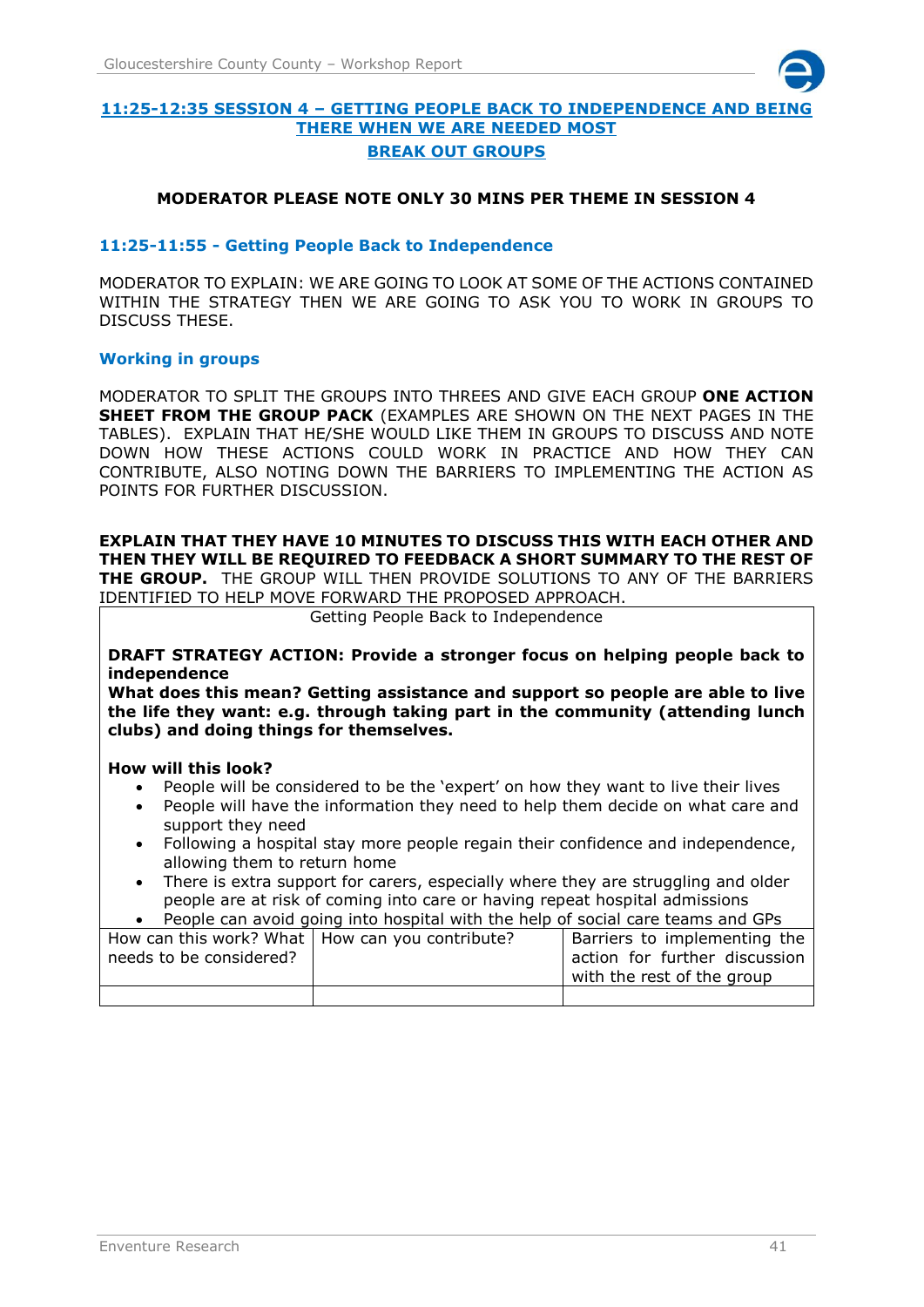

#### Getting People Back to Independence

#### **DRAFT STRATEGY ACTION: Work with schools, health and other partners to establish a clear and comprehensive early help offer for children and families**

**What does this mean? –** There will be a focus on short–term help to make a lasting difference. Families can get caught up in a referral process when what they really need is quick access to help and support.

| How can this work? What   How can you contribute?<br>needs to be considered? | Barriers to implementing the<br>action for further discussion<br>with the rest of the group |
|------------------------------------------------------------------------------|---------------------------------------------------------------------------------------------|
|                                                                              |                                                                                             |

#### Getting People Back to Independence

#### **DRAFT STRATEGY ACTION: Shift investment in support for vulnerable individuals towards intervention to get people back to independence and developing community support**

**What does this mean? -** We will provide more intensive support at an early stage and focus on rebuilding people's confidence to help them look after themselves.

| How can this work? What   How can you contribute? | Barriers to implementing the  |  |
|---------------------------------------------------|-------------------------------|--|
| needs to be considered?                           | action for further discussion |  |
|                                                   | with the rest of the group    |  |
|                                                   |                               |  |

## **Feeding back to the rest of the group and discussion (20 minutes)**

#### SCRIBE TO RECORD THE DISCUSSION

| <b>Order</b><br>to<br>discuss<br>feedback to<br>that<br>ensure<br>all<br>are<br>covered | <b>Group 1 &amp; 2</b>                                                                                                                                         | <b>Group 3 &amp; 4</b>                                                                                                                                      |
|-----------------------------------------------------------------------------------------|----------------------------------------------------------------------------------------------------------------------------------------------------------------|-------------------------------------------------------------------------------------------------------------------------------------------------------------|
| 1                                                                                       | Provide a stronger focus on helping<br>people back to independence                                                                                             | Shift investment in support for<br>vulnerable individuals towards<br>intervention to get people back to<br>independence and developing<br>community support |
| $\mathcal{P}$                                                                           | Work with schools, health<br>and<br>other partners to establish a clear<br>and comprehensive early help offer<br>for children and families                     | Work with schools, health and<br>other partners to establish a clear<br>and comprehensive early help offer<br>for children and families                     |
| 3                                                                                       | Shift investment in support for<br>individuals towards<br>vulnerable<br>intervention to get people back to<br>independence and developing<br>community support | Provide a stronger focus on helping<br>people back to independence                                                                                          |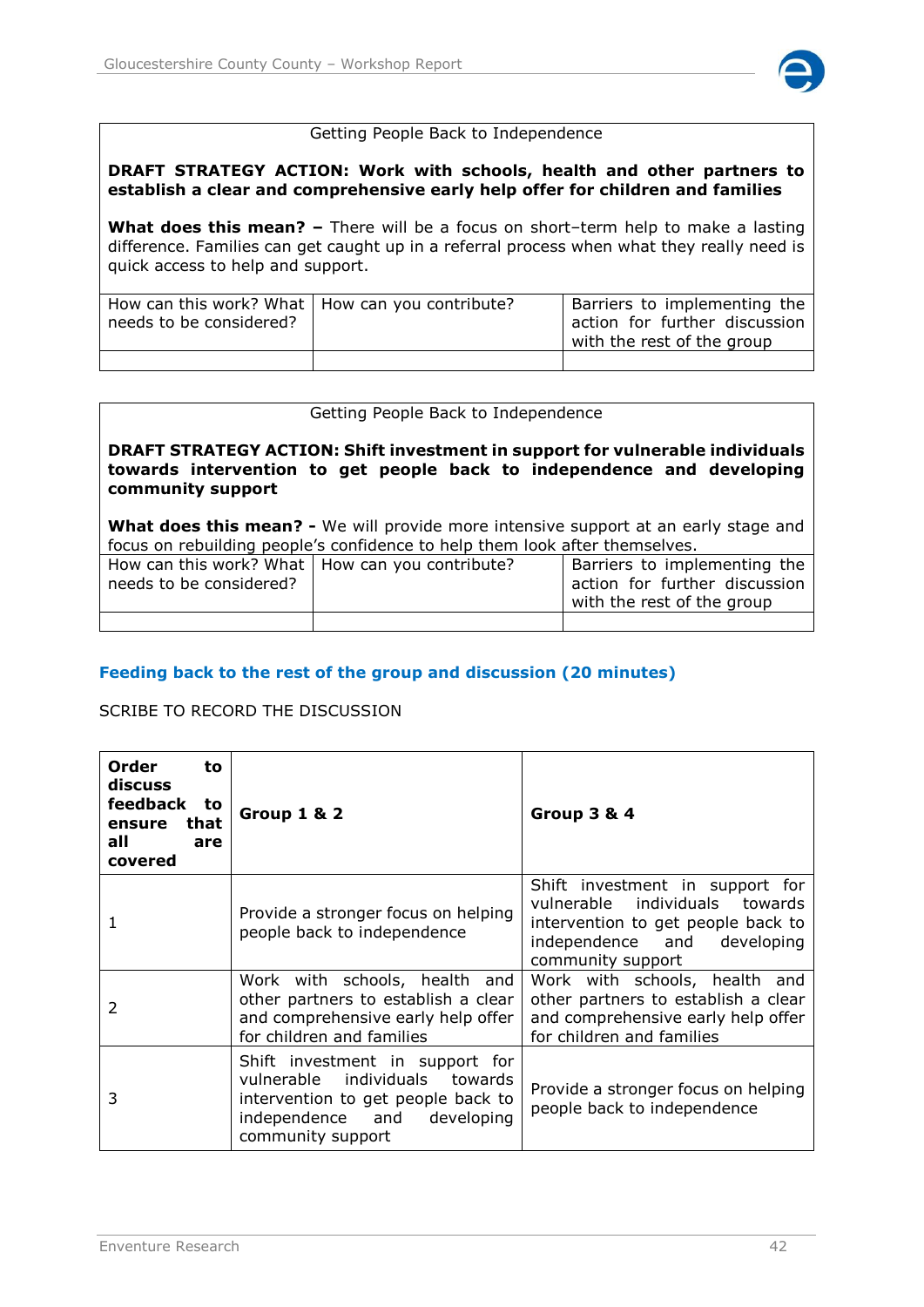

## **Provide a stronger focus on helping people back to independence**

- Please can you feedback what you discussed to the rest of the group, highlighting the barriers to implementing the action?
- MODERATOR TO POSE QUESTION TO THE REST OF THE GROUP What solutions/ways of moving forward do you have/can you think of that could help move forward this action?

#### **Work with schools, health and other partners to establish a clear comprehensive early help offer for children and families**

- Please can you feedback what you discussed to the rest of the group, highlighting the barriers to implementing the action?
- MODERATOR TO POSE QUESTION TO THE REST OF THE GROUP What solutions/ways of moving forward do you have/can you think of that could help move forward this action?

#### **Shift investment in support for vulnerable individuals towards intervention to get people back to independence and developing community support**

- Please can you feedback what you discussed to the rest of the group, highlighting the barriers to implementing the action?
- MODERATOR TO POSE QUESTION TO THE REST OF THE GROUP What solutions/ways of moving forward do you have/can you think of that could help move forward this action?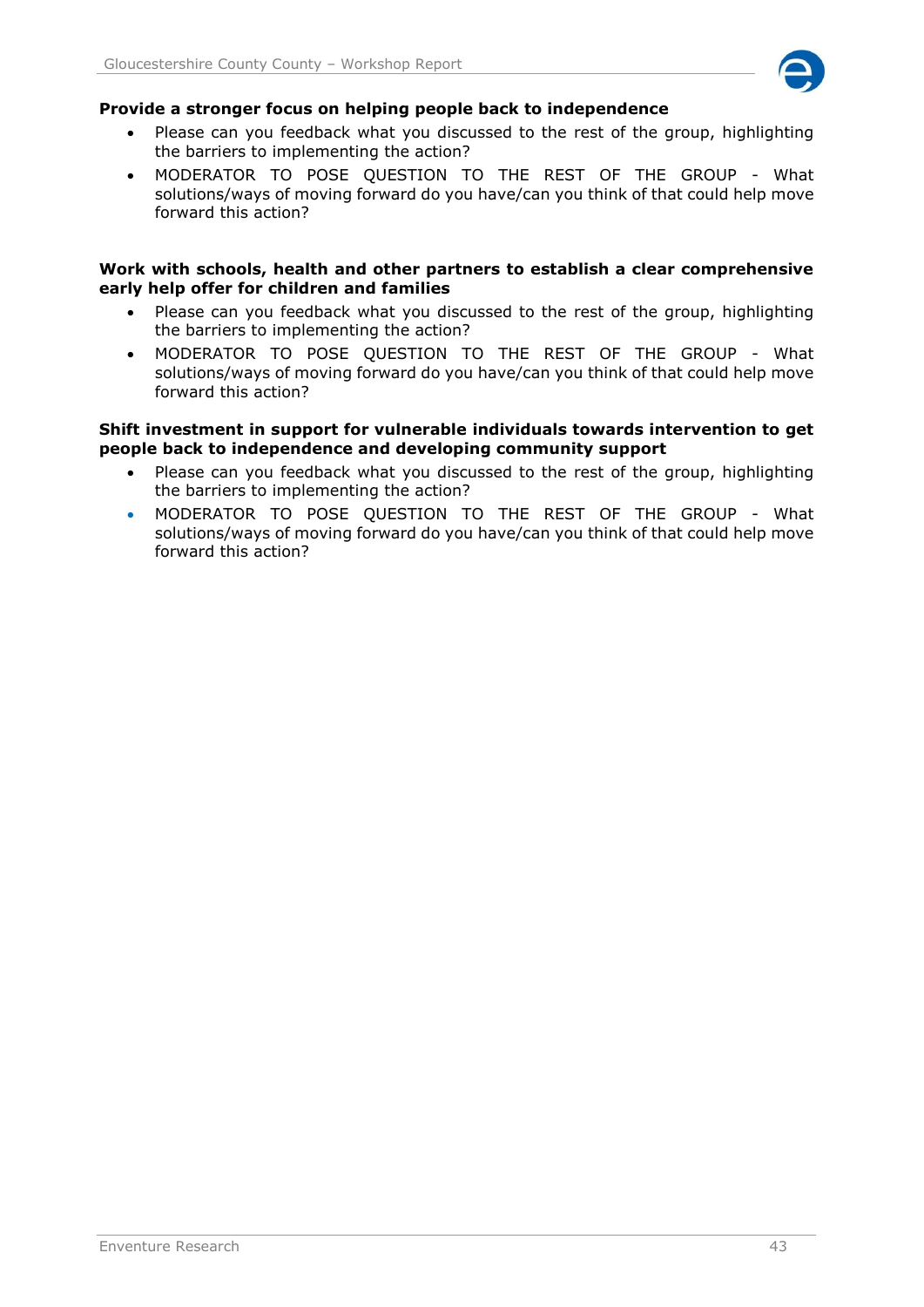

#### **11:55-12:25 - Being There When We're Needed Most**

MODERATOR TO EXPLAIN: WE ARE GOING TO LOOK AT SOME OF THE ACTIONS CONTAINED WITHIN THE STRATEGY THEN WE ARE GOING TO ASK YOU TO WORK IN GROUPS TO DISCUSS THESE.

#### **Working in groups**

MODERATOR TO SPLIT THE GROUPS INTO THREES AND GIVE EACH GROUP **ONE ACTION SHEET FROM THE GROUP PACK** (EXAMPLES ARE SHOWN ON THE NEXT PAGES IN THE TABLES). EXPLAIN THAT HE/SHE WOULD LIKE THEM IN GROUPS TO DISCUSS AND NOTE DOWN HOW THESE ACTIONS COULD WORK IN PRACTICE AND HOW THEY CAN CONTRIBUTE, ALSO NOTING DOWN THE BARRIERS TO IMPLEMENTING THE ACTION AS POINTS FOR FURTHER DISCUSSION.

**EXPLAIN THAT THEY HAVE 10 MINUTES TO DISCUSS THIS WITH EACH OTHER AND THEN THEY WILL BE REQUIRED TO FEEDBACK A SHORT SUMMARY TO THE REST OF THE GROUP.** THE GROUP WILL THEN PROVIDE SOLUTIONS TO ANY OF THE BARRIERS IDENTIFIED TO HELP MOVE FORWARD THE PROPOSED APPROACH.

#### Being There When We're Needed Most

**DRAFT STRATEGY ACTION: Review the provision of community based services/care and rely less on residential and nursing care, to ensure people have the support they need to live at home independently**

**What does this mean?** – We will make more use of community based care.

**Examples of how we'll do this -**We will introduce the use of electronic call monitoring and standardise the way we purchase and provide transport for vulnerable adults.

| How can this work? What   How can you contribute?<br>needs to be considered? | Barriers to implementing the<br>action for further discussion<br>with the rest of the group |
|------------------------------------------------------------------------------|---------------------------------------------------------------------------------------------|
|                                                                              |                                                                                             |

Being There When We're Needed Most

#### **DRAFT STRATEGY ACTION: Simplify the process for Direct Payments across personal social care and health budgets –**

**What does this mean?** - We are doing well with providing service users with personal budgets but do not currently make as much use as we can in putting people's budgets directly in their control.

| How can this work? What   How can you contribute?<br>needs to be considered? |  | Barriers to implementing the<br>action for further discussion<br>with the rest of the group |  |
|------------------------------------------------------------------------------|--|---------------------------------------------------------------------------------------------|--|
|                                                                              |  |                                                                                             |  |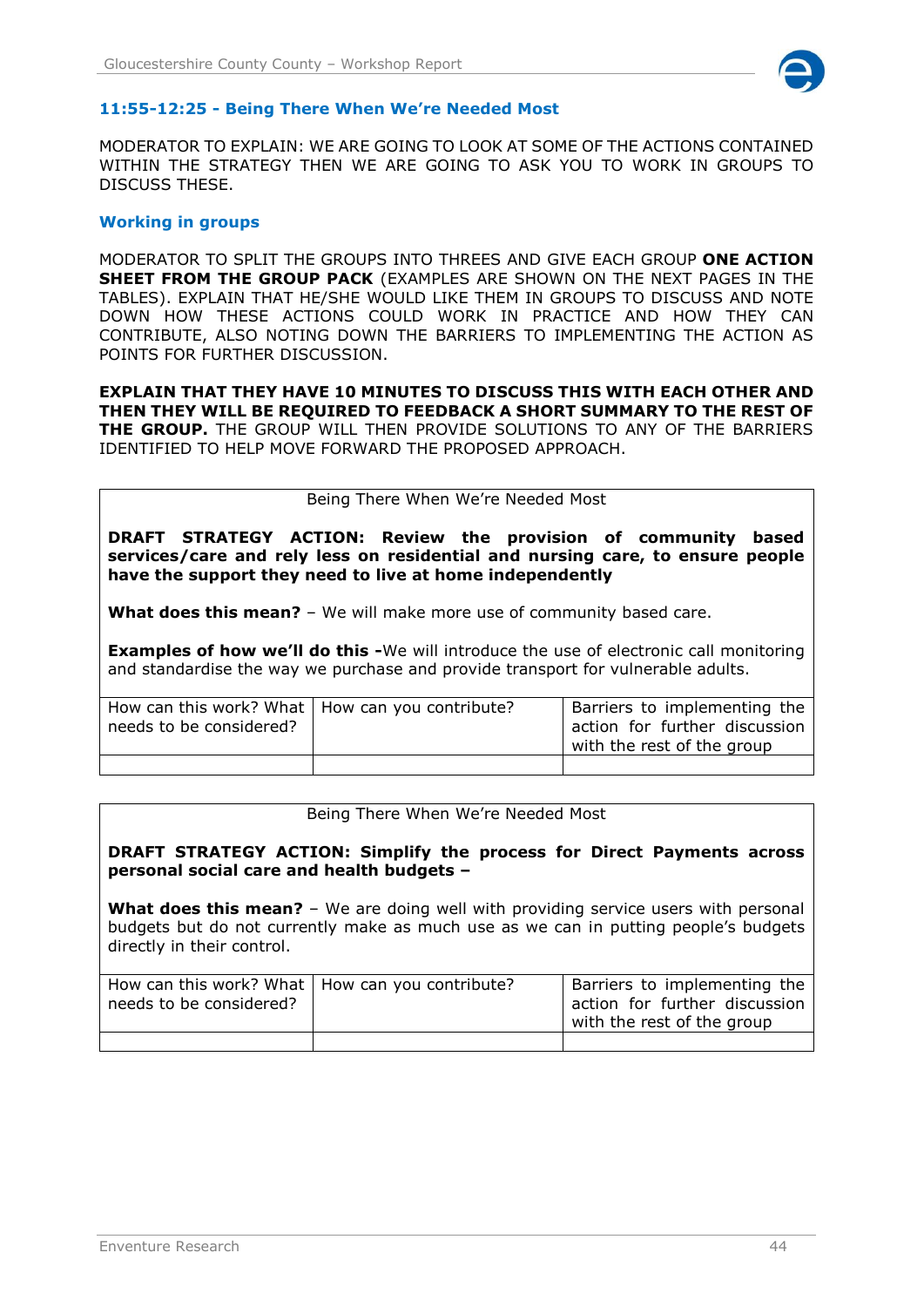

#### Being There When We're Needed Most

#### **DRAFT STRATEGY ACTION: Develop alternative options for children, especially teenagers, to avoid them needing to come into care (intervention)**

**What does this mean?** - Our aim is to reduce the number of children in care by helping families to avoid getting to the point of crisis.

| How can this work? What   How can you contribute?<br>needs to be considered? | Barriers to implementing the<br>action for further discussion<br>with the rest of the group |
|------------------------------------------------------------------------------|---------------------------------------------------------------------------------------------|
|                                                                              |                                                                                             |

## **Feeding back to the rest of the group and discussion (20 minutes)**

SCRIBE TO RECORD THE DISCUSSION

| <b>Order</b><br>to<br>discuss<br>feedback to<br>that<br>ensure<br>all<br>are<br>covered | Group 1 & 2                                                                                                                                                                                   | <b>Group 3 &amp; 4</b>                                                                                                                                                                        |
|-----------------------------------------------------------------------------------------|-----------------------------------------------------------------------------------------------------------------------------------------------------------------------------------------------|-----------------------------------------------------------------------------------------------------------------------------------------------------------------------------------------------|
|                                                                                         | Review the provision of community<br>based services/care and rely less<br>on residential and nursing care, to<br>ensure people have the support<br>they need to live at home<br>independently | Develop alternative options for<br>children, especially teenagers, to<br>avoid them needing to come into<br>care (intervention)                                                               |
| 2                                                                                       | Direct Payments across personal<br>social care and health budgets -<br>simplifying                                                                                                            | Direct Payments across personal<br>social care and health budgets -<br>simplifying                                                                                                            |
| 3                                                                                       | Develop alternative options for<br>children, especially teenagers, to<br>avoid them needing to come into<br>care (intervention)                                                               | Review the provision of community<br>based services/care and rely less<br>on residential and nursing care, to<br>ensure people have the support<br>they need to live at home<br>independently |

**Review the provision of community based services/care and rely less on residential and nursing care, to ensure people have the support they need to live at home independently**

- Please can you feedback what you discussed to the rest of the group, highlighting the barriers to implementing the action?
- MODERATOR TO POSE QUESTION TO THE REST OF THE GROUP What solutions/ways of moving forward do you have/can you think of that could help move forward this action?

## **Direct Payments across personal social care and health budgets – simplifying**

 Please can you feedback what you discussed to the rest of the group, highlighting the barriers to implementing the action?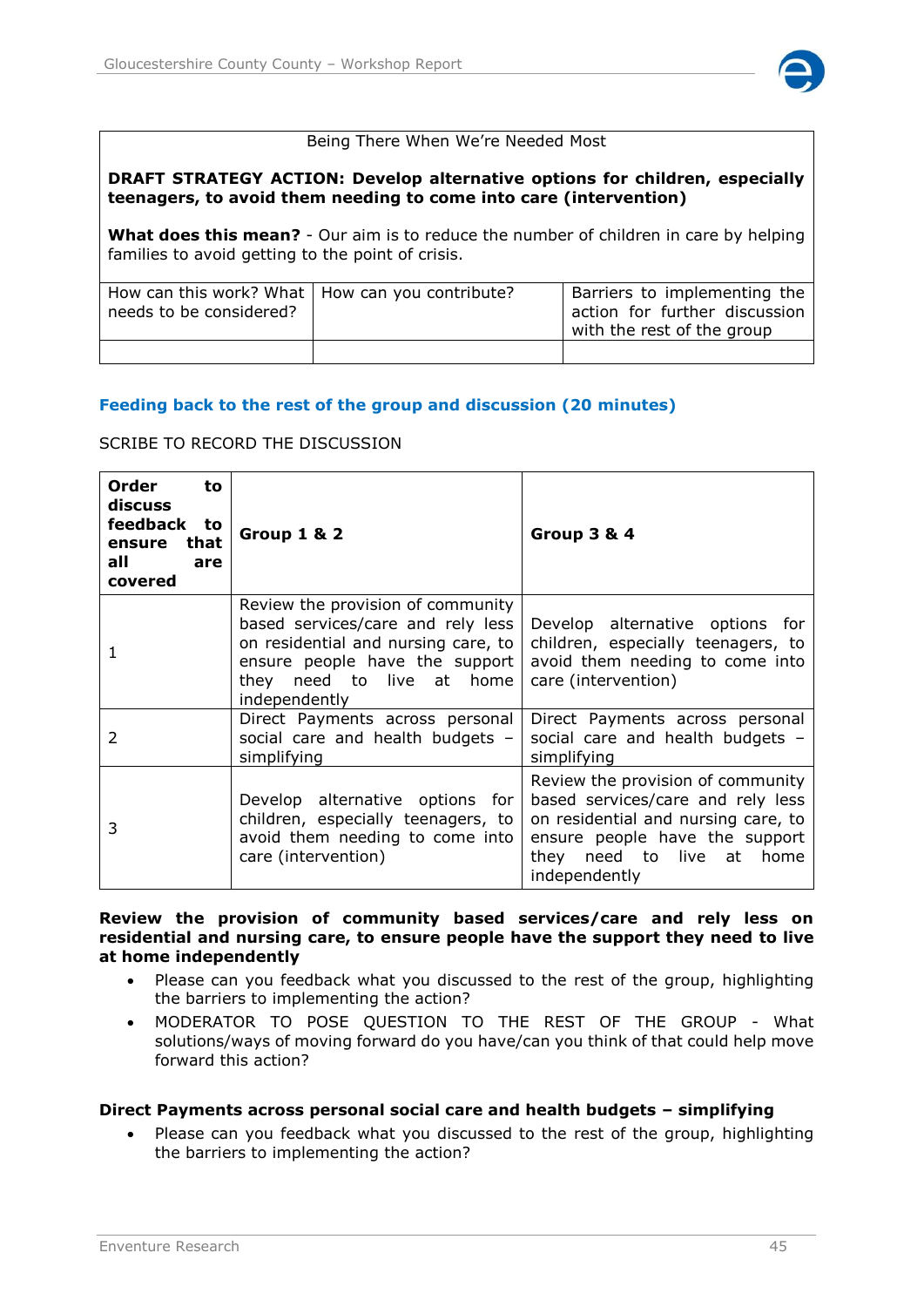

 MODERATOR TO POSE QUESTION TO THE REST OF THE GROUP - What solutions/ways of moving forward do you have/can you think of that could help move forward this action?

## **Develop alternative options for children, especially teenagers, to avoid them needing to come into care (intervention)**

- Please can you feedback what you discussed to the rest of the group, highlighting the barriers to implementing the action?
- MODERATOR TO POSE QUESTION TO THE REST OF THE GROUP What solutions/ways of moving forward do you have/can you think of that could help move forward this action?

#### **MODERATOR TO CHOOSE THE ISSUE THAT THAT CREATED THE MOST DISCUSSION WITHIN THEIR GROUPS TO FEEDBACK TO THE REST OF THE WORKSHOP OR IF TIME THE GROUP TO DECIDE (5 minutes)**

# **12:35 – 12:45 SESSION 5 ROUND UP**

## **Feedback from small group sessions**

#### **EACH MODERATOR TO FEEDBACK THE ONE MAIN POINT FROM THE GROUP** EACH MODERATOR HAS ONE-TWO MINUTES TO PRESENT

JOANNE TO THANK PARTICIPANTS AND OUTLINE THE NEXT STEPS

# **12:45 DAY ENDS**

- Completion of post-workshop questionnaire during the workshop and hand in on way out to Emma on the way out
- Please also hand in your name badges to Emma
- Ask attendees to take away the strategy and questionnaire and complete and return using the freepost envelopes

ALL STAFF TO HELP SET UP FOR THE NEXT WORKSHOP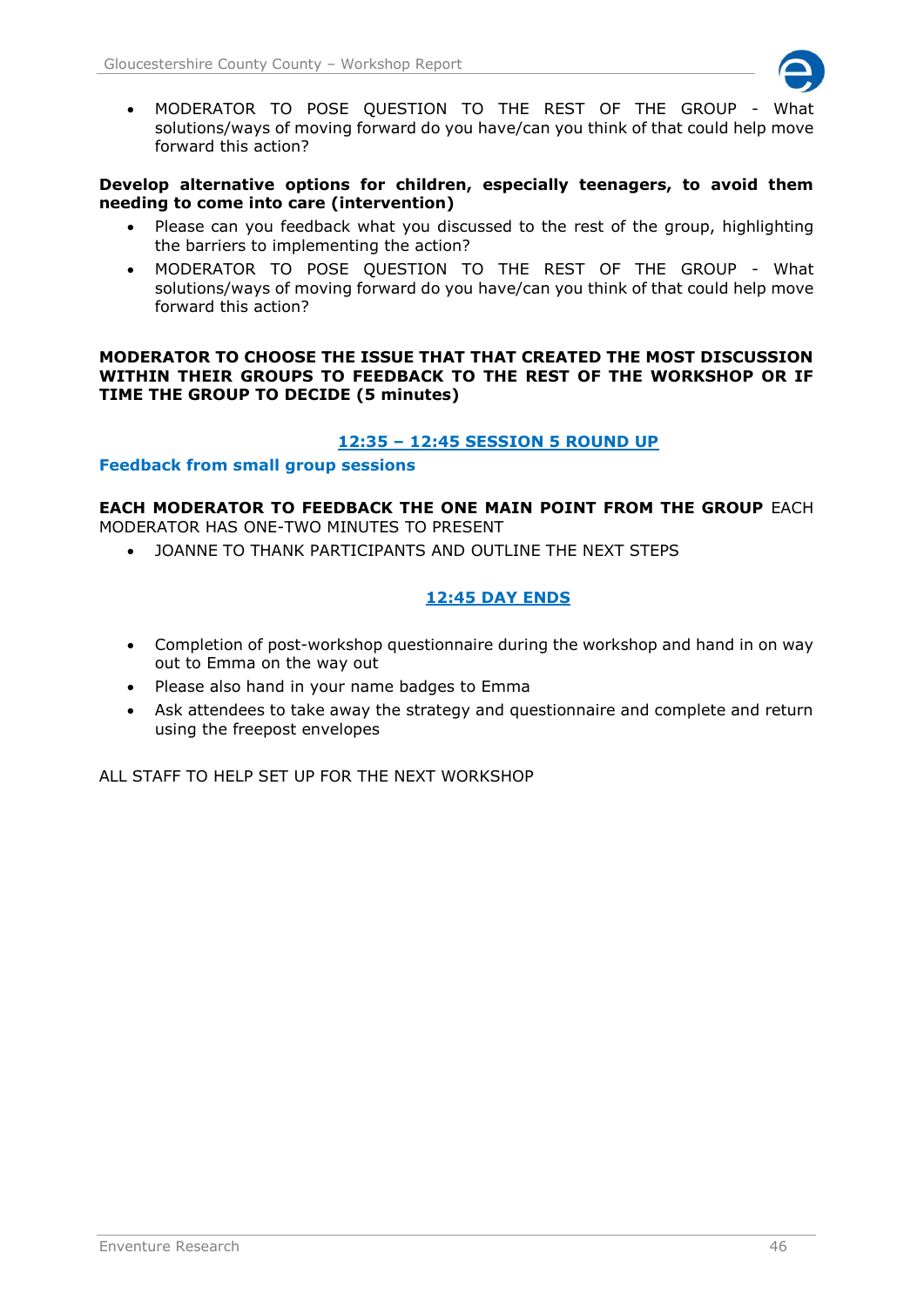

# <span id="page-46-0"></span>**Appendix 3 – Workforce Workshop – Discussion Guide**

**Meeting the Challenge 2: Together We Can Workforce Workshop Discussion Guide Gloucestershire County Council – 9 Jan 2015**

# **13:00 –SET UP 13:30 – 13:45 PARTICIPANT ARRIVAL**

GCC LEAD ON FRONT DESK

- Welcome participants and registration
- Provide all with delegates pack and tick off attendees
	- Provide all with name badge and group number on the corner:
		- o Group 1: Joanne Harvatt to facilitate and Steve to scribe
		- o Group 2: Darren to facilitate and scribe
		- o Group 3: Emma to facilitate and Kate to scribe
		- o Group 4: Hester to facilitate and Louise to scribe
		- o Group 5: Sidgoree to facilitate and Dawn to scribe

#### **13:45-13:55 – SESSION 1 PLENARY SESSION**

- Welcome by Enventure Research and introduce the team Dr Joanne Harvatt and Darren Ivey
- introduce GCC representatives:
	- o Jo Walker: Strategic Director for Finance and Waste
	- o Kath Rees: Lead Commissioner
	- o Dawn Thompson
	- o Emma Burchell
	- o Hester Hunt
	- o Sidgoree Nelson
	- o Steve Andrew
	- o Kate Martin
	- o Louise Clack
- Explain confidentiality and the Market Research Code of Conduct, participants also to respect the confidentiality of others
	- This workshop is part of a wide-ranging consultation campaign, which began in summer 2014, looking at the Council's change in approach to the way it supports people. The Council have been looking at what people have told them and used this to draft some policies and a new strategy. Today we will be talking to you about the draft strategy and start to have some initial conversations about how we can work together to achieve some of the actions within it.
- Outline the main findings from the focus groups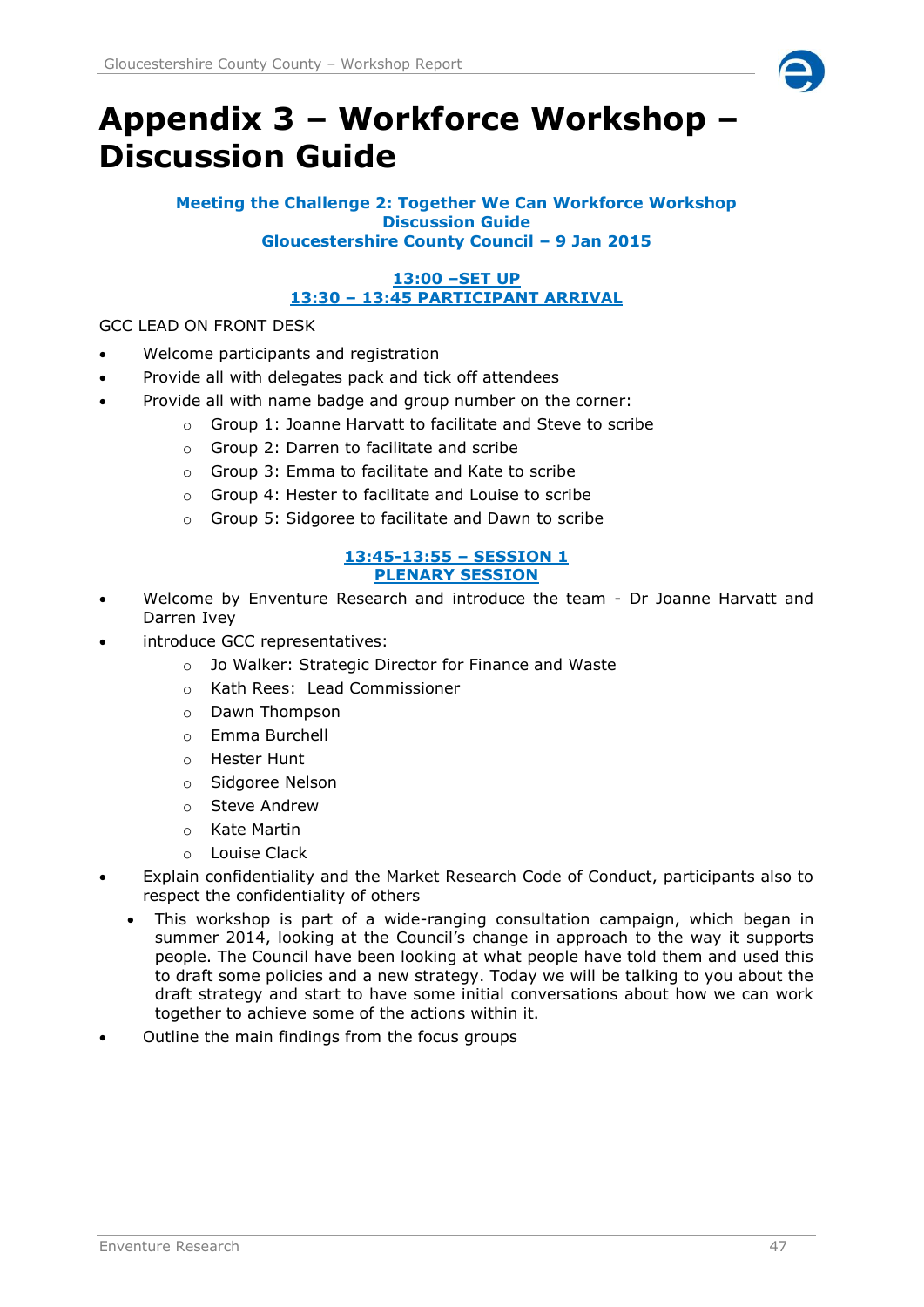

- Outline how the day will work and ways of working together or 'guidelines for working together';
	- $\circ$  Possible ground rules that help facilitate good communication/respect
		- One person speaks at a time
		- Everyone has a right to be heard and express their views
		- $\blacksquare$  Be concise and to the point give others a chance
		- **Encourage each other to have a say**
		- Aim to keep on task
		- Speak for yourself and not for others
		- Aim to use language all can understand if you don't understand feel free to ask
	- o Ground rules about what is recorded
		- Check that what is recorded is what you mean
		- **Everything is written on flipchart paper**
		- Comments are not attributable
	- o Ground rules about practical matters
		- Be careful where you walk there are bags, stands, etc.
		- Breaks are tight please get back promptly
		- Mobile phones and laptops off
		- We will keep to time and finish promptly at 16:30
	- Location of fire exit and toilets, laptops away and mobile phones switched off/to silent
	- Does anyone have any questions about the process before we begin?

# **13:55-14:20 SESSION 2 - PLENARY SESSION**

## **GCC budget challenges presentation and clarification question time**

- 15 minute presentation by Jo Walker
	- o On national context, finance and GCC Challenges
	- o Strategies for making savings and different models of delivery
	- Do you have any questions that relate to the content of the presentation?
- Question and answer session (Council staff speakers Jo Walker and Kath Rees) chaired by Enventure Research) (10 mins)

JOANNE TO CHAIR AND DARREN TO HAND OUT MICS, EMMA TO NOTE TAKE JOANNE TELL PEOPLE WHERE THEY NEED TO BE FOR SMALL GROUP WORK

# **14:20-15:15 SESSION 3 – ACTIVE INDIVIDUALS AND ACTIVE COMMUNITIES BREAK OUT GROUPS**

| <b>Number</b>             |       |        |      | Group 1   Group 2   Group 3   Group 4   Group 5 |          |
|---------------------------|-------|--------|------|-------------------------------------------------|----------|
| Facilitator name   Joanne |       | Darren | Emma | Hester                                          | Sidgoree |
| Scribe name               | Steve | Darren | Kate | Louise                                          | Dawn     |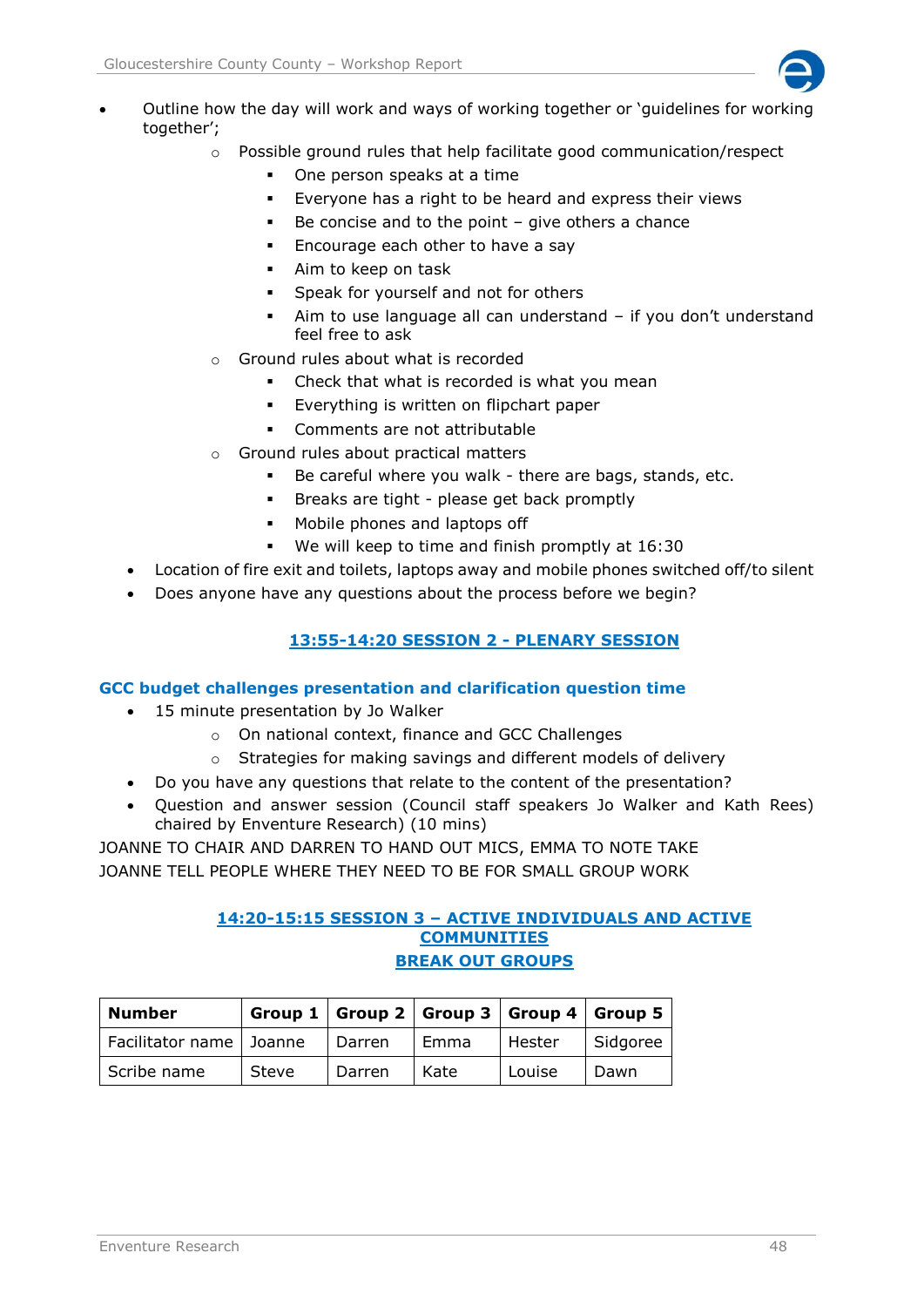

# **14:20-14:25- Brief introductions (5 minutes)**

ASK PARTICIPANTS TO GO AROUND THE TABLE AND INTRODUCE THEMSELVES:

- What is your name?
- What is your role within the Council, and how long you have worked for the Council?

## **MODERATOR PLEASE NOTE ONLY 25 MINS PER THEME IN SESSION 3**

#### **14:25-14:50 - Active Individuals**

MODERATOR TO EXPLAIN: WE ARE GOING TO LOOK AT SOME OF THE ACTIONS CONTAINED WITHIN THE STRATEGY THEN WE ARE GOING TO ASK YOU TO WORK IN GROUPS OF THREE TO DISCUSS THESE.

#### **Working in groups (8 minutes)**

MODERATOR TO SPLIT THE GROUPS INTO THREES AND GIVE EACH GROUP **ONE ACTION SHEET FROM THE GROUP PACK** (EXAMPLES ARE SHOWN ON THE NEXT PAGES IN THE TABLES). EXPLAIN THAT HE/SHE WOULD LIKE THEM IN GROUPS TO DISCUSS AND NOTE DOWN HOW THESE ACTIONS COULD WORK IN PRACTICE AND HOW THEY CAN CONTRIBUTE, ALSO NOTING DOWN THE BARRIERS TO IMPLEMENTING THE ACTION AS POINTS FOR FURTHER DISCUSSION.

**EXPLAIN THAT THEY HAVE 5-8 MINUTES TO DISCUSS THIS WITH EACH OTHER AND THEN THEY WILL BE REQUIRED TO FEEDBACK A SHORT SUMMARY TO THE REST OF THE GROUP.** THE GROUP WILL THEN PROVIDE SOLUTIONS TO ANY OF THE BARRIERS IDENTIFIED TO HELP MOVE FORWARD THE PROPOSED APPROACH.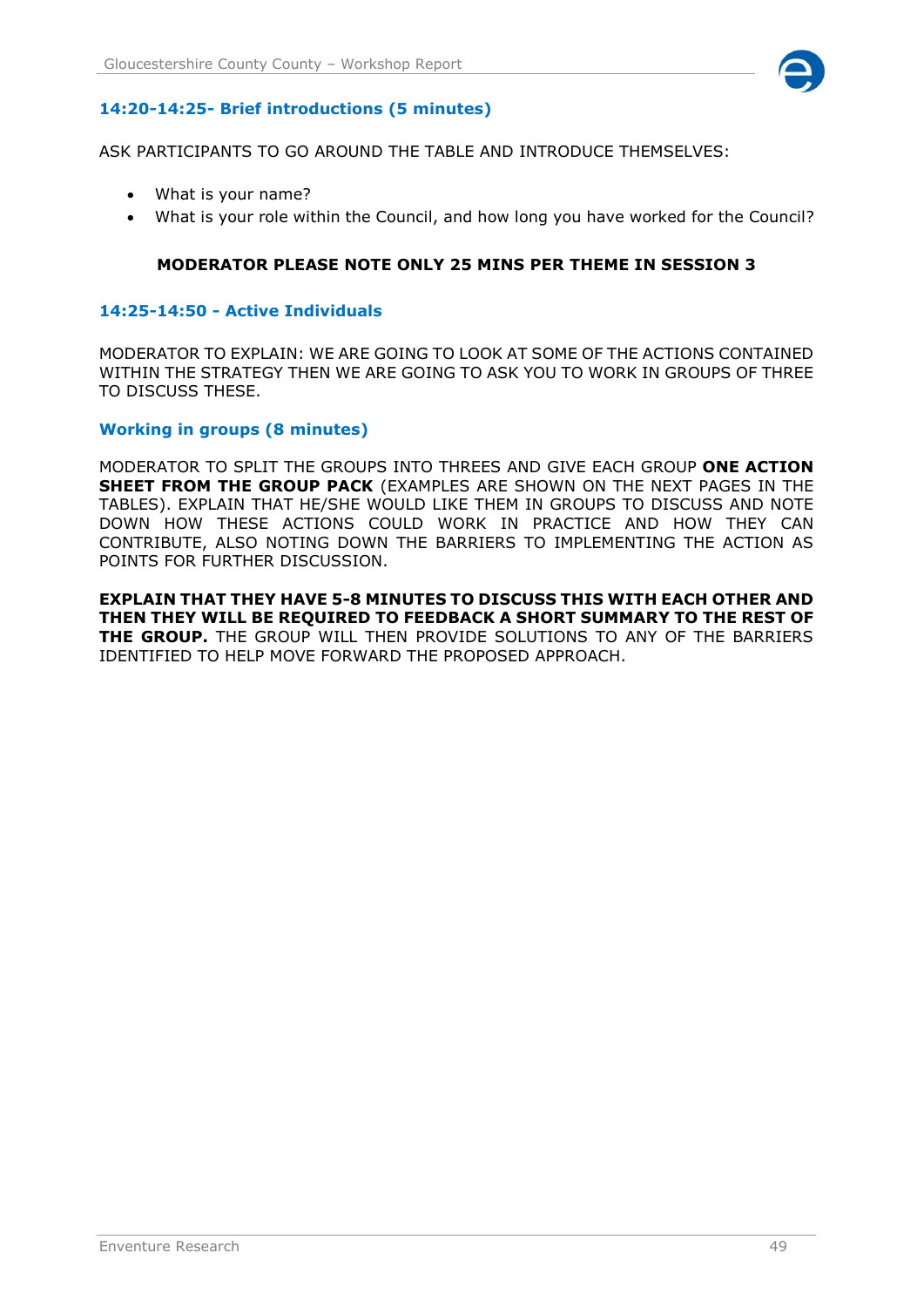

#### Active individuals

#### **DRAFT STRATEGY ACTION: Increase the range of services available over the Council's website and via social media**

**What does this mean? -** You will be able to do more on the Council's website and through smart phone applications, including applying for services, reporting a problem or raising a request. This will be quick and easy atany time of the day or night.

**What we've done already** – We have streamlined the Council's website, reducing clutter by focusing on the most frequent questions that our customers ask, making it easier to navigate and introducing self-service for some transactions.

| How can this work? What   How can you contribute?<br>needs to be considered? | Barriers to implementing the<br>action for further discussion<br>with the rest of the group |
|------------------------------------------------------------------------------|---------------------------------------------------------------------------------------------|
|                                                                              |                                                                                             |

#### Active individuals

**DRAFT STRATEGY ACTION: Carry out a place by place review of the Council's presence within localities, to provide more joined up access to advice, information and services and create opportunities to rationalise properties**

**What does this mean?** – When you need face to face contact, you will be able to speak to someone who is knowledgeable about Council services working from a recognisable and accessible multi-agency contact point, even if the building does not carry a County Council brand (in many cases this will be operated within the community by the community).

**What we have done already** – We are making better use of libraries to promote access to information, advice guidance and Council services, to provide internet access points and other community services and activities.

| How can this work? What   How can you contribute?<br>needs to be considered? | Barriers to implementing the<br>action for further discussion<br>with the rest of the group |
|------------------------------------------------------------------------------|---------------------------------------------------------------------------------------------|
|                                                                              |                                                                                             |

#### Active individuals

**DRAFT STRATEGY ACTION: Review all the information, advice and guidance services that the Council commissions to make sure that they represent the best value for money and help to signpost people to appropriate sources of help**

**What does this mean?** – It will matter less which agency is responsible for which service – partners will respond to your problem or concern in a more joined up way.

**What we've done already** - We're moving staff and services into community or partnerowned buildings, such as is already happening in Bourton–on-the-water or at Tewkesbury Borough Council offices.

| How can this work? What   How can you contribute?<br>needs to be considered? | Barriers to implementing the<br>action for further discussion<br>with the rest of the group |
|------------------------------------------------------------------------------|---------------------------------------------------------------------------------------------|
|                                                                              |                                                                                             |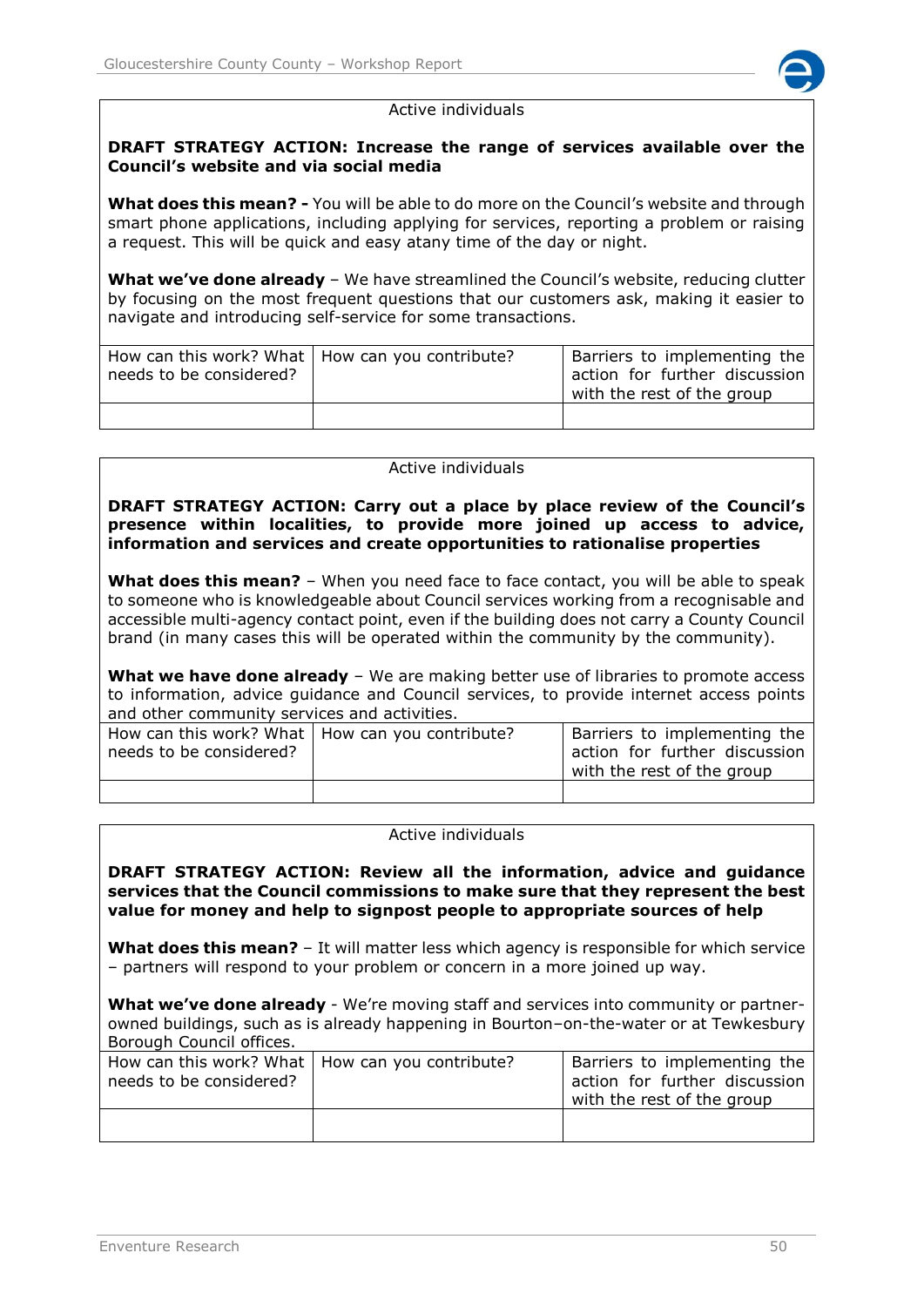

#### **Feeding back to the rest of the group and discussion (17 minutes, 5-6 mins each topic)**

## SCRIBE TO RECORD THE DISCUSSION

| Order<br>to<br>discuss<br>feedback<br>to<br>that<br>ensure<br>all<br>are<br>covered | <b>Group 1 &amp; 2</b>                                                                                                                                                                                                                             | Group 3 & 4 & 5                                                                                                                                                                                                                                    |
|-------------------------------------------------------------------------------------|----------------------------------------------------------------------------------------------------------------------------------------------------------------------------------------------------------------------------------------------------|----------------------------------------------------------------------------------------------------------------------------------------------------------------------------------------------------------------------------------------------------|
| 1                                                                                   | Increase the range of services<br>available over the Council's website<br>and via social media                                                                                                                                                     | Review all the information, advice<br>and guidance services that the<br>Council commissions to make sure<br>that they represent the best value<br>for money and help to signpost<br>people to appropriate sources of<br>help                       |
| 2                                                                                   | Carry out a place by place review of<br>Council's<br>within<br>the<br>presence<br>localities, to provide a more joined<br>up access to advice, information<br>and<br>services<br>and<br>create<br>rationalise<br>opportunities<br>to<br>properties | Carry out a place by place review of<br>Council's<br>within<br>presence<br>the<br>localities, to provide a more joined<br>up access to advice, information<br>and<br>services<br>and<br>create<br>rationalise<br>opportunities<br>to<br>properties |
| 3                                                                                   | Review all the information, advice<br>and quidance services that the<br>Council commissions to make sure<br>that they represent the best value<br>for money and help to signpost<br>people to appropriate sources of<br>help                       | Increase the range of services<br>available over the Council's website<br>and via social media                                                                                                                                                     |

#### **Increase the range of services available over the Council's website and via social media**

- Please can you feedback what you discussed to the rest of the group, highlighting the barriers to implementing the action?
- MODERATOR TO POSE QUESTION TO THE REST OF THE GROUP What solutions/ways of moving forward do you have/can you think of that could help move forward this action?

#### **Carry out a place by place review of the Council's presence within localities, to provide a more joined up access to advice, information and services and create opportunities to rationalise properties**

- Please can you feedback what you discussed to the rest of the group, highlighting the barriers to implementing the action?
- MODERATOR TO POSE QUESTION TO THE REST OF THE GROUP What solutions/ways of moving forward do you have/can you think of that could help move forward this action?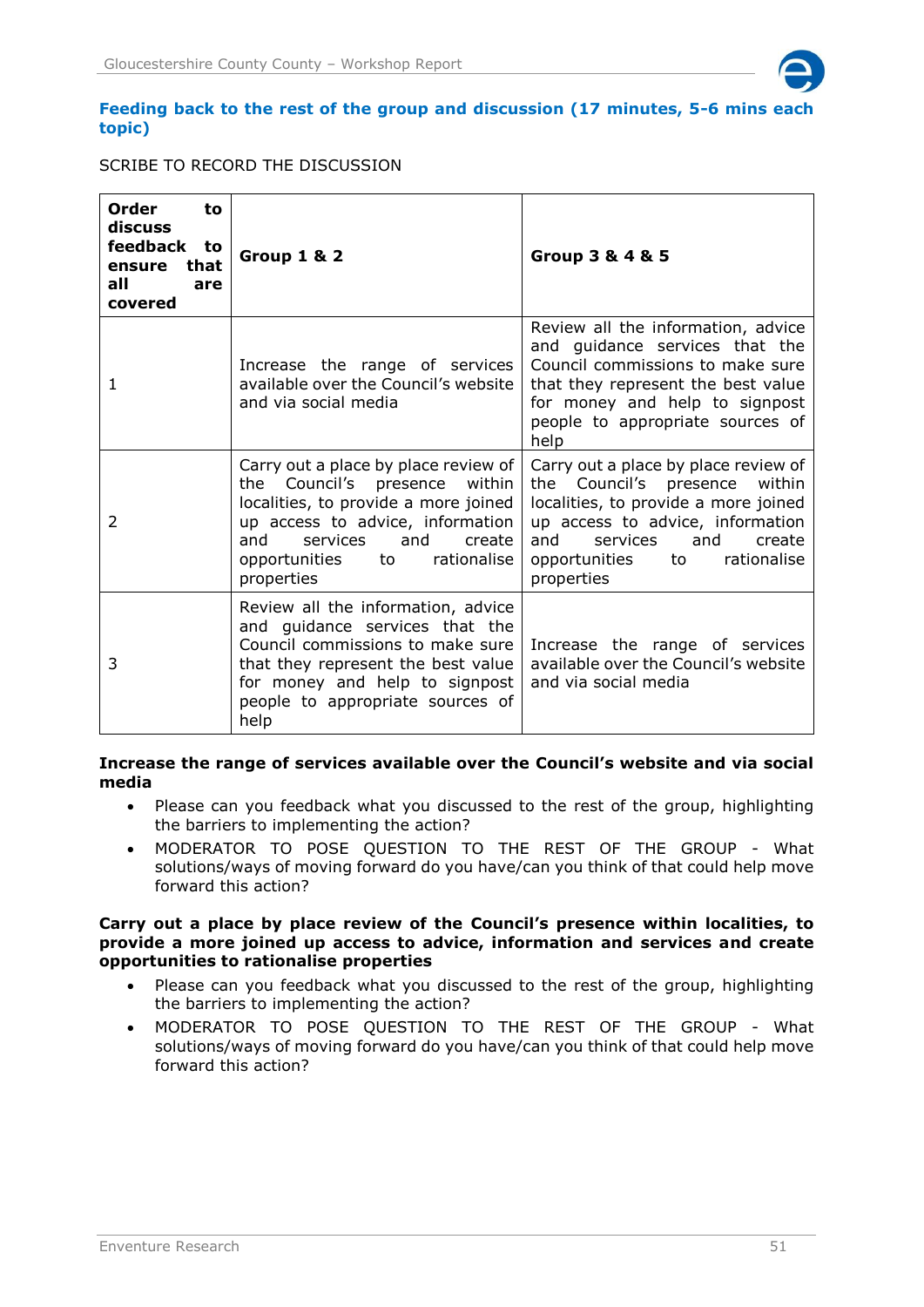

**Review all the information and advice and guidance services that the Council commissions to make sure that they represent the best value for money and help to signpost people to appropriate sources of help**

- Please can you feedback what you discussed to the rest of the group, highlighting the barriers to implementing the action?
- MODERATOR TO POSE QUESTION TO THE REST OF THE GROUP What solutions/ways of moving forward do you have/can you think of that could help move forward this action?

# **14:50-15:15 - Active Communities**

MODERATOR TO EXPLAIN: WE ARE GOING TO LOOK AT SOME OF THE ACTIONS CONTAINED WITHIN THE STRATEGY THEN WE ARE GOING TO ASK YOU TO WORK IN GROUPS TO DISCUSS THESE.

# **Working in groups (8 minutes)**

MODERATOR TO SPLIT THE GROUPS INTO THREES AND GIVE EACH GROUP **ONE ACTION SHEET FROM THE GROUP PACK** (EXAMPLES ARE SHOWN ON THE NEXT PAGES IN THE TABLES). EXPLAIN THAT HE/SHE WOULD LIKE THEM IN GROUPS TO DISCUSS AND NOTE DOWN HOW THESE ACTIONS COULD WORK IN PRACTICE AND HOW THEY CAN CONTRIBUTE, ALSO NOTING DOWN THE BARRIERS TO IMPLEMENTING THE ACTION AS POINTS FOR FURTHER DISCUSSION. **EXPLAIN THAT THEY HAVE 5-8 MINUTES TO DISCUSS THIS WITH EACH OTHER AND THEN THEY WILL BE REQUIRED TO FEEDBACK A SHORT SUMMARY TO THE REST OF THE GROUP.** THE GROUP WILL THEN PROVIDE SOLUTIONS TO ANY OF THE BARRIERS IDENTIFIED TO HELP MOVE FORWARD THE PROPOSED APPROACH.

#### Active communities

**DRAFT STRATEGY ACTION: Consult with communities on the Council's approach to community capacity building** 

**What is community capacity building?** – Activities, resources and support that strengthen the skills, abilities and confidence of people and community groups to take effective action and leading roles in the development of communities.

**Example of where community capacity building is already happening -** The Big Community offer has provided funding and support to communities that run their own libraries. The Council's support included financial assistance, provision of equipment, IT and library management systems.

| How can this work? What   How can you contribute?<br>needs to be considered? | Barriers to implementing the<br>action for further discussion<br>with the rest of the group |
|------------------------------------------------------------------------------|---------------------------------------------------------------------------------------------|
|                                                                              |                                                                                             |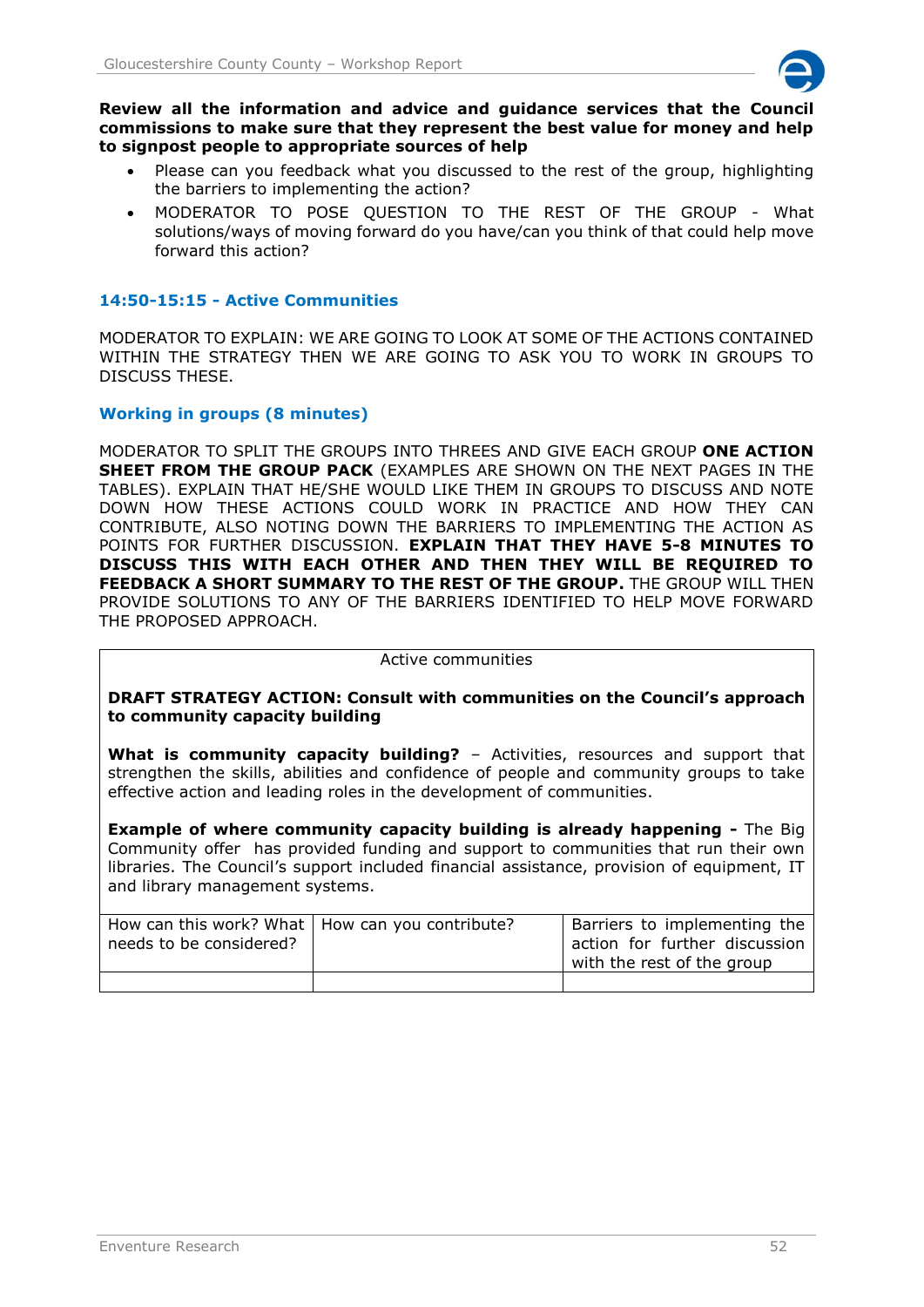

#### Active communities

#### **DRAFT STRATEGY ACTION: Continue to make funds available at a local level to respond to the specific needs of local communities**

**What have we done?** We have awarded a number of grants to community groups to improve the footfall of their community facilities such as village halls (ComBI Grants). We also have the Active Communities grant scheme. Its purpose is to promote the wellbeing of people of all ages in Gloucestershire by helping them stay active and healthy through increased opportunities for sport and physical activity.

| How can this work? What   How can you contribute?<br>needs to be considered? | <sup>I</sup> Barriers to implementing the<br>action for further discussion<br>with the rest of the group |
|------------------------------------------------------------------------------|----------------------------------------------------------------------------------------------------------|
|                                                                              |                                                                                                          |

#### Active communities

#### **DRAFT STRATEGY ACTION: Work with community groups that are service user led to build their capacity and their voice**

**What does this mean? -** We will work with partners so that communities receive joined up support and will involve communities in commissioning and designing services so that they make the most of the skills that already exist amongst service users and communities.

**Example -** Gloucestershire Voices – the Learning Disability service user led organisationhas helped service users to develop an increased level of self-reliance. Activities include bus buddies, quality checking services and producing material for service users to use when shaping Council services.

| How can this work? What   How can you contribute?<br>needs to be considered? | <sup>I</sup> Barriers to implementing the<br>action for further discussion<br>with the rest of the group |
|------------------------------------------------------------------------------|----------------------------------------------------------------------------------------------------------|
|                                                                              |                                                                                                          |

## **Feeding back to the rest of the group and discussion (17 minutes)**

## SCRIBE TO RECORD THE DISCUSSION

| Order<br>to<br>discuss<br>feedback<br>to<br>that<br>ensure<br>all<br>are<br>covered | <b>Group 1 &amp; 2</b>                                                                                        | Group 3 & 4 & 5                                                                                               |
|-------------------------------------------------------------------------------------|---------------------------------------------------------------------------------------------------------------|---------------------------------------------------------------------------------------------------------------|
|                                                                                     | Consult with communities on the<br>Council's approach to community<br>capacity building                       | Work with community groups that<br>are service user led to build their<br>capacity and their voice            |
|                                                                                     | Continue to make funds available<br>at a local level to respond to the<br>specific needs of local communities | Continue to make funds available<br>at a local level to respond to the<br>specific needs of local communities |
| 3                                                                                   | Work with community groups that<br>are service user led to build their<br>capacity and their voice            | Consult with communities on the<br>Council's approach to community<br>capacity building                       |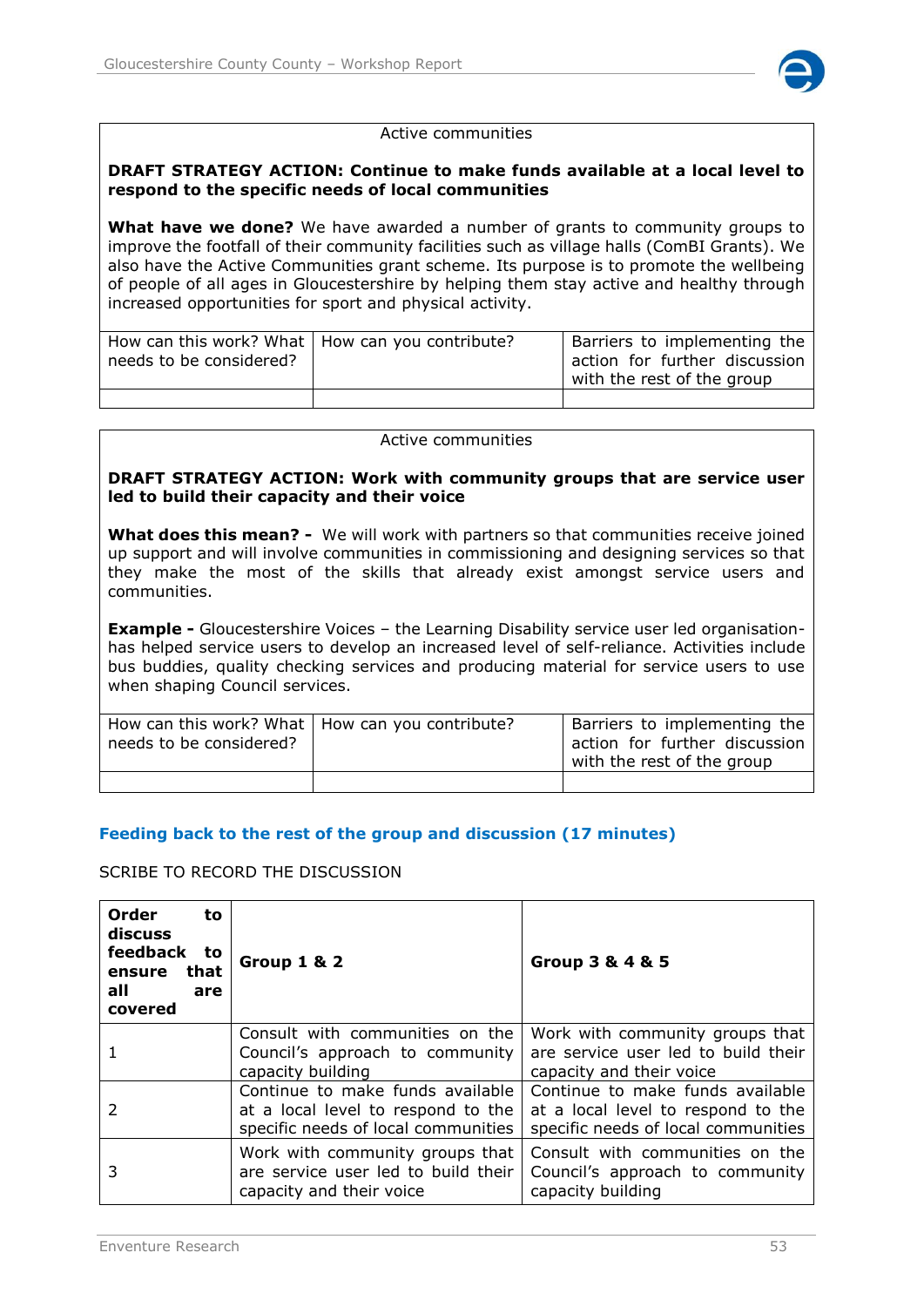

#### **Consult with communities on the Council's approach to community capacity building**

- Please can you feedback what you discussed to the rest of the group, highlighting the barriers to implementing the action?
- MODERATOR TO POSE QUESTION TO THE REST OF THE GROUP What solutions/ways of moving forward do you have/can you think of that could help move forward this action?

#### **Continue to make funds available at a local level to respond to the specific needs of local communities**

- Please can you feedback what you discussed to the rest of the group, highlighting the barriers to implementing the action?
- MODERATOR TO POSE QUESTION TO THE REST OF THE GROUP What solutions/ways of moving forward do you have/can you think of that could help move forward this action?

## **Work with community groups that are service user led to build their capacity and their voice**

- Please can you feedback what you discussed to the rest of the group, highlighting the barriers to implementing the action?
- MODERATOR TO POSE QUESTION TO THE REST OF THE GROUP What solutions/ways of moving forward do you have/can you think of that could help move forward this action?

MODERATOR TO TELL PEOPLE THEY NEED TO BE IN THEIR BREAK OUT GROUPS AFTER THE BREAK

# **15:15 -15:25 break**

# **15:25-16:20 SESSION 4 – GETTING PEOPLE BACK TO INDEPENDENCE, BEING THERE WHEN WE ARE NEEDED MOST AND GETTING OUR OWN HOUSE IN ORDER BREAK OUT GROUPS**

# **MODERATOR PLEASE NOTE ONLY 15-20 MINS PER THEME IN SESSION 4**

## **15:25-15:45 - Getting People Back to Independence**

MODERATOR TO EXPLAIN: WE ARE GOING TO LOOK AT SOME OF THE ACTIONS CONTAINED WITHIN THE STRATEGY THEN WE ARE GOING TO ASK YOU TO WORK IN GROUPS TO DISCUSS THESE.

## **Working in groups**

MODERATOR TO SPLIT THE GROUPS INTO THREES AND GIVE EACH GROUP **ONE ACTION SHEET FROM THE GROUP PACK** (EXAMPLES ARE SHOWN ON THE NEXT PAGES IN THE TABLES). EXPLAIN THAT HE/SHE WOULD LIKE THEM IN GROUPS TO DISCUSS AND NOTE DOWN HOW THESE ACTIONS COULD WORK IN PRACTICE AND HOW THEY CAN CONTRIBUTE, ALSO NOTING DOWN THE BARRIERS TO IMPLEMENTING THE ACTION AS POINTS FOR FURTHER DISCUSSION.

**EXPLAIN THAT THEY HAVE 5-8 MINUTES TO DISCUSS THIS WITH EACH OTHER AND THEN THEY WILL BE REQUIRED TO FEEDBACK A SHORT SUMMARY TO THE REST OF THE GROUP.** THE GROUP WILL THEN PROVIDE SOLUTIONS TO ANY OF THE BARRIERS IDENTIFIED TO HELP MOVE FORWARD THE PROPOSED APPROACH.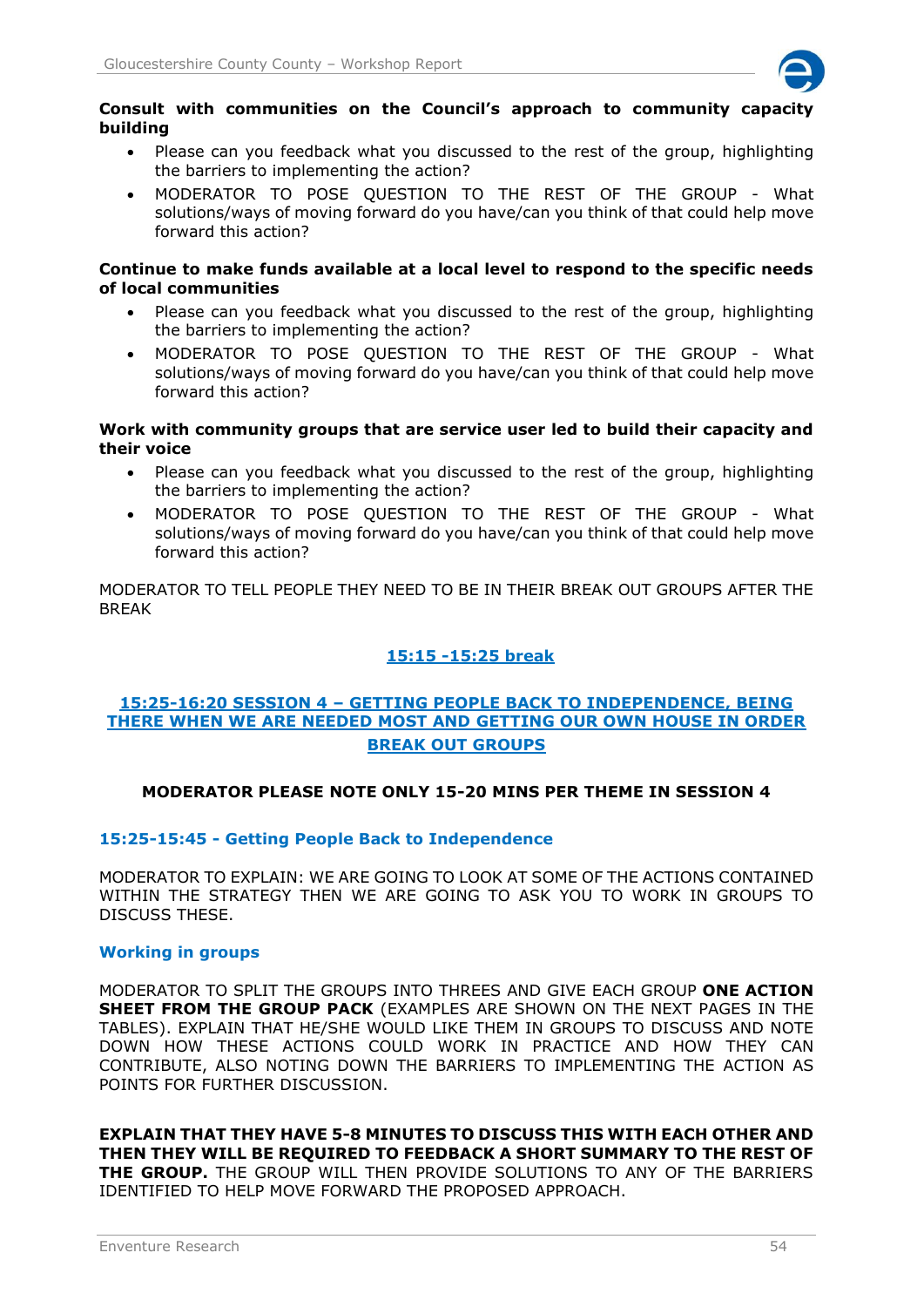#### Getting People Back to Independence

#### **DRAFT STRATEGY ACTION: Provide a stronger focus on helping people back to independence**

**What does this mean?** Getting assistance and support so people are able to live the life they want, e.g. through taking part in the community (attending lunch clubs) and doing things for themselves.

#### **How will this look?**

- People will be considered to be the 'expert' on how they want to live their lives
- People will have the information they need to help them decide on what care and support they need
- Following a hospital stay, more people regain their confidence and independence allowing them to return home
- There is extra support for carers, especially where they are struggling and older people are at risk of coming into care or having repeat hospital admissions
- People can avoid going into hospital with the help of social care teams and GPs

| How can this work? What   How can you contribute?<br>needs to be considered? | Barriers to implementing the<br>action for further discussion<br>with the rest of the group |
|------------------------------------------------------------------------------|---------------------------------------------------------------------------------------------|
|                                                                              |                                                                                             |

## Getting People Back to Independence

#### **DRAFT STRATEGY ACTION: Work with schools, health and other partners to establish a clear comprehensive early help offer for children and families**

**What does this mean?** – There will be a focus on short-term help to make a lasting difference. Families can get caught up in a referral process when what they really need is quick access to help and support.

| How can this work? What   How can you contribute?<br>needs to be considered? | Barriers to implementing the<br>action for further discussion<br>with the rest of the group |
|------------------------------------------------------------------------------|---------------------------------------------------------------------------------------------|
|                                                                              |                                                                                             |

#### Getting People Back to Independence

**DRAFT STRATEGY ACTION: Shift investment in support for vulnerable individuals towards intervention to get people back to independence and developing community support**

**What does this mean? -** We will provide more intensive support at an early stage and focus on rebuilding people's confidence to help them look after themselves.

| How can this work? What   How can you contribute?<br>needs to be considered? | Barriers to implementing the<br>action for further discussion<br>with the rest of the group |
|------------------------------------------------------------------------------|---------------------------------------------------------------------------------------------|
|                                                                              |                                                                                             |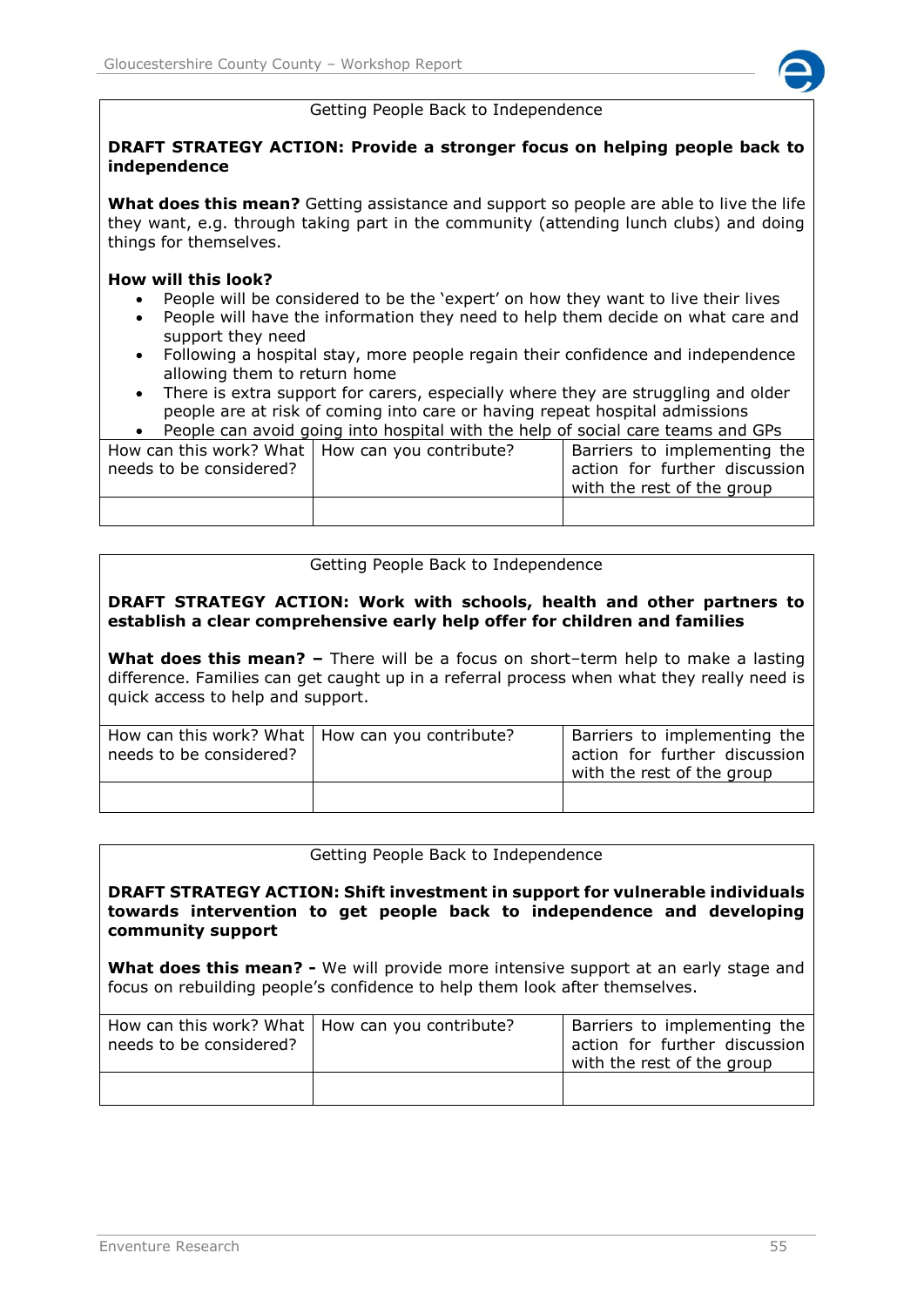

#### **Feeding back to the rest of the group and discussion (12-15 minutes)**

# SCRIBE TO RECORD THE DISCUSSION

| Order<br>to<br>discuss<br>feedback to<br>that<br>ensure<br>all<br>are<br>covered | Group 1 & 2                                                                                                                                                 | Group 3 & 4 & 5                                                                                                                                             |
|----------------------------------------------------------------------------------|-------------------------------------------------------------------------------------------------------------------------------------------------------------|-------------------------------------------------------------------------------------------------------------------------------------------------------------|
|                                                                                  | Provide a stronger focus on helping<br>people back to independence                                                                                          | Shift investment in support for<br>vulnerable individuals towards<br>intervention to get people back to<br>independence and developing<br>community support |
| $\mathcal{P}$                                                                    | Work with schools, health and<br>other partners to establish a clear<br>and comprehensive early help offer<br>for children and families                     | Work with schools, health and<br>other partners to establish a clear<br>and comprehensive early help offer<br>for children and families                     |
| 3                                                                                | Shift investment in support for<br>vulnerable individuals towards<br>intervention to get people back to<br>independence and developing<br>community support | Provide a stronger focus on helping<br>people back to independence                                                                                          |

#### **Provide a stronger focus on helping people back to independence**

- Please can you feedback what you discussed to the rest of the group, highlighting the barriers to implementing the action?
- MODERATOR TO POSE QUESTION TO THE REST OF THE GROUP What solutions/ways of moving forward do you have/can you think of that could help move forward this action?

#### **Work with schools, health and other partners to establish a clear comprehensive early help offer for children and families**

- Please can you feedback what you discussed to the rest of the group, highlighting the barriers to implementing the action?
- MODERATOR TO POSE QUESTION TO THE REST OF THE GROUP What solutions/ways of moving forward do you have/can you think of that could help move forward this action?

#### **Shift investment in support for vulnerable individuals towards intervention to get people back to independence and developing community support**

- Please can you feedback what you discussed to the rest of the group, highlighting the barriers to implementing the action?
- MODERATOR TO POSE QUESTION TO THE REST OF THE GROUP What solutions/ways of moving forward do you have/can you think of that could help move forward this action?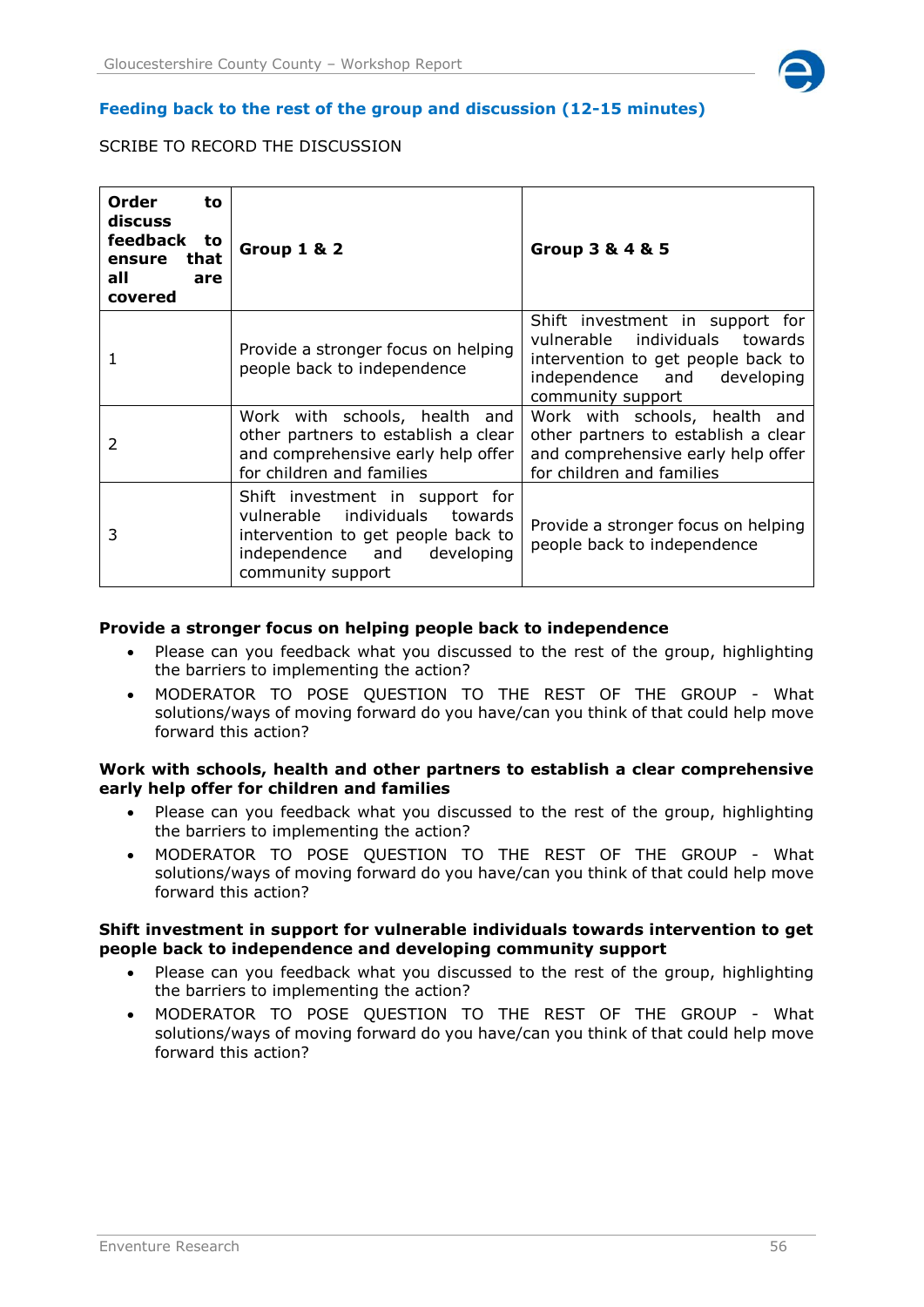

#### **15:45-16:05 - Being There When We're Needed Most**

MODERATOR TO EXPLAIN: WE ARE GOING TO LOOK AT SOME OF THE ACTIONS CONTAINED WITHIN THE STRATEGY THEN WE ARE GOING TO ASK YOU TO WORK IN GROUPS TO DISCUSS THESE.

#### **Working in groups**

MODERATOR TO SPLIT THE GROUPS INTO THREES AND GIVE EACH GROUP **ONE ACTION SHEET FROM THE GROUP PACK** (EXAMPLES ARE SHOWN ON THE NEXT PAGES IN THE TABLES). EXPLAIN THAT HE/SHE WOULD LIKE THEM IN GROUPS TO DISCUSS AND NOTE DOWN HOW THESE ACTIONS COULD WORK IN PRACTICE AND HOW THEY CAN CONTRIBUTE, ALSO NOTING DOWN THE BARRIERS TO IMPLEMENTING THE ACTION AS POINTS FOR FURTHER DISCUSSION.

**EXPLAIN THAT THEY HAVE 5-8 MINUTES TO DISCUSS THIS WITH EACH OTHER AND THEN THEY WILL BE REQUIRED TO FEEDBACK A SHORT SUMMARY TO THE REST OF THE GROUP.** THE GROUP WILL THEN PROVIDE SOLUTIONS TO ANY OF THE BARRIERS IDENTIFIED TO HELP MOVE FORWARD THE PROPOSED APPROACH.

Being There When We're Needed Most

**DRAFT STRATEGY ACTION: Review the provision of community based services/care and rely less on residential and nursing care, to ensure people have the support they need to live at home independently**

**What does this mean?** – We will make more use of community based care.

**Examples of how we will do this -**We will introduce the use of electronic call monitoring and standardise the way we purchase and provide transport for vulnerable adults.

| How can this work? What   How can you contribute?<br>needs to be considered? | Barriers to implementing the<br>action for further discussion<br>with the rest of the group |
|------------------------------------------------------------------------------|---------------------------------------------------------------------------------------------|
|                                                                              |                                                                                             |

Being There When We're Needed Most

**DRAFT STRATEGY ACTION: Simplify the process for Direct Payments across personal social care and health budgets –**

**What does this mean?** – We are doing well with providing service users with personal budgets but do not currently make as much use as we can in putting people's budgets directly in their control.

| How can this work? What   How can you contribute?<br>needs to be considered? | Barriers to implementing the<br>action for further discussion<br>with the rest of the group |
|------------------------------------------------------------------------------|---------------------------------------------------------------------------------------------|
|                                                                              |                                                                                             |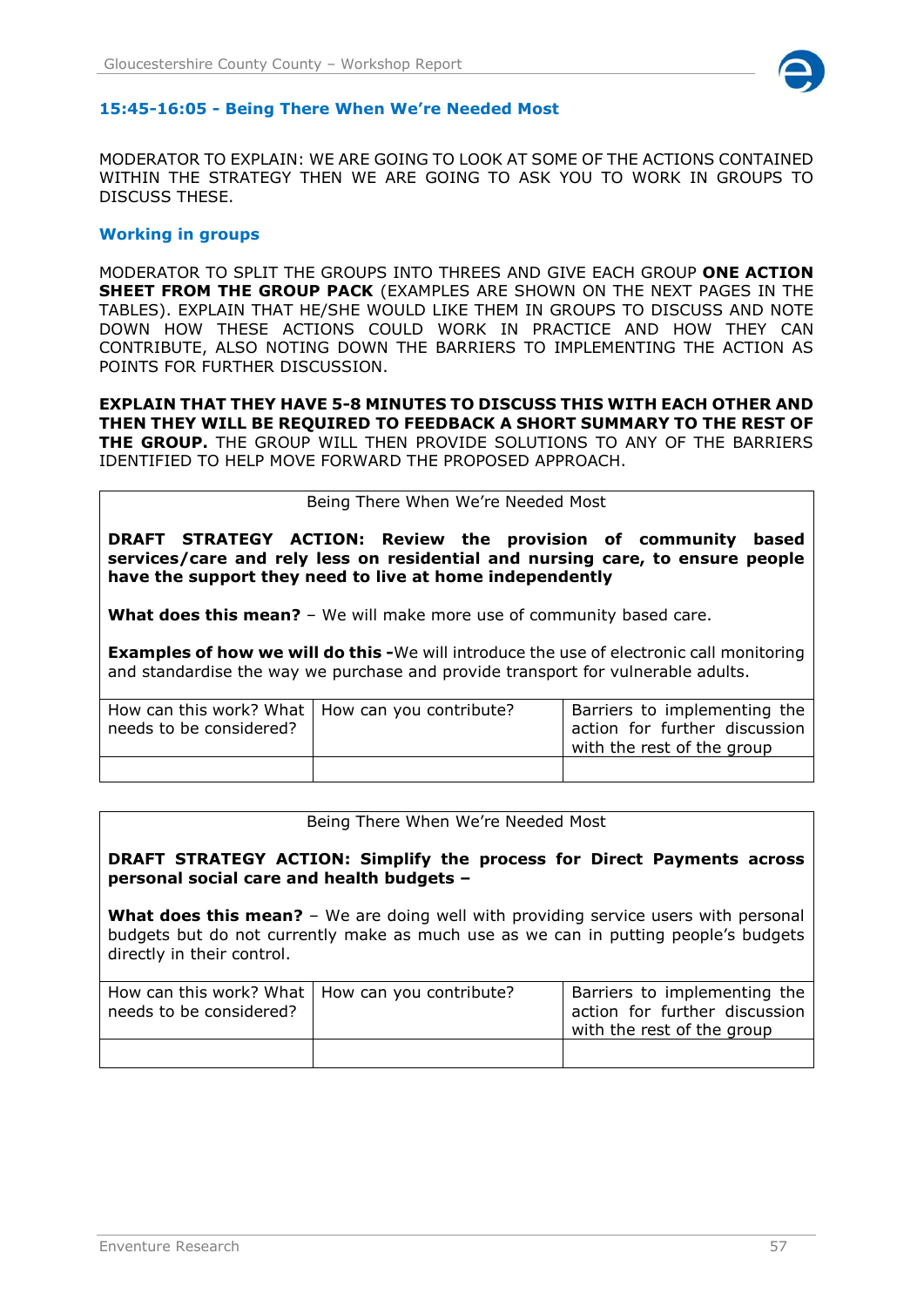

#### Being There When We're Needed Most

**DRAFT STRATEGY ACTION: Develop alternative options for children, especially teenagers, to avoid them needing to come into care (intervention)**

**What does this mean?** - Our aim is to reduce the number of children in care by helping families to avoid getting to the point of crisis.

| How can this work? What   How can you contribute?<br>needs to be considered? | Barriers to implementing the<br>action for further discussion<br>with the rest of the group |
|------------------------------------------------------------------------------|---------------------------------------------------------------------------------------------|
|                                                                              |                                                                                             |

## **Feeding back to the rest of the group and discussion (12-15 minutes)**

SCRIBE TO RECORD THE DISCUSSION

| Order<br>to<br>discuss<br>feedback to<br>that<br>ensure<br>all<br>are<br>covered | Group 1 & 2                                                                                                                                                                                   | Group 3 & 4 & 5                                                                                                                                                                               |
|----------------------------------------------------------------------------------|-----------------------------------------------------------------------------------------------------------------------------------------------------------------------------------------------|-----------------------------------------------------------------------------------------------------------------------------------------------------------------------------------------------|
|                                                                                  | Review the provision of community<br>based services/care and rely less<br>on residential and nursing care, to<br>ensure people have the support<br>they need to live at home<br>independently | Develop alternative options for<br>children, especially teenagers, to<br>avoid them needing to come into<br>care (intervention)                                                               |
| 2                                                                                | Direct Payments across personal<br>social care and health budgets -<br>simplifying                                                                                                            | Direct Payments across personal<br>social care and health budgets -<br>simplifying                                                                                                            |
| 3                                                                                | Develop alternative options for<br>children, especially teenagers, to<br>avoid them needing to come into<br>care (intervention)                                                               | Review the provision of community<br>based services/care and rely less<br>on residential and nursing care, to<br>ensure people have the support<br>they need to live at home<br>independently |

**Review the provision of community based services/care and rely less on residential and nursing care, to ensure people have the support they need to live at home independently**

- Please can you feedback what you discussed to the rest of the group, highlighting the barriers to implementing the action?
- MODERATOR TO POSE QUESTION TO THE REST OF THE GROUP What solutions/ways of moving forward do you have/can you think of that could help move forward this action?

#### **Direct Payments across personal social care and health budgets – simplifying**

- Please can you feedback what you discussed to the rest of the group, highlighting the barriers to implementing the action?
- MODERATOR TO POSE QUESTION TO THE REST OF THE GROUP What solutions/ways of moving forward do you have/can you think of that could help move forward this action?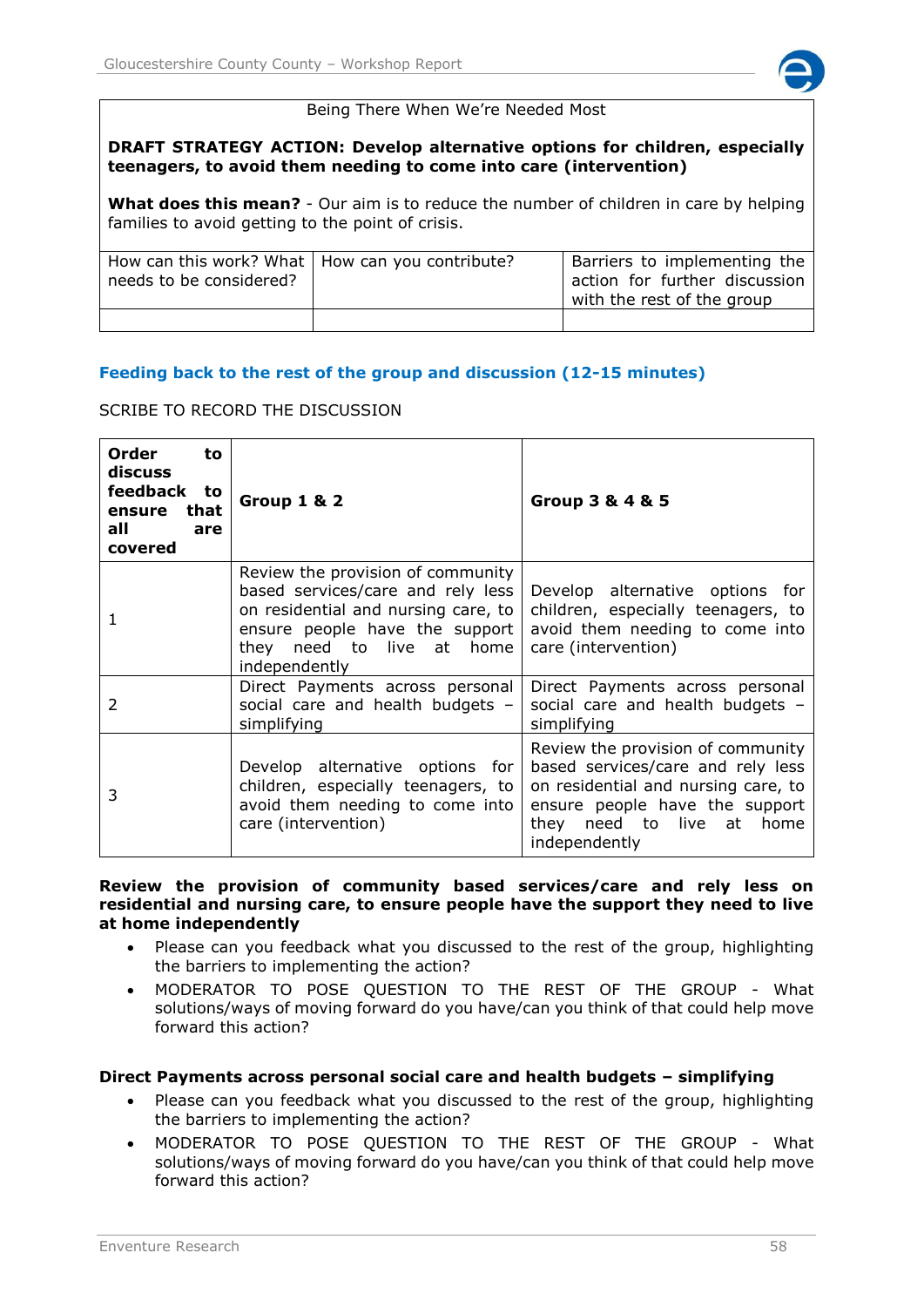

#### **Develop alternative options for children, especially teenagers, to avoid them needing to come into care (intervention)**

- Please can you feedback what you discussed to the rest of the group, highlighting the barriers to implementing the action?
- MODERATOR TO POSE QUESTION TO THE REST OF THE GROUP What solutions/ways of moving forward do you have/can you think of that could help move forward this action?

# **16:05-16:20 - Getting our own house in order**

MODERATOR TO EXPLAIN: WE ARE GOING TO LOOK AT SOME OF THE ACTIONS CONTAINED WITHIN THE STRATEGY THEN WE ARE GOING TO ASK YOU TO WORK IN GROUPS TO DISCUSS THESE.

## **Working in groups**

MODERATOR TO SPLIT THE GROUPS INTO THREES AND GIVE EACH GROUP **ONE ACTION SHEET FROM THE GROUP PACK** (EXAMPLES ARE SHOWN ON THE NEXT PAGES IN THE TABLES). EXPLAIN THAT HE/SHE WOULD LIKE THEM IN GROUPS TO DISCUSS AND NOTE DOWN THE HOW THESE ACTIONS COULD WORK IN PRACTICE AND HOW THEY CAN CONTRIBUTE, ALSO NOTING DOWN THE BARRIERS TO IMPLEMENTING THE ACTION AS POINTS FOR FURTHER DISCUSSION.

# **EXPLAIN THAT THEY HAVE 5-8 MINUTES TO DISCUSS THIS WITH EACH OTHER AND THEN THEY WILL BE REQUIRED TO FEEDBACK A SHORT SUMMARY TO THE REST OF**

**THE GROUP.** THE GROUP WILL THEN PROVIDE SOLUTIONS TO ANY OF THE BARRIERS IDENTIFIED TO HELP MOVE FORWARD THE PROPOSED APPROACH.

| Getting our own house in order                                                                                             |  |                                                                                             |  |
|----------------------------------------------------------------------------------------------------------------------------|--|---------------------------------------------------------------------------------------------|--|
| <b>DRAFT STRATEGY ACTION: Continue to develop our workforce to respond to the</b><br>changing needs and challenges we face |  |                                                                                             |  |
| How can this work? What   How can you contribute?<br>needs to be considered?                                               |  | Barriers to implementing the<br>action for further discussion<br>with the rest of the group |  |
|                                                                                                                            |  |                                                                                             |  |

| Getting our house in order                                                   |                         |                                                                                             |  |
|------------------------------------------------------------------------------|-------------------------|---------------------------------------------------------------------------------------------|--|
| <b>DRAFT STRATEGY ACTION: Continue to reduce the Council's running costs</b> |                         |                                                                                             |  |
| How can this work? What  <br>needs to be considered?                         | How can you contribute? | Barriers to implementing the<br>action for further discussion<br>with the rest of the group |  |
|                                                                              |                         |                                                                                             |  |